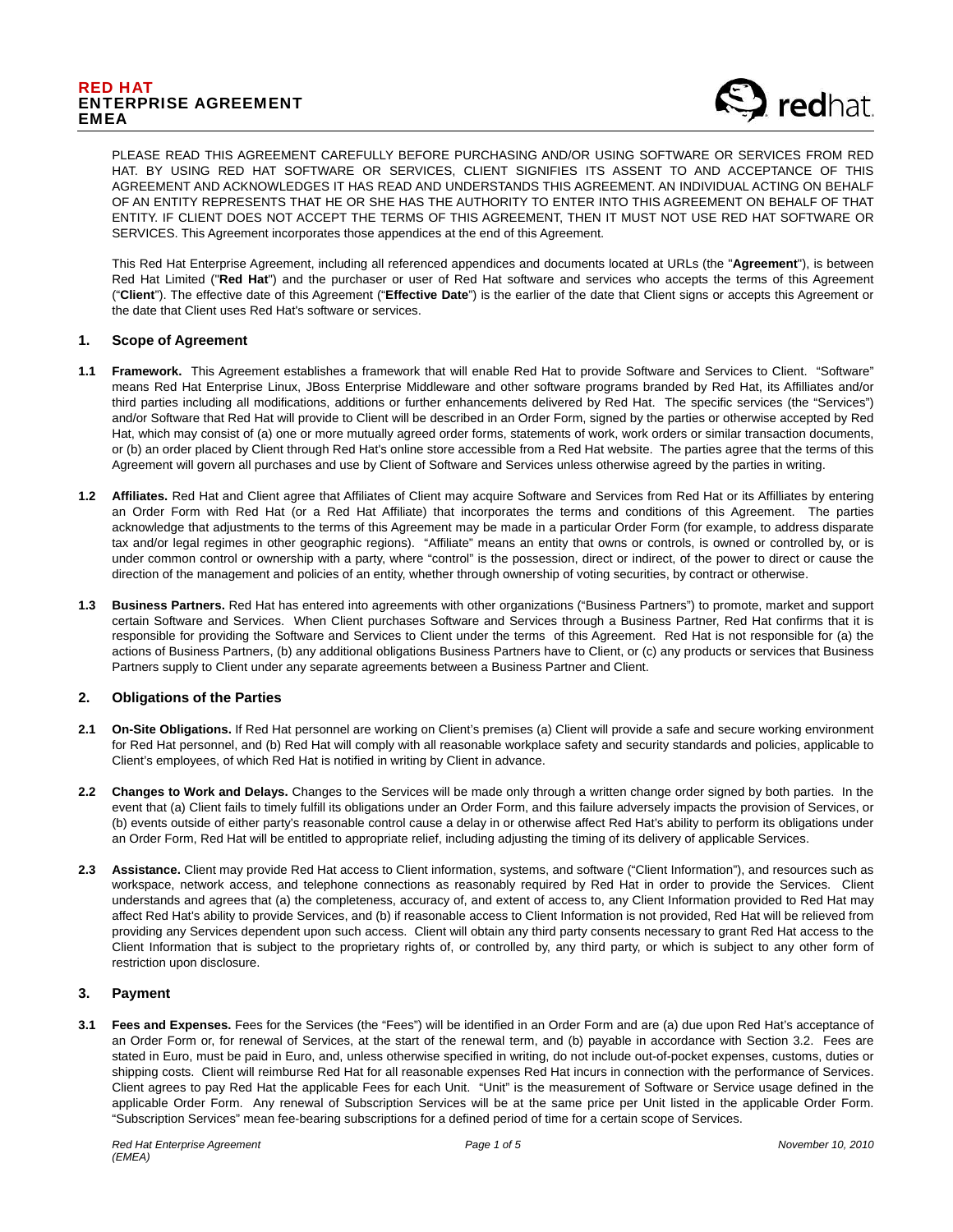#### **3.2 Invoices**

- **3.2.1** If Client desires credit terms with respect to the payment of Fees, Client will reasonably cooperate with Red Hat in establishing and periodically re-confirming Client's credit-worthiness. If credit terms are provided to Client, Red Hat will invoice Client for the Fees upon Red Hat's acceptance of the applicable Order Form and upon acceptance of any future order. Unless otherwise specified in an Order Form and subject to Red Hat's approval of credit terms, Client will pay Fees and expenses, if any, no later than thirty (30) days from the date of each invoice; provided, however, that Fees for professional services, training, training credits and other service credits are due prior to delivery. Except as otherwise provided in this Agreement, any and all payments made by Client pursuant to this Agreement are non-refundable. Red Hat reserves the right to suspend or cancel performance of all or part of the Services and/or change its credit terms if actual payment has not been received within thirty (30) days of the invoice date.
- **3.2.2** If Client is paying by credit card, Client (a) authorizes Red Hat to charge Client's credit card for the Services and for the amount due at the time of renewal of Subscription Services, and (b) agrees to provide updated credit card information to Red Hat for renewal purposes.
- **3.3 Taxes.** All Fees are exclusive of Taxes. Client will pay Red Hat an amount equal to any Taxes arising from or relating to this Agreement or an applicable Order Form which are paid by or are payable by Red Hat. "Taxes" means any form of sales, use, value added or other form of taxation and any fines, penalties, surcharges or interest, but excluding any taxes based solely on the net income of Red Hat. If Client is required to withhold or deduct any portion of the payments due to Red Hat, Client will increase the sum payable to Red Hat by the amount necessary so that Red Hat receives an amount equal to the sum it would have received had Client made no withholdings or deductions.

### **4. License and Ownership**

- **4.1 Software**. Each type of Software is governed by a license grant or an end user license agreement, which license terms are contained or referenced in the appendices to this Agreement or the applicable Order Form.
- **4.2 Freedom to Use Ideas.** Subject to Section 9 and Client's rights in Client Information and notwithstanding anything to the contrary contained in this Agreement or an Order Form, the ideas, methods, concepts, know-how, structures, techniques, inventions, developments, processes, discoveries, improvements and other information and materials developed in and during the course of any Order Form may be used by Red Hat, without an obligation to account, in any way Red Hat deems appropriate, including by or for itself or its clients or customers.
- **4.3 Marks.** Unless expressly stated in an Order Form, no right or license, express or implied, is granted in this Agreement for the use of any Red Hat, Red Hat Affiliate, Client or third party trade names, service marks or trademarks, including, without limitation, the distribution of the Software utilizing any Red Hat or Red Hat Affiliate trademarks.

## **5. Reporting and Inspection**

- **5.1 Reporting.** Client will notify Red Hat (or the Business Partner from whom Client purchased Software or Services) promptly if the actual number of Units of Software or Services utilised by Client exceeds the number of Units for which Client has paid the applicable Fees. In its notice, Client will include the number of additional Units and the date(s) on which such Units were first utilised. Red Hat (or the Business Partner) will invoice Client for the applicable Services for such Units and Client will pay for such Services no later than thirty (30) days from the date of invoice.
- **5.2 Inspection.** During the term of this Agreement and for one (1) year thereafter, Red Hat or its designated agent may inspect Client's facilities and records to verify Client's compliance with this Agreement. Any such inspection will take place only during Client's normal business hours and upon no less than ten (10) days prior written notice from Red Hat. Red Hat will give Client written notice of any noncompliance, including the number of under-reported Units of Software or Services, and Client will have fifteen (15) days from the date of this notice to make payment to Red Hat for the applicable Services provided with respect to the underreported Units. If Client underreports the number of Units utilised by more than five percent (5%) of the number of Units for which Client paid, Client will also pay Red Hat for the cost of such inspection.

### **6. Term and Termination**

**6.1 Term and Termination of Agreement.** The term of this Agreement will begin on the Effective Date and will terminate at the expiration of ninety (90) days following written notice of termination given by one party to the other. Termination of this Agreement will not operate to terminate any Order Form and the terms and conditions of this Agreement will continue in full force and effect to the extent necessary to give effect to any Order Form in effect at the time of termination of this Agreement and until such time as the applicable Order Form expires or is terminated in accordance with Section 6.2 below.

# **6.2 Term and Termination of Order Form**

**6.2.1** The term of an Order Form begins on the date the Order Form is executed ("Order Form Effective Date") and continues for the term stated in the Order Form. Thereafter, the term for Subscription Services will automatically renew for successive terms of one (1) year each, unless either party gives written notice to the other of its intention not to renew at least sixty (60) days before the commencement of the next renewal term. Client must use any other Services set forth in an Order Form during the term specified in the Order Form or within one (1) year of the Order Form Effective Date, whichever is shorter; if unused, such Services will be forfeited.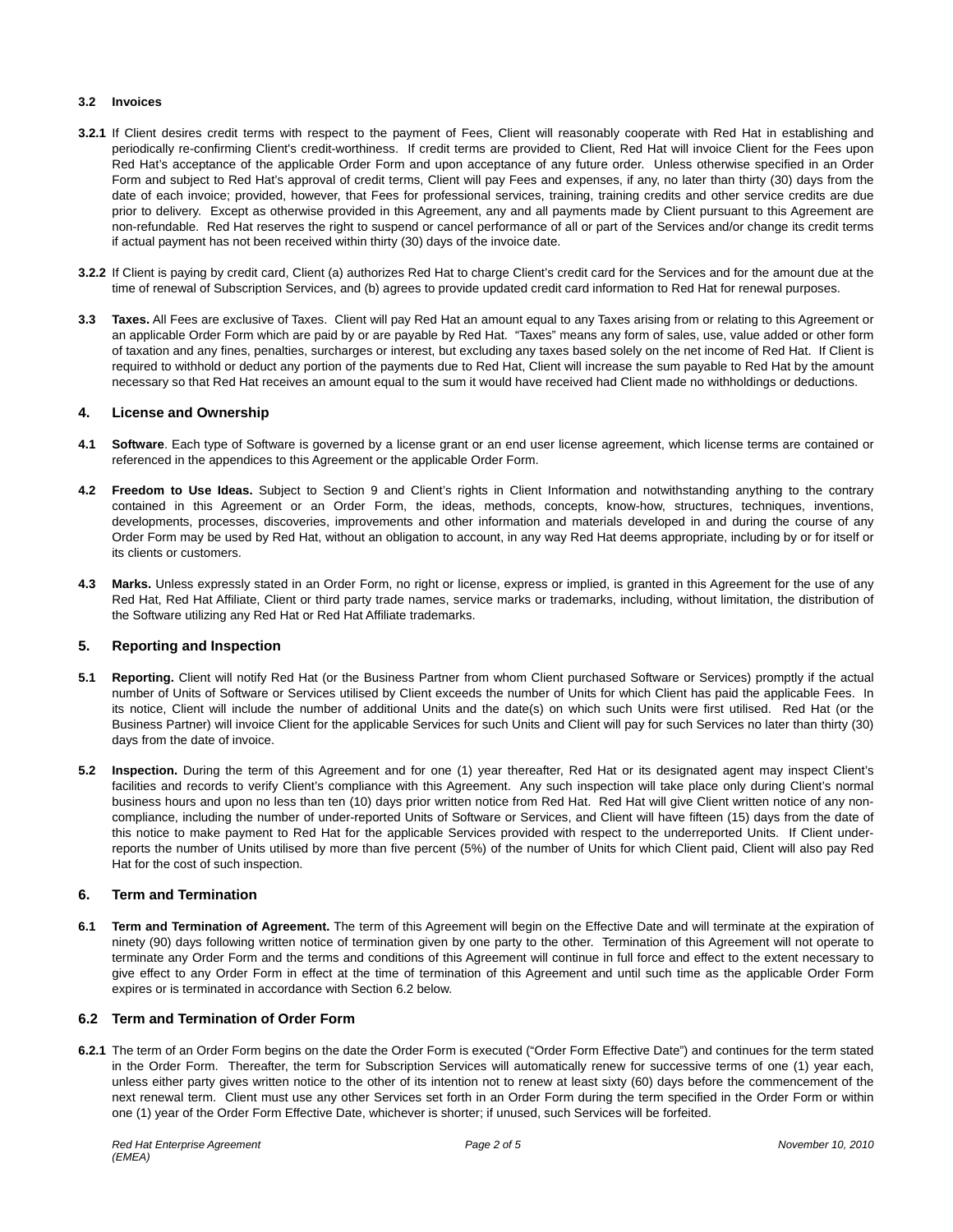- **6.2.2** If Client or Red Hat materially breaches the terms of an Order Form, and such breach is not cured within thirty (30) days after written notice of the breach is given to the breaching party, then the other party may, by giving written notice of termination to the breaching party, terminate the applicable Order Form and/or this Agreement; provided, however, that no cure period will be required for a breach of Section 9 of this Agreement. The termination of an individual Order Form will not terminate any other Order Form or this Agreement unless otherwise specified in the written notice of termination. Without prejudice to any other right or remedy of Red Hat, in the event either party terminates an Order Form, Client will pay Red Hat (or the Business Partner from whom Client purchased such Software or Services) for all Services provided up to the effective date of termination.
- **6.3 Survival.** If this Agreement or an Order Form is terminated for any reason, Sections 3, 4, 5.2, 6.3, 7, 8, 9, 10.2, 12, 13.1, and 13.5-13.15 of this Agreement (as the same are incorporated into each Order Form) will survive such termination.

# **7. Continuing Business**

**Nothing in this Agreement will preclude or limit Red Hat from providing software, materials, or services for itself or other clients, irrespective of the possible similarity of such software, materials or services to those that might be delivered to Client. The terms of confidentiality in Section 9 will not prohibit or restrict either party's right to develop, use or market products or services similar to or competitive with the other party; provided, however, that neither party is relieved of its obligations under this Agreement.** 

- **8. Limitation of Liability and Disclaimer of Damages**
- **8.1 Limitation of Liability. FOR ALL EVENTS AND CIRCUMSTANCES, RED HAT'S AND ITS AFFILIATES' AGGREGATE AND CUMULATIVE LIABILITY ARISING OUT OF OR RELATING TO THIS AGREEMENT AND ALL ORDER FORMS, INCLUDING WITHOUT LIMITATION ON ACCOUNT OF PERFORMANCE OR NON-PERFORMANCE OF OBLIGATIONS, REGARDLESS OF THE FORM OF THE CAUSE OF ACTION, WHETHER IN CONTRACT, TORT (INCLUDING, WITHOUT LIMITATION, NEGLIGENCE), STATUTE OR OTHERWISE WILL BE LIMITED TO DIRECT DAMAGES AND WILL NOT EXCEED THE GREATER OF FORTY-FIVE THOUSAND EURO (€45,000) OR THE AMOUNT THAT CLIENT PAID (OR IS PAYABLE) TO RED HAT UNDER THE MOST APPLICABLE ORDER FORM GIVING RISE TO LIABILITY DURING THE TWELVE (12) MONTHS IMMEDIATELY PRECEDING THE FIRST EVENT GIVING RISE TO LIABILITY.**
- **8.2 Disclaimer of Damages. AND NOTWITHSTANDING ANYTHING TO THE CONTRARY CONTAINED IN THIS AGREEMENT OR ANY ORDER FORM, IN NO EVENT WILL RED HAT OR ITS AFFILIATES BE LIABLE TO CLIENT OR ITS AFFILIATES FOR: ANY CLAIM BASED UPON A THIRD PARTY CLAIM; ANY INCIDENTAL, CONSEQUENTIAL, SPEICAL, INDIRECT, EXEMPLARY OR PUNITIVE DAMAGES, WHETHER ARISING IN CONTRACT, TORT (INCLUDING NEGLIGENCE OR BREACH OF STATUTORY DUTY), MISREPRESENTATION OR OTHERWISE; OR FOR ANY DAMAGES ARISING OUT OF OR IN CONNECTION WITH THIS AGREEMENT AND/OR ANY ORDER FORMS FALLING WITHIN THE FOLLOWING CATEGORIES:** 
	- **(A) LOSS OF DATA;**
	- **(B) LOSS OF PROFITS;**
	- **(C) LOSS OF SAVINGS;**
	- **(D) LOSS OR INTERRUPTION OF SERVICE;**
	- **(E) LOSS OF BUSINESS OR ANTICIPATORY PROFITS;**
	- **(F) LOSS OF USE OR DOWNTIME;**
	- **(G) LOSS OF OR CORRUPTION TO DATA OR OTHER INFORMATION OR LOSS OR DAMAGE TO SOFTWARE**

 **EVEN IF RED HAT OR ITS AFFILIATES HAVE BEEN ADVISED OF THE POSSIBILITY OF SUCH LOSS AND/OR DAMAGE.** 

- **8.3 Disclaimer of Direct Damages. FOR THE AVOIDANCE OF DOUBT, THE TYPES OF LOSS AND/OR DAMAGE SPECIFIED IN SECTION 8.2(A) TO (G) INCLUSIVE SHALL NOT CONSTITUTE DIRECT LOSS FOR THE PUPROSES OF THIS AGREEMENT AND/OR ANY ORDER FORM.**
- **8.4 No Exclusion or Limitation of Liability. NOTWITHSTANDING ANY OTHER PROVISION OF THIS AGREEMENT AND/OR ANY ORDER FORM, RED HAT DOES NOT EXCLUDE OR LIMIT LIABILITY FOR (A) PERSONAL INJURY OR DEATH TO THE EXTENT THAT SUCH INJURY OR DEATH RESULTS FROM THE NEGLICENCE OR WILLFUL DEFAULT OF RED HAT, ITS AGENTS, SERVANTS, AFFILIATES, OR SUBCONTRACTORS; (B) ANY BREACH OF THE OBLIGATIONS OR WARRANTIES IMPLIED PURSUANT TO SECTION 12 OF THE SALE OF GOODS ACT 1979 OR SECTION 2 OF THE SUPPLY OF GOODS AND SERVICES ACT 1982; AND/OR (C) ANY FRAUDULENT MISREPRESENTATION UPON WHICH THE CLAIMING PARTY CAN BE SHOWN TO HAVE RELIED.**

# **9. Confidentiality**

Red Hat Enterprise Agreement **Agreement** 2010 **Page 3 of 5** November 10, 2010 *(EMEA)*  **9.1 Obligations.** During the term of this Agreement, both parties agree that (i) Confidential Information will be used only in accordance with the terms and conditions of this Agreement; (ii) each will use the same degree of care it utilises to protect its own confidential information, but in no event less than reasonable care; and (iii) the Confidential Information may be disclosed only to employees, agents and contractors with a need to know, and to its auditors and legal counsel, in each case, who are under a written obligation to keep such information confidential using standards of confidentiality not less restrictive than those required by this Agreement. Both parties agree that obligations of confidentiality will exist for a period of two (2) years following initial disclosure of the particular Confidential Information. "Confidential Information" means all information disclosed by either Red Hat or Client ("Disclosing Party") to the other party ("Recipient") during the term of this Agreement that is either (i) marked confidential or (ii) disclosed orally and described as confidential at the time of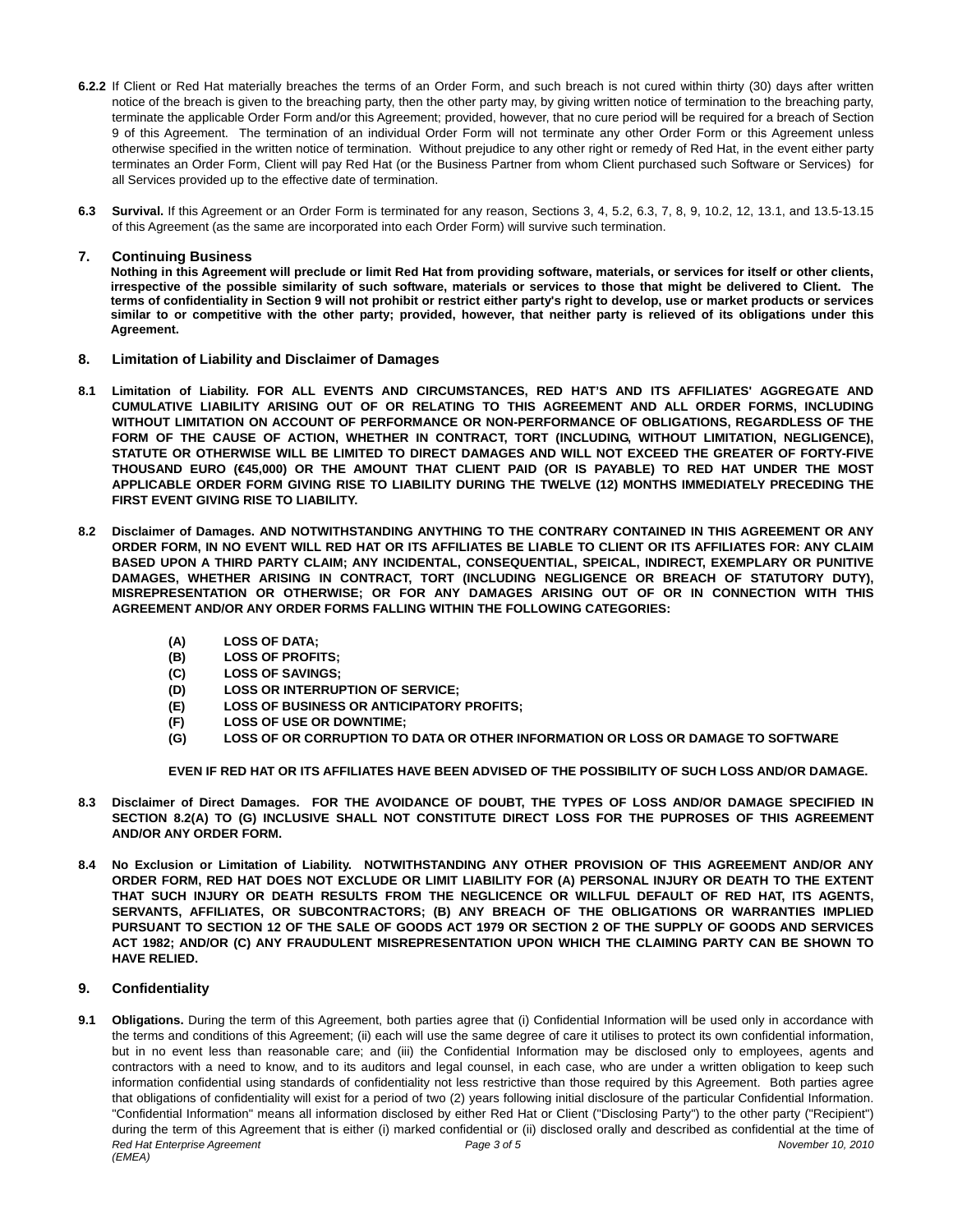disclosure and subsequently set forth in writing, marked confidential, and sent to the Recipient within thirty (30) days following the oral disclosure.

**9.2 Exclusions.** Confidential Information will not include information which: (i) is or later becomes publicly available without breach of this Agreement, or is disclosed by the Disclosing Party without obligation of confidentiality; (ii) is known to the Recipient at the time of disclosure by the Disclosing Party; (iii) is independently developed by the Recipient without use of the Confidential Information; (iv) becomes lawfully known or available to the Recipient without restriction from a source having the lawful right to disclose the information; (v) is generally known or easily ascertainable by parties of ordinary skill in the business of the Recipient; or (vi) is software code in either object code or source code form that is licensed under an open source license. The Recipient will not be prohibited from complying with disclosure mandated by applicable law if, where reasonably practicable and without breaching any legal or regulatory requirement, it gives the Disclosing Party advance notice of the disclosure requirement.

## **10. Representations and Warranties**

- **10.1 General Representations and Warranties.** Red Hat represents and warrants that: (a) it will use reasonable skill and care in providing the Services; (b) the Services will be performed in a professional and workmanlike manner by qualified personnel; (c) it has the authority to enter into this Agreement with Client; and (d) to Red Hat's knowledge, Red Hat branded Software does not, at the time of delivery to Client, include malicious or hidden mechanisms or code for the purpose of damaging or corrupting the Software.
- **10.2 Disclaimer of Warranty. EXCEPT AS EXPRESSLY PROVIDED IN SECTION 10.1 OR BY A THIRD PARTY VENDOR DIRECTLY TO CLIENT UNDER A SEPARATE AGREEMENT, THE SERVICES, SOFTWARE AND ANY HARDWARE ARE PROVIDED BY RED HAT "AS IS" AND WITHOUT WARRANTIES, REPRESENTATIONS, CONDITIONS OR OTHER TERMS OF ANY KIND AND RED HAT EXCLUDES ALL IMPLIED WARRANTIES TO THE EXTENT PERMISSIBLE BY LAW (INCLUDING, WITHOUT LIMITATION,THOSE OF MERCHANTABILITY, SATISFACTORY QUALITY, NON-INFRINGEMENT AND FITNESS FOR A PARTICULAR PURPOSE).RED HAT DOES NOT GUARANTEE OR WARRANT THAT THE USE OF THE SERVICES, SOFTWARE OR HARDWARE WILL BE UNINTERRUPTED, COMPLY WITH REGULATORY REQUIREMENTS, BE ERROR FREE OR THAT RED HAT WILL CORRECT ALL SOFTWARE ERRORS. FOR THE BREACH OF THE WARRANTIES SET FORTH IN SECTION 10.1, CLIENT'S EXCLUSIVE REMEDY, AND RED HAT'S ENTIRE LIABILITY, WILL BE THE REPERFORMANCE OF DEFICIENT SERVICES, OR IF RED HAT CANNOT SUBSTANTIALLY CORRECT A BREACH IN A COMMERCIALLY REASONABLE MANNER, CLIENT MAY TERMINATE THE RELEVANT SERVICES AND RECEIVE A PRO RATA REFUND OF THE FEES PAID FOR THE DEFICIENT SERVICES AS OF THE EFFECTIVE DATE OF TERMINATION. Without limiting the generality of the foregoing disclaimer, the Software, Services and any hardware provided are not specifically designed, manufactured or intended for use in (a) the planning, construction, maintenance, control, or direct operation of nuclear facilities, (b) aircraft navigation, control or communication systems, weapons systems, or (c) direct life support systems. Client agrees that it is solely responsible for the results obtained from the use of the Software and Services.**

### **11. Open Source Assurance Program**

For Software that is Red Hat branded, purchases under this Agreement may entitle Client to participate in Red Hat's Open Source Assurance Program which is described at http://www.redhat.com/rhel/details/assurance/. The terms for this optional program are subject to a separate agreement which can be viewed at http://www.redhat.com/legal/open\_source\_assurance\_agreement.html.

### **12. Governing Law/Consent to Jurisdiction**

This Agreement (and all Order Forms) and any dispute or claim arising out of or in relation to or in connection with it is governed by, and will be construed in accordance with. English law, without giving effect to the United Nations Convention on Contracts for the International Sale of Goods. Each party irrevocably agrees that the courts of England and Wales will have exclusive jurisdiction to settle any dispute or claim that arises from or in connection with this Agreement (and all Order Forms).

### **13. Miscellaneous**

- **13.1 Notices.** Notices must be in English, in writing, and will be deemed given when delivered by hand or five (5) days after being sent using a method that provides for positive confirmation of delivery to the respective addresses or facsimile numbers indicated in an Order Form; provided that any notice from Client to Red Hat includes a copy sent to: Red Hat, Inc., Attention: General Counsel, 100 East Davie Street, Raleigh, North Carolina 27601; Facsimile: (919) 754-3704.
- **13.2 Assignment.** This Agreement is assignable by either party only with the other party's prior written consent, which will not be unreasonably withheld, conditioned or delayed; provided, however, either party may, upon written notice and without the prior approval of the other party, (a) assign this Agreement to an Affiliate as long as the Affiliate has sufficient credit to satisfy its obligations under this Agreement and the scope of Service is not affected; and (b) assign this Agreement pursuant to a merger or a sale of all or substantially all of such party's assets or stock.
- **13.3 Independent Contractor.** Red Hat is an independent contractor and nothing in this Agreement or related to Red Hat's performance of any Order Form will be construed to create an employment or agency relationship between Client (or any Client personnel) and Red Hat (or any Red Hat personnel). Each party will be solely responsible for supervision, direction, control and payment of its personnel, including applicable taxes, deductions, other payments and benefits. Red Hat may subcontract Services under an Order Form to third parties or Affiliates without the approval of Client; provided, however, that (a) subcontractors agree to protect Client Confidential Information, and (b) Red Hat remains responsible to Client for performance of its obligations hereunder.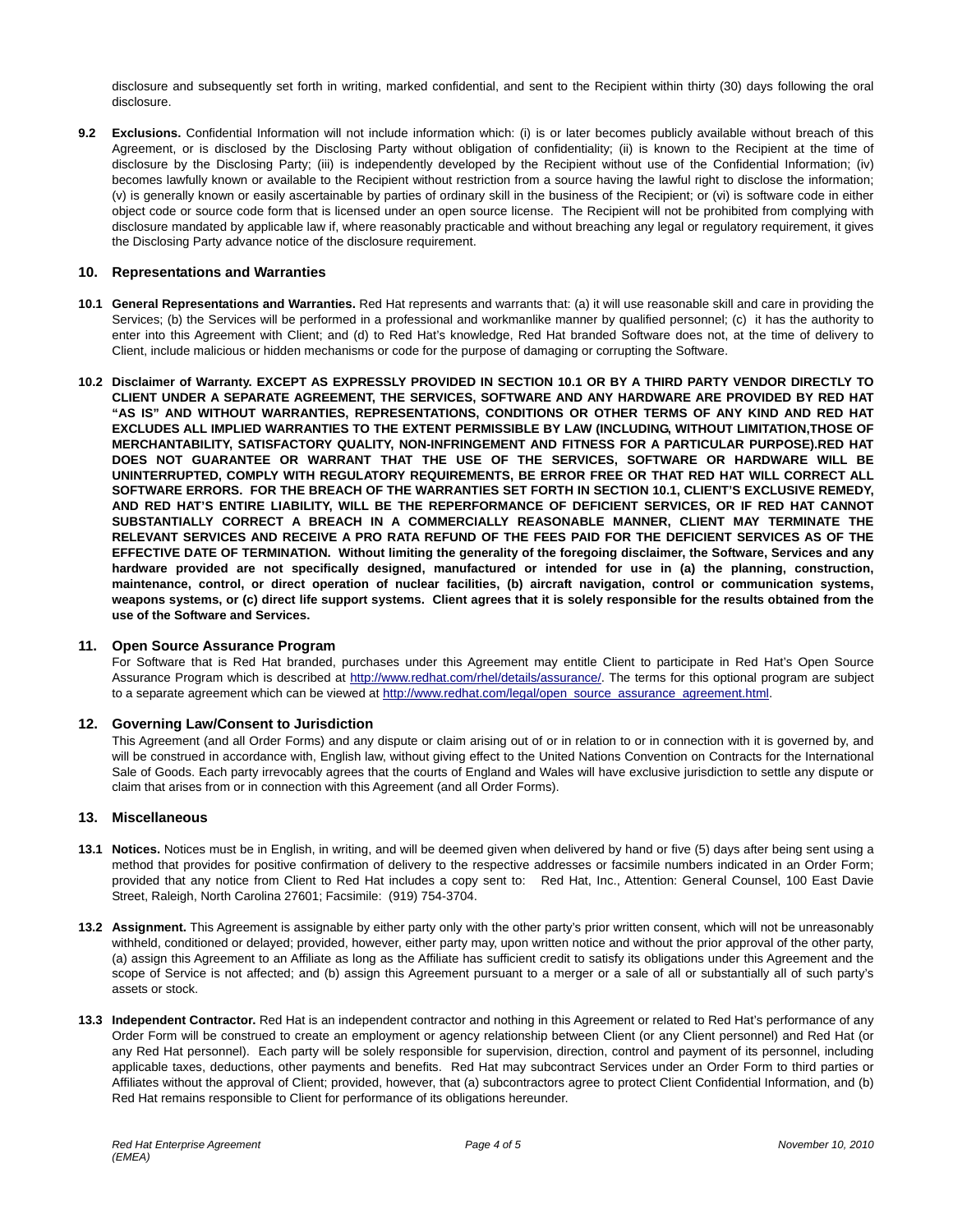- **13.4 Force Majeure.** Neither party will be liable for any failure to perform its obligations or delays in performance (except of obligations to pay money) caused by acts of God, wars, riots, strikes, fires, floods, hurricanes, earthquakes, government restrictions, terrorist acts or other causes beyond its reasonable control.
- **13.5 Non-solicitation.** Client agrees not to solicit or hire any personnel of Red Hat involved with the delivery of Services in connection with any Order Form during the term of and for twelve (12) months after termination or expiration of such Order Form; provided that Client may hire an individual employed by Red Hat who, without other solicitation, responds to advertisements or solicitations aimed at the general public.
- **13.6 Export and Privacy.** Red Hat may supply Client with technical data that is subject to export control restrictions. Red Hat will not be responsible for compliance by Client with applicable export obligations or requirements for this technical data. Client agrees to comply with all applicable export control restrictions. If Client breaches this Section 13.6 or the export provisions of an applicable end user license agreement for the Software, or any provision referencing these sections, Red Hat may terminate this Agreement and/or the applicable Order Form and its obligations thereunder without liability to Client. Client acknowledges and agrees that to provide the Services, it may be necessary for Client Information to be transferred between Red Hat, its Affiliates, Business Partners and/or subcontractors, which may be located worldwide.
- **13.7 Dispute Resolution.** Each party agrees to give the other a written description of any problem(s) that may arise and to make a good faith effort to amicably resolve any such problem before commencing any proceeding. Notwithstanding the foregoing, either party may take any action reasonably required to protect such party's rights. No claim or action, regardless of form, arising out of this Agreement or an Order Form may be brought by either party more than one (1) year after the cause of action has accrued.
- **13.8 Headings.** All headings contained in this Agreement are inserted for identification and convenience and will not be deemed part of this Agreement for purposes of interpretation.
- **13.9 Severability.** If any provision of this Agreement is held invalid or unenforceable for any reason but would be valid and enforceable if appropriately modified, then such provision will apply with the modification necessary to make it valid and enforceable. If such provision cannot be so modified, the parties agree that such invalidity will not affect the validity of the remaining provisions of the Agreement.
- **13.10 Waiver.** The delay or failure of either party to exercise any rights under this Agreement will not constitute or be deemed a waiver or forfeiture of such rights. No waiver will be valid unless in writing and signed by an authorized representative of the party against whom such waiver is sought to be enforced.
- **13.11 Complete Agreement.** Each Order Form (a) is a separate agreement and is deemed to incorporate this Agreement, unless otherwise expressly provided in that Order Form; (b) constitutes the exclusive terms and conditions with respect to the subject matter of that Order Form, notwithstanding any different or additional terms that may be contained in the form of purchase order or other document used by Client to place orders or otherwise effect transactions under this Agreement; and (c) represents the final, complete and exclusive statement of the agreement between the parties with respect thereto, notwithstanding any prior written agreements or prior and contemporaneous oral agreements with respect to the subject matter of the Order Form. In the event of any conflict between this Agreement, any Order Form and any end user license agreement for Software, this Agreement will take precedence unless otherwise expressly provided in the Order Form. Notwithstanding any provision to the contrary in this Agreement, any applicable end user licence agreement will be governed by the laws of the State of New York and of the United States, without regard to any conflict of laws provisions. Any claim relating to the provision of the Services by Red Hat, its Affiliates or their respective personnel will be made against Red Hat Limited, alone. The parties have not relied upon, and will have no remedy in respect of, any warranty, statement, representation or understanding made by any party (whether or not that party is a party to this Agreement) unless it is expressly set out in this Agreement. Nothing in this Agreement will restrict either party's liability for fraudulent misrepresentation.
- **13.12 Amendment.** Neither this Agreement nor any Order Form may be amended or modified except in a writing signed by the parties, which writing makes specific reference to this Agreement or the applicable Order Form.
- **13.13 Counterparts and Facsimile Signature**.In the event this Agreement is executed with signatures, this Agreement may be executed in counterparts, each of which will be deemed an original and all of which will constitute one and the same document. The parties may exchange signature pages by facsimile and such signatures will be effective to bind the parties to all the terms contained in this Agreement.
- **13.14 Third Party Rights.** Except for the parties Affiliates as expressly provided in this Agreement and, to the extent that rights are conferred on Business Partners pursuant to Sections 5.1 and 6.2.2, Business Partners, a person who is not a party to this Agreement will have no right under the Contracts (Rights of Third Parties) Act 1999 to enforce any terms of this Agreement. This Section does not affect any right or remedy of any person which exists, or is available, other than pursuant to that Act.
- **13.15.Further Assurance.** Client will, at the request and cost of Red Hat, use all reasonable endeavours to do or procure the doing of all such further acts and execute or procure the valid execution of all such documents, as may from time to time be necessary in Red Hat's reasonable opinion to give full effect to this Agreement and to vest in Red Hat the full benefit of the rights and benefits to be transferred to it under this Agreement.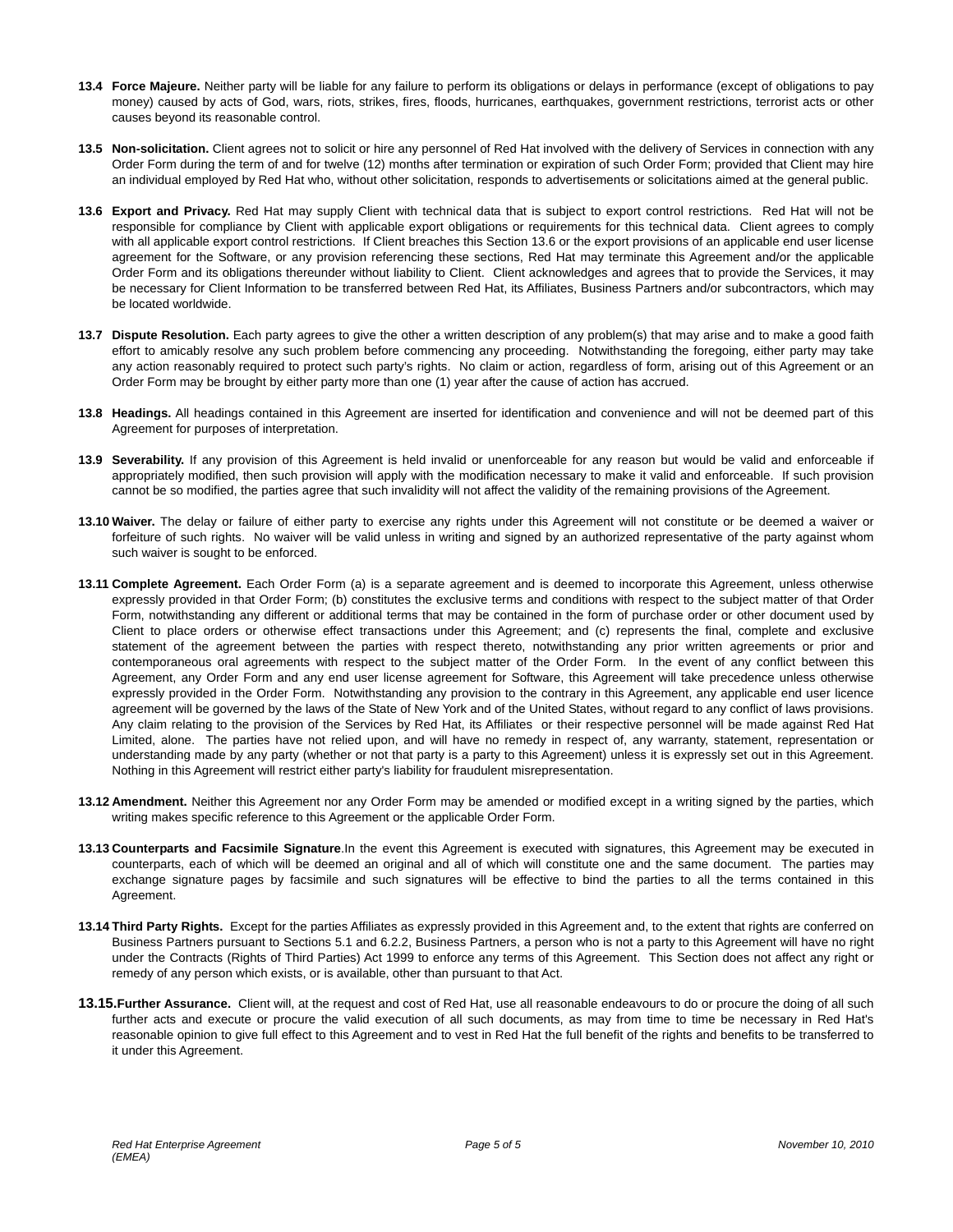

Red Hat sells subscriptions that entitle you to receive Red Hat services and/or Software during the period of the subscription (generally, one or three years). This Appendix to the Order Form describes the "**Subscription Services"** that Red Hat provides for:

Software product offerings (these subscriptions are called "**Software Subscriptions**"); Support and maintenance services offerings (these subscriptions are called "**Support Subscriptions**"); and Software delivery and management services offerings (these subscriptions are called "**Management Subscriptions**").

The Exhibits to this Appendix provide additional terms concerning the Subscription Services. Whether you purchase Subscription Services from us or though one of our authorized Business Partners, we agree to provide you with the Subscription Services on the terms described in this Appendix, which includes the Exhibits and documents referred to in this Appendix (together, the "**Appendix**"). In exchange, you agree to comply with the terms of the Agreement, including this Appendix.

When we use a capitalized term in this Appendix without defining it, the term has the meaning defined in the Agreement to which this Appendix applies, such as the Red Hat Enterprise Agreement. In the event of a conflict, inconsistency or difference between this Appendix and an Exhibit to this Appendix, the terms of the Exhibit control.

## **1. Subscription Services – An Overview**

- **1.1 Subscription Units:** We charge you a fee for our Subscription Services based on the total number of Units of Software or other Red Hat Products that you deploy, install, use or execute (as described more fully in Tables 1.4, 1.5 and 1.6 below and elsewhere in the Appendix). For example, Software Subscriptions for Red Hat Enterprise Linux Server are priced based on the number and other characteristics of Systems, Virtual Nodes or Physical Nodes (e.g. Socket-pairs, Virtual Guests, etc.) on which you install or use the Software, while Software Subscriptions for Red Hat JBoss Enterprise Application Platform are priced based on the number of Cores running that Software, in a range called a Core Band. **"Red Hat Products**" refers collectively to the Software Subscriptions, Support Subscriptions and Management Subscriptions listed in Tables 1.4, 1.5 and 1.6. Note that Red Hat Products do not include generally available open source projects such as www.wildfly.org, www.jboss.org, www.fedoraproject.org, www.openstack.redhat.com, www.gluster.org, www.centos.org and/or other community projects.
- **1.2 Use of Software and Subscription Services:** While you have subscriptions entitling you to receive Subscription Services for a Red Hat Product, you are required to purchase Subscription Services in a quantity equal to the total number of Units of that Red Hat Product (including variants or components thereof). In addition, if you are using Subscription Services to support or maintain a Red Hat Product and/or non-Red Hat Product, then you are required to purchase Subscription Services for each instance of such Red Hat Product and/or non-Red Hat Product for which you use Subscription Services. The Agreement (including pricing) is premised on our understanding that you will use the Subscription Services and Software only for your internal use (which includes Affiliates). You agree not to use Software Subscriptions with higher support service levels (e.g. Standard and/or Premium) to provide such higher support levels to Units with Subscriptions that include lower support levels (e.g. Self-support and/or Standard), unless you report and pay for the higher support service levels on such Units. You may migrate from one Unit of a given Software Subscription to another Unit with the same Subscription Services characteristics (such as from one on-premise System or Physical Node to another on-premise System or Physical Node) without the purchase of additional Software Subscriptions, provided that you do not increase the quantity of Units or other Software Subscription characteristics (such as the number of Socket-pairs, Virtual Guests or vCPUs). Distributing the Software or any portion of the Subscription Services to a third party or using any of the Subscription Services for the benefit of a third party is a material breach of the Agreement even though the open source licenses applicable to individual software packages may give you the right to distribute those packages (and this Appendix is not intended to interfere with your rights under those individual licenses). The foregoing sentence is not intended to limit your internal use of the Software to run a web site and/or to offer your own software as a service, provided such a web site or service (a) does not include a distribution of the Software or Subscription Services and (b) provides a material value added application or service other than the Software and/or Subscription Services. The Subscription Services may be used under the terms of this Appendix by third parties acting on your behalf, such as contractors, subcontractors or outsourcing vendors provided (i) you remain responsible for all of your obligations under the Agreement and this Appendix and for the activities and omissions of the third parties and (ii) you obtain Red Hat's written consent before you migrate your Software Subscriptions off of your premises and, in the case of a migration to a third party cloud or hosting provider, you are qualified for the Red Hat Cloud Access program and agree to the terms of Red Hat's Cloud Access program as set forth in Exhibit 1.J. Any unauthorized use of the Subscription Services is a material breach of the Agreement, such as (a) only purchasing or renewing Subscription Services based on some, but not all, of the total number of Units of Software or other Red Hat Products, (b) providing Software Access or Software Maintenance (each defined below) to third parties, (c) using Software Access, Software Maintenance, Production Support and/or Development Support (each defined below) to provide support to third parties, (d) using Subscription Services in connection with any redistribution of Software and/or (e) using Subscription Services to support or maintain any non-Red Hat Software products without purchasing Subscription Services for each instance of such non-Red Hat Product for which you use Subscription Services. For the purposes of this paragraph (for example, in calculating the total number of Units of Software), Software would include versions or copies that have the Red Hat trademark(s) and/or logo file(s) removed. The licenses that are applicable to the individual open source software packages are perpetual (subject to your compliance with their terms), but the other benefits of a Software Subscription will expire if not renewed.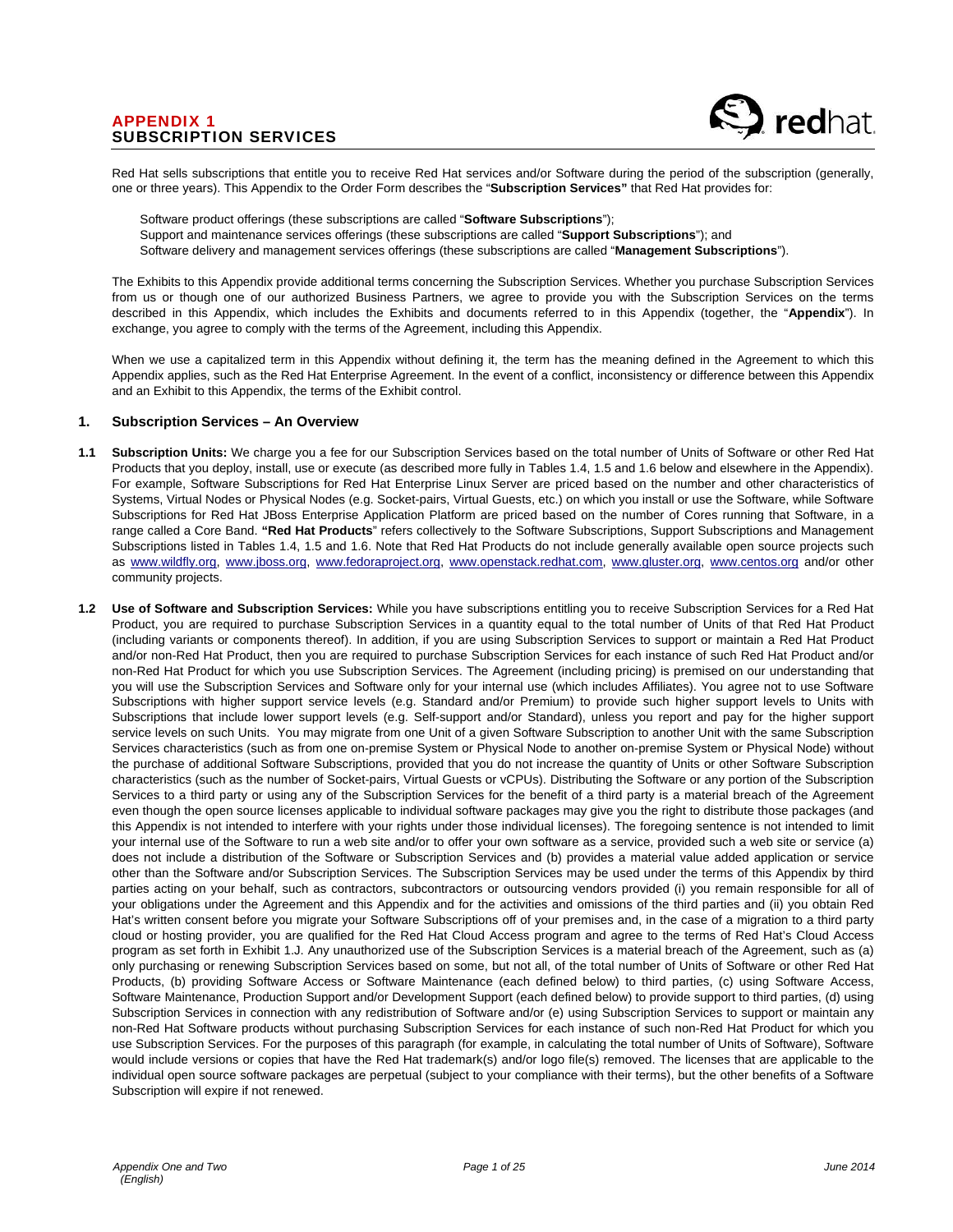**1.3 Subscription Start Date:** Unless otherwise agreed in an Order Form, the Subscription Services will begin on the date you purchase the Subscription Services (please note that the foregoing does not limit your obligation to pay for Subscription Services that you previously used but for which you have not paid).

### **1.4 Software Subscriptions**

**Benefits of a Software Subscription:** For each Software Subscription that you purchase, Red Hat provides you one or more of the following benefits:

**Software Access:** Access to the Software.

- **Software Maintenance:** Access to updates, upgrades, corrections, security advisories and bug fixes for the Software, if and when available.
- **Support:** Access to Red Hat support for issues relating to Software used for Development Purposes and/or Production Purposes (each of which is defined below).
- **Open Source Assurance:** Purchases under this Appendix for Software Subscriptions may entitle you to participate in Red Hat's Open Source Assurance Program subject to a separate agreement, which can be viewed at www.redhat.com/legal/open\_source\_assurance\_agreement.html.

**Descriptions of Red Hat Software Subscriptions:** Table 1.4 below lists the Software Subscriptions offered by Red Hat and the Unit descriptions that are used to measure your use of each Software Subscription. The End User License Agreement(s) that governs your use of the Software is/are located at www.redhat.com/licenses/EULAs (note that for certain Red Hat Products multiple EULAs will apply). The Exhibits listed in Table 1.4 contain additional information concerning the scope of the Software Subscriptions and how Red Hat provides Subscription Services to you.

| able |  |
|------|--|
|------|--|

| <b>Software Subscription</b>                                                                                                                                                                                                                                      | <b>Unit Description</b><br>(used to measure your use of Software Subscriptions)                                                                                                                                                                                                                                                  | <b>Exhibit</b><br><b>Containing</b><br><b>Additional</b><br><b>Terms</b> |
|-------------------------------------------------------------------------------------------------------------------------------------------------------------------------------------------------------------------------------------------------------------------|----------------------------------------------------------------------------------------------------------------------------------------------------------------------------------------------------------------------------------------------------------------------------------------------------------------------------------|--------------------------------------------------------------------------|
| Red Hat Enterprise Linux Server (Physical or<br>Virtual Nodes)<br>Red Hat Enterprise Linux for SAP HANA                                                                                                                                                           | Physical Node: a physical system on which you install or execute all or a<br>portion of the Software including, without limitation, a server, work station,<br>laptop, blade or other physical system, as applicable:<br>0R<br>Virtual Node: an instance of the Software executed, in whole or in part, on<br>a virtual machine. | 1.A                                                                      |
| Red Hat Enterprise Linux for Virtual<br>Datacenters                                                                                                                                                                                                               | Physical Node: a physical system on which you install or execute all or a<br>portion of the Software including, without limitation, a server, work station,<br>laptop, blade or other physical system, as applicable.                                                                                                            | 1.A                                                                      |
| Red Hat Enterprise Linux Server Entry Level                                                                                                                                                                                                                       | Physical Node: a physical system on which you install or execute all or a<br>portion of the Software including, without limitation, a server, work station,<br>laptop, blade or other physical system, as applicable.                                                                                                            | 1.A                                                                      |
| Red Hat Enterprise Linux Server                                                                                                                                                                                                                                   |                                                                                                                                                                                                                                                                                                                                  |                                                                          |
| Red Hat Enterprise Linux for HPC Compute<br><b>Nodes</b>                                                                                                                                                                                                          |                                                                                                                                                                                                                                                                                                                                  |                                                                          |
| Red Hat Enterprise Linux for HPC Head<br><b>Nodes</b>                                                                                                                                                                                                             | System: a system on which you install or execute all or a portion of the                                                                                                                                                                                                                                                         |                                                                          |
| Red Hat Enterprise Linux for Grid Nodes                                                                                                                                                                                                                           | Software. A System includes each instance of the Software installed or                                                                                                                                                                                                                                                           |                                                                          |
| Red Hat Enterprise Linux for IBM POWER                                                                                                                                                                                                                            | executed on, without limitation, a server, work station, laptop, virtual<br>machine, blade, node, partition, appliance or engine, as applicable; or                                                                                                                                                                              |                                                                          |
| Red Hat Enterprise Linux for PRIMEQUEST                                                                                                                                                                                                                           | vCPU: a physical CPU, in whole or in part, which is assigned to a virtual                                                                                                                                                                                                                                                        |                                                                          |
| Red Hat Enterprise Linux for SAP<br>Applications                                                                                                                                                                                                                  | machine on which you install or execute all or a portion of the Software.                                                                                                                                                                                                                                                        | 1.A                                                                      |
| Red Hat Enterprise Linux Server Add-Ons:<br><b>High Availability</b><br>Load Balancer<br><b>Resilient Storage</b><br>Scalable File System<br><b>Smart Management</b><br><b>Extended Update Support</b><br>Extended Life Cycle Support<br>High Performance Network | Note: Additional terms regarding virtualization, disaster recovery,<br>academic offerings and supported use cases, which may affect the types<br>or quantities of Software Subscription you purchase, are contained in<br>Exhibit 1.A.                                                                                           |                                                                          |
| Red Hat MRG Real-time                                                                                                                                                                                                                                             | System: a system on which you install or execute all or a portion of the<br>Software. A System includes each instance of the Software installed or                                                                                                                                                                               | 1.A                                                                      |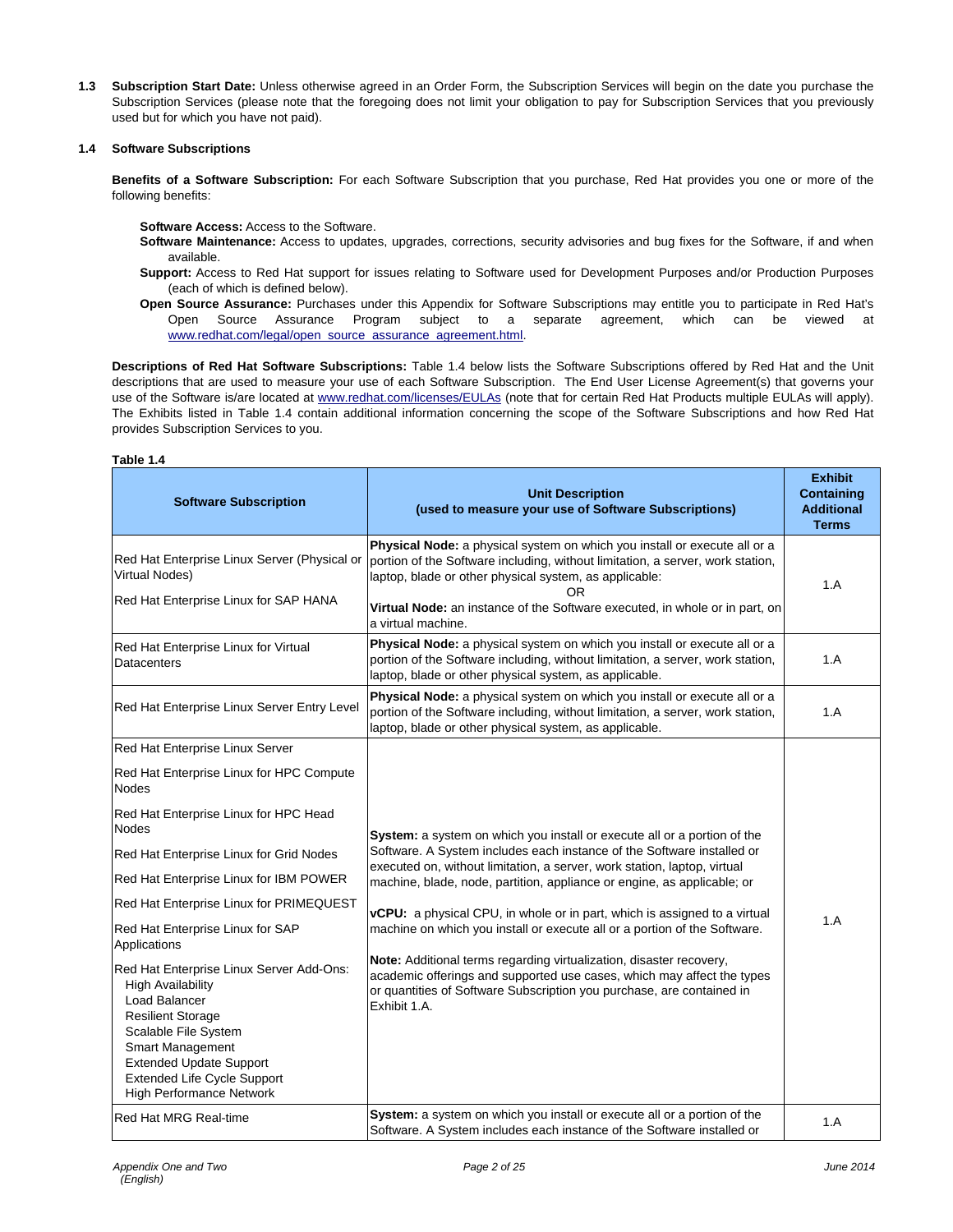| <b>Software Subscription</b>                                                         | <b>Unit Description</b><br>(used to measure your use of Software Subscriptions)                                                                                                                                                                                                                        | <b>Exhibit</b><br><b>Containing</b><br><b>Additional</b><br><b>Terms</b> |
|--------------------------------------------------------------------------------------|--------------------------------------------------------------------------------------------------------------------------------------------------------------------------------------------------------------------------------------------------------------------------------------------------------|--------------------------------------------------------------------------|
| Red Hat Enterprise Linux Desktop<br>Red Hat Enterprise Linux Workstation             | executed on, without limitation, a server, work station, laptop, virtual<br>machine, blade, node, partition, appliance or engine, as applicable.                                                                                                                                                       |                                                                          |
| Red Hat Enterprise Linux for IBM System z                                            | IFL: an IFL, or an Integrated Facility for Linux, is a mainframe CPU<br>dedicated to Linux workloads.                                                                                                                                                                                                  | 1.A                                                                      |
| Red Hat Enterprise Virtualization                                                    | Physical Node: a physical system on which you install or execute all or a<br>portion of the Software including, without limitation, a server, work station,<br>laptop, blade or other physical system, as applicable.                                                                                  | 1.A                                                                      |
| Red Hat Enterprise Linux with Smart<br>Virtualization                                | Physical Node: a physical system on which you install or execute all or a<br>portion of the Software, including, without limitation, a server, work station,<br>laptop, blade, or other physical system, as applicable.                                                                                | 1.A                                                                      |
| Red Hat Enterprise Linux Academic Server                                             |                                                                                                                                                                                                                                                                                                        |                                                                          |
| Red Hat Enterprise Linux Academic Desktop                                            | System: a system on which you install or execute all or a portion of the<br>Software. A System includes each instance of the Software installed or                                                                                                                                                     |                                                                          |
| Red Hat Enterprise Linux Academic<br>Workstation                                     | executed on, without limitation, a server, work station, laptop, virtual<br>machine, blade, node, partition, appliance or engine, as applicable.                                                                                                                                                       | 1.A                                                                      |
| Red Hat Enterprise Linux Academic Site<br>Subscription                               | Full Time Equivalent or FTE: the total number of (a) full time faculty, (b)<br>one third of the part time faculty, (c) the full time staff and (d) one half of<br>the part time staff.                                                                                                                 | 1.A                                                                      |
| Red Hat Infrastructure for Academic<br>Institutions - Site Subscription              | Full Time Equivalent or FTE: the total number of (a) full time faculty, (b)<br>one third of the part time faculty, (c) the full time staff and (d) one half of<br>the part time staff.                                                                                                                 | 1.A                                                                      |
| Red Hat Enterprise Linux Developer Suite                                             | System: a system on which you install or execute all or a portion of the<br>Software. A System includes each instance of the Software installed or<br>executed on, without limitation, a server, work station, laptop, virtual<br>machine, blade, node, partition, appliance or engine, as applicable. | 1.C                                                                      |
| Red Hat JBoss Enterprise Application<br>Platform                                     |                                                                                                                                                                                                                                                                                                        |                                                                          |
|                                                                                      |                                                                                                                                                                                                                                                                                                        |                                                                          |
| Red Hat JBoss Web Server                                                             |                                                                                                                                                                                                                                                                                                        |                                                                          |
| Red Hat JBoss Web Server Plus                                                        |                                                                                                                                                                                                                                                                                                        |                                                                          |
| Red Hat JBoss Fuse Service Works                                                     |                                                                                                                                                                                                                                                                                                        |                                                                          |
| Red Hat JBoss Data Virtualization                                                    |                                                                                                                                                                                                                                                                                                        |                                                                          |
| <b>Red Hat JBoss Fuse</b>                                                            | Core Band: a group of processing cores (16 or 64), where a single "Core"                                                                                                                                                                                                                               |                                                                          |
| Red Hat JBoss A-MQ                                                                   | is (a) a physical processing core located in a CPU or (b) a virtual<br>processing core within a virtual machine, in each case, that contains or                                                                                                                                                        | 1.B                                                                      |
| Red Hat JBoss Portal                                                                 | executes the Software running for Production Purposes.                                                                                                                                                                                                                                                 |                                                                          |
| Red Hat JBoss BPM Suite                                                              |                                                                                                                                                                                                                                                                                                        |                                                                          |
| Red Hat JBoss BRMS plus BPM Suite                                                    |                                                                                                                                                                                                                                                                                                        |                                                                          |
| Red Hat JBoss BRMS                                                                   |                                                                                                                                                                                                                                                                                                        |                                                                          |
| Red Hat JBoss Data Grid                                                              |                                                                                                                                                                                                                                                                                                        |                                                                          |
| Red Hat JBoss Middleware add-on option:<br>Management<br>Extended Life Cycle Support |                                                                                                                                                                                                                                                                                                        |                                                                          |
| Red Hat JBoss Developer Studio                                                       | System: a system on which you install or execute all or a portion of the<br>Software. A System includes each instance of the Software installed or<br>executed on, without limitation, a server, work station, laptop, virtual<br>machine, blade, node, partition, appliance or engine, as applicable. | 1.C                                                                      |
| Red Hat Storage Server for On-premise                                                | System: a system on which you install or execute all or a portion of the<br>Software. A System includes each instance of the Software installed or<br>executed on, without limitation, a server, work station, laptop, virtual<br>machine, blade, node, partition, appliance or engine, as applicable. | 1.D                                                                      |
| Red Hat Storage Server for Public Cloud                                              | Virtual Guest: an instance of the Software that is executed, in whole or in<br>part, on a virtual machine.                                                                                                                                                                                             | 1.D, 1.J                                                                 |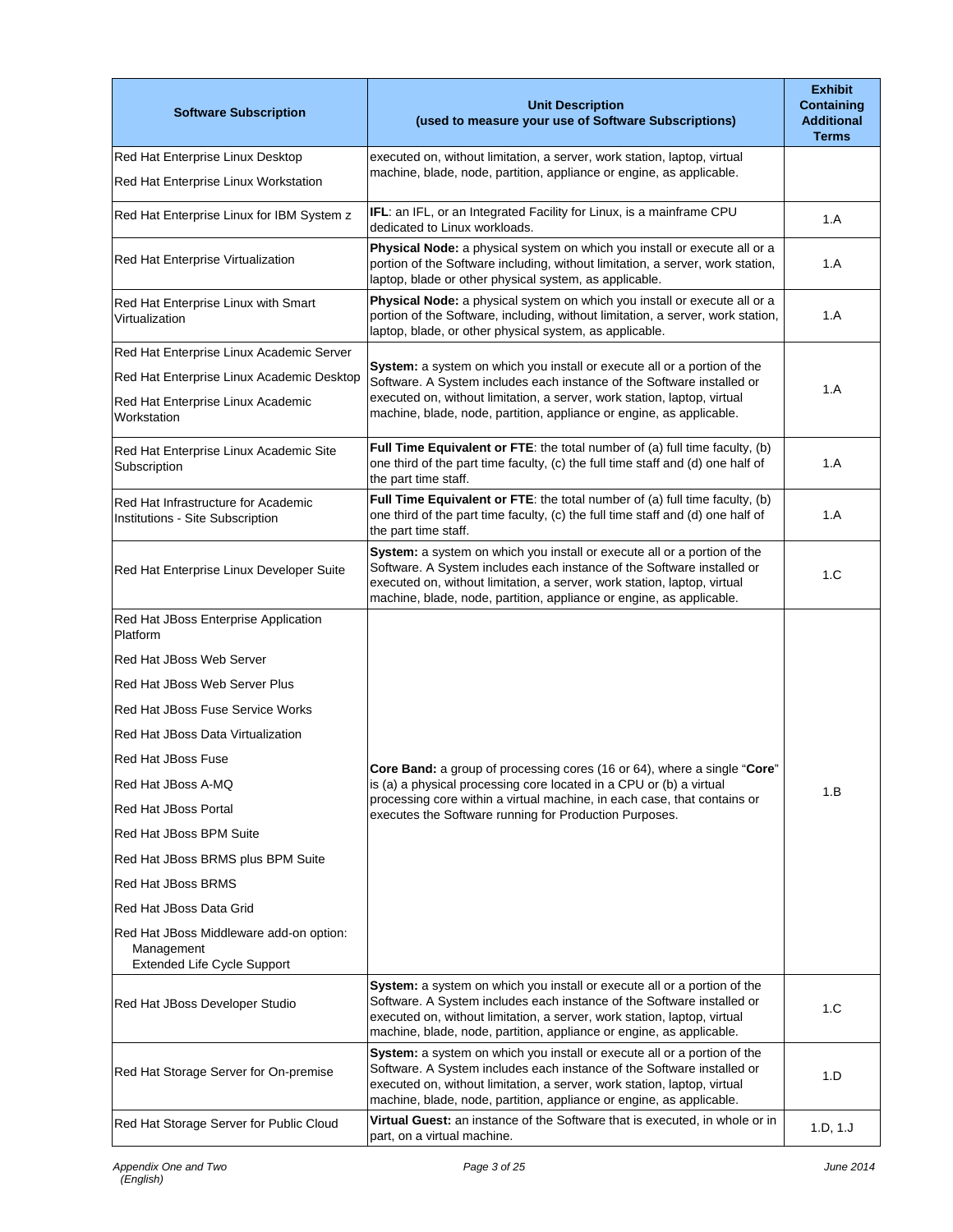| <b>Software Subscription</b>                                                                                                      | <b>Unit Description</b><br>(used to measure your use of Software Subscriptions)                                                                                                                                                                                                                                                                                                                                                 | <b>Exhibit</b><br>Containing<br><b>Additional</b><br><b>Terms</b> |
|-----------------------------------------------------------------------------------------------------------------------------------|---------------------------------------------------------------------------------------------------------------------------------------------------------------------------------------------------------------------------------------------------------------------------------------------------------------------------------------------------------------------------------------------------------------------------------|-------------------------------------------------------------------|
| Red Hat Storage Server for Hybrid Cloud                                                                                           | <b>System:</b> a system on which you install or execute all or a portion of the<br>Software. A System includes each instance of the Software installed or<br>executed on, without limitation, a server, work station, laptop, virtual<br>machine, blade, node, partition, appliance or engine, as applicable; and<br>Virtual Guest: an instance of the Software that is executed, in whole or in<br>part, on a virtual machine. | 1.D, 1.J                                                          |
| Red Hat Storage for Red Hat Enterprise<br>Linux OpenStack Platform                                                                | <b>Physical Node:</b> a physical system on which you install or execute all or a<br>portion of the Software, including, without limitation, a server, work station,<br>laptop, blade, or other physical system, as applicable.                                                                                                                                                                                                  | 1.A, 1.D                                                          |
| <b>OpenShift Enterprise</b><br>OpenShift Enterprise Broker Infrastructure<br>Red Hat JBoss Middleware for OpenShift<br>Enterprise | <b>Physical Node:</b> a physical system on which you install or execute all or a<br>portion of the Software including, without limitation, a server, work station,<br>laptop, blade or other physical system, as applicable.<br>Virtual Guest: an instance of the Software that is executed, in whole or in<br>part, on a virtual machine.                                                                                      | 1.B, 1.K                                                          |
| Red Hat Cloud Infrastructure                                                                                                      | <b>Physical Node:</b> a physical system on which you install or execute all or a<br>portion of the Software including, without limitation, a server, work station,<br>laptop, blade or other physical system, as applicable.                                                                                                                                                                                                    | 1.E, 1.I                                                          |
| Red Hat Enterprise Linux OpenStack<br>Platform                                                                                    | <b>Physical Node:</b> a physical system on which you install or execute all or a<br>portion of the Software, including, without limitation, a server, work station,<br>laptop, blade, or other physical system, as applicable.                                                                                                                                                                                                  | 1.A, 1.F                                                          |

**1.5 Support Subscriptions.** Table 1.5 below lists the Support Subscriptions offered by Red Hat and the Unit description that is used to measure your use of the Support Subscription(s). The End User License Agreement that governs your use of the Software is located at www.redhat.com/licenses/EULAs. The Exhibits listed in Table 1.5 contain additional information concerning the scope of the Support Subscriptions and how Red Hat provides Subscription Services to you.

#### **Table 1.5**

| <b>Support Subscription</b>                                                    | <b>Unit Description</b><br>(used to measure your use of Support Subscriptions)                                                                                                                                                                                                                                | <b>Exhibit</b><br><b>Containing</b><br><b>Additional</b><br><b>Terms</b> |
|--------------------------------------------------------------------------------|---------------------------------------------------------------------------------------------------------------------------------------------------------------------------------------------------------------------------------------------------------------------------------------------------------------|--------------------------------------------------------------------------|
| <b>Technical Account Management</b><br>("TAM") Service<br><b>TAM Extension</b> | Point of Contact: a Red Hat associate whom you are authorized to contact to<br>request support for a particular team, geography or Red Hat product line.                                                                                                                                                      | 1.G                                                                      |
| <b>Extended Update Support</b>                                                 | System: a system on which you install or execute all or a portion of the<br>Software. A System includes each instance of the Software installed or executed<br>on, without limitation, a server, work station, laptop, virtual machine, blade, node,<br>partition, appliance or engine, as applicable.        | 1.G                                                                      |
| Red Hat Enterprise Linux Extended Life<br>Cycle Support                        | System: a system on which you install or execute all or a portion of the<br>Software. A System includes each instance of the Software installed or executed<br>on, without limitation, a server, work station, laptop, virtual machine, blade, node,<br>partition, appliance or engine, as applicable.        | 1.G                                                                      |
| Red Hat JBoss Middleware Extended<br>Life Cycle Support                        | Core Band: a group of processing cores (16 or 64), where a single "Core" is (a)<br>a physical processing core located in a CPU or (b) a virtual processing core<br>within a virtual machine, in each case, that contains or executes the Software<br>running for Production Purposes.                         | 1.G                                                                      |
| Red Hat Enterprise Linux Developer<br>Workstation                              | <b>System:</b> a system on which you install or execute all or a portion of the<br>Software. A System includes each instance of the Software installed or executed<br>on, without limitation, a server, work station, laptop, virtual machine, blade, node,<br>partition, appliance or engine, as applicable. | 1.G                                                                      |
| Red Hat Enterprise Linux Developer<br>Support                                  | System: a system on which you install or execute all or a portion of the<br>Software. A System includes each instance of the Software installed or executed<br>on, without limitation, a server, work station, laptop, virtual machine, blade, node,<br>partition, appliance or engine, as applicable.        | 1.G                                                                      |

**1.6 Management Subscriptions.** Table 1.6 below lists the Management Subscriptions offered by Red Hat and the Unit description that is used to measure your use of the Management Subscription(s). The End User License Agreement that governs your use of the Software is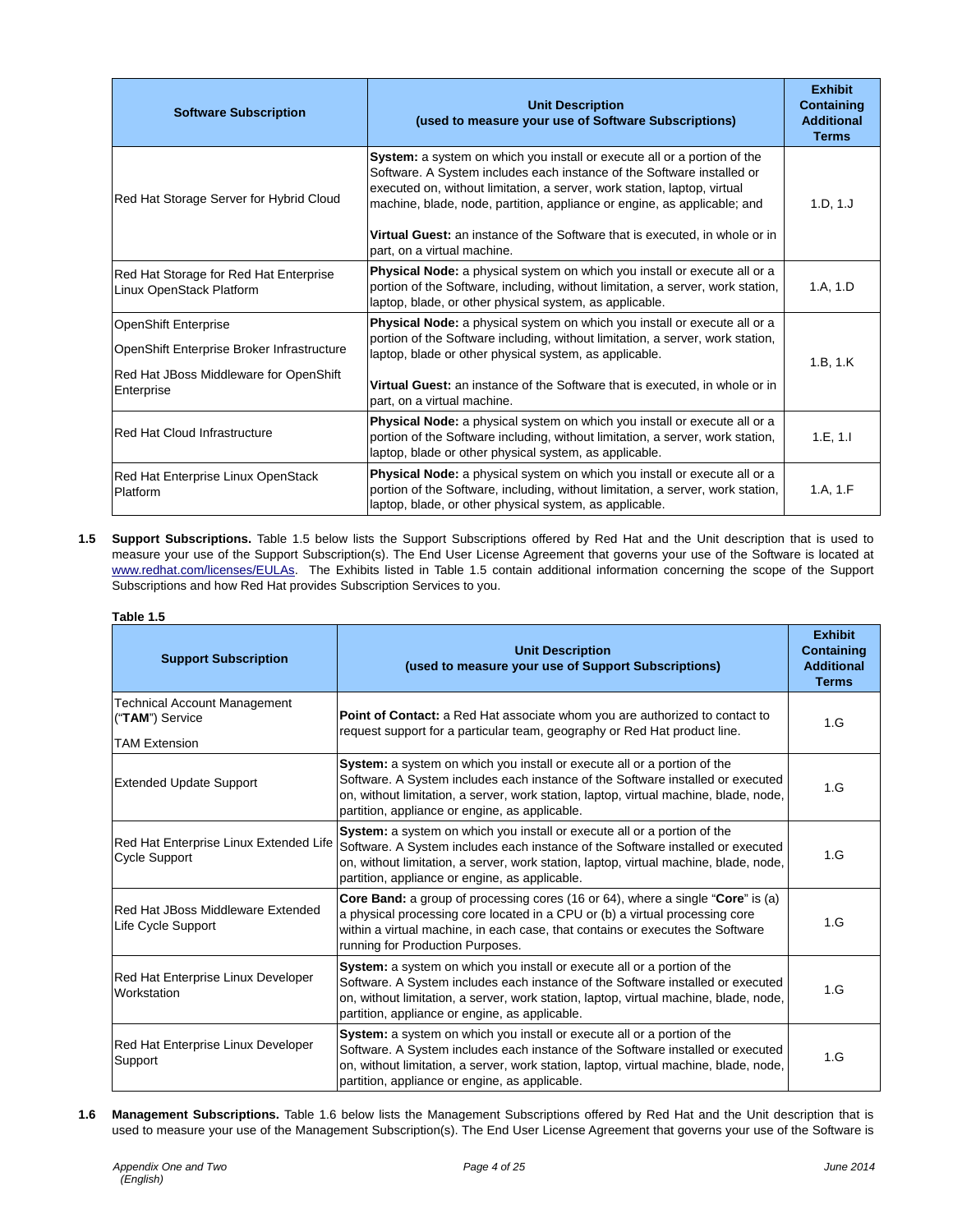located at www.redhat.com/licenses/EULAs. The Exhibits listed in Table 1.6 contain additional information concerning the scope of the Management Subscriptions and how Red Hat provides Subscription Services to you.

| Table 1.6                                                                                     |                                                                                                                                                                                                                                                                                                                                                                                                                                                                                                     |                                                                          |
|-----------------------------------------------------------------------------------------------|-----------------------------------------------------------------------------------------------------------------------------------------------------------------------------------------------------------------------------------------------------------------------------------------------------------------------------------------------------------------------------------------------------------------------------------------------------------------------------------------------------|--------------------------------------------------------------------------|
| <b>Management Subscription</b>                                                                | <b>Unit Description</b><br>(used to measure your use of Management Subscriptions)                                                                                                                                                                                                                                                                                                                                                                                                                   | <b>Exhibit</b><br><b>Containing</b><br><b>Additional</b><br><b>Terms</b> |
| <b>Red Hat Satellite Server</b><br><b>Red Hat Satellite Server Starter</b><br>Pack            | System: a system on which you install or execute all or a portion of the Software. A<br>System includes each instance of the Software installed or executed on, without<br>limitation, a server, work station, laptop, virtual machine, blade, node, partition,<br>appliance or engine, as applicable.<br>If you install or use the optional embedded database, then you agree to comply with<br>the terms located at www.redhat.com/licenses/satellite embedded.html for the<br>embedded database. | 1.H                                                                      |
| <b>Red Hat Satellite Proxy</b>                                                                | System: a system on which you install or execute all or a portion of the Software. A<br>System includes each instance of the Software installed or executed on, without<br>limitation, a server, work station, laptop, virtual machine, blade, node, partition,<br>appliance or engine, as applicable.                                                                                                                                                                                              | 1.H                                                                      |
| Red Hat Smart Management                                                                      | Module: an entitlement to manage one System, Virtual Node or Physical Node.                                                                                                                                                                                                                                                                                                                                                                                                                         | 1.H                                                                      |
| Red Hat Monitoring Module                                                                     | Module: an entitlement to monitor one System, Virtual Node or Physical Node.                                                                                                                                                                                                                                                                                                                                                                                                                        | 1.H                                                                      |
| Red Hat JBoss Operations Network                                                              | Core Band: a group of processing cores (16 or 64), where a single "Core" is (a) a<br>physical processing core located in a CPU or (b) a virtual processing core within a<br>virtual machine, in each case, that contains or executes the Software running for<br>Production Purposes.                                                                                                                                                                                                               | 1.H                                                                      |
| Red Hat Directory Server                                                                      | System: a system on which you install or execute all or a portion of the Software. A<br>System includes each instance of the Software installed or executed on, without<br>limitation, a server, work station, laptop, virtual machine, blade, node, partition,<br>appliance or engine, as applicable.                                                                                                                                                                                              | 1.H                                                                      |
| Red Hat CloudForms (and its<br>predecessor ManageIQ EVM Suite)                                | Managed Node: a server, blade or node managed by the Software.                                                                                                                                                                                                                                                                                                                                                                                                                                      | 1.1                                                                      |
| Red Hat CloudForms for Public<br>Cloud (and its predecessor<br>ManageIQ EVM for Public Cloud) | <b>Managed VM:</b> a virtual machine on a public cloud managed by the Software.                                                                                                                                                                                                                                                                                                                                                                                                                     | 1.1                                                                      |

**1.7 Software Subscription Lifecycle.** During the life cycle of Red Hat Software, the scope of Software Maintenance and Support evolves and, after a number of years, we discontinue Software Maintenance and Support for older versions of Software. The details of the Software Maintenance and Production Support life cycle are set forth at https://access.redhat.com/support/policy/update\_policies.html. If available, you may purchase Extended Update Support and/or Extended Life Cycle Support, as described in Exhibit 1.G, to extend your Subscription Services for certain versions of Software.

# **2. Production Support and Development Support Terms**

- **2.1 Definitions.** "**Development Purposes**" means using the Software for the specific purpose of (a) developing, (b) single-user prototyping, quality assurance or testing and/or (c) demonstrating software or hardware that runs with or on the Software. "**Production Purposes**" means using the Software (a) in a production environment, (b) generally using live data and/or applications for a purpose other than Development Purposes, (c) for multi-user prototyping, quality assurance and testing and/or (d) for backup instances. "**Supported Hardware**" means the hardware and platforms that are listed at (i) https://hardware.redhat.com and http://www.redhat.com/resourcelibrary/articles/enterprise-linux-virtualization-support for Red Hat Enterprise Linux and Red Hat Enterprise Virtualization subscriptions, (ii) http://www.jboss.com/products/platforms/application/supportedconfigurations/ for Red Hat JBoss Middleware subscriptions, and (iii) https://access.redhat.com/knowledge/articles/66206 for Red Hat Storage Server. "**Evaluation Subscriptions**" are Subscription Services provided for the sole purpose of evaluating the suitability of the Subscription Services for your future purchase from Red Hat or through one of our authorized Business Partners, and not for Production Purposes, Development Purposes or any other purpose (**"Evaluation Purposes"**). "**Support Contact(s)**" is a person authorized by you to open support requests and/or contact Red Hat support personnel.
- **2.2 Use Cases.** Subscription Services are provided for Software only when used for its supported purpose ("**Use Case**"). The Use Case determines which Subscription is required and what fees are charged. If you use or deploy the Software in a manner contrary to a supported Use Case, you are responsible for purchasing the appropriate Subscription(s) to cover such usage. For example, if you are using a Red Hat Enterprise Linux Desktop Subscription as a server, you are obligated to purchase a Red Hat Enterprise Linux Server Subscription.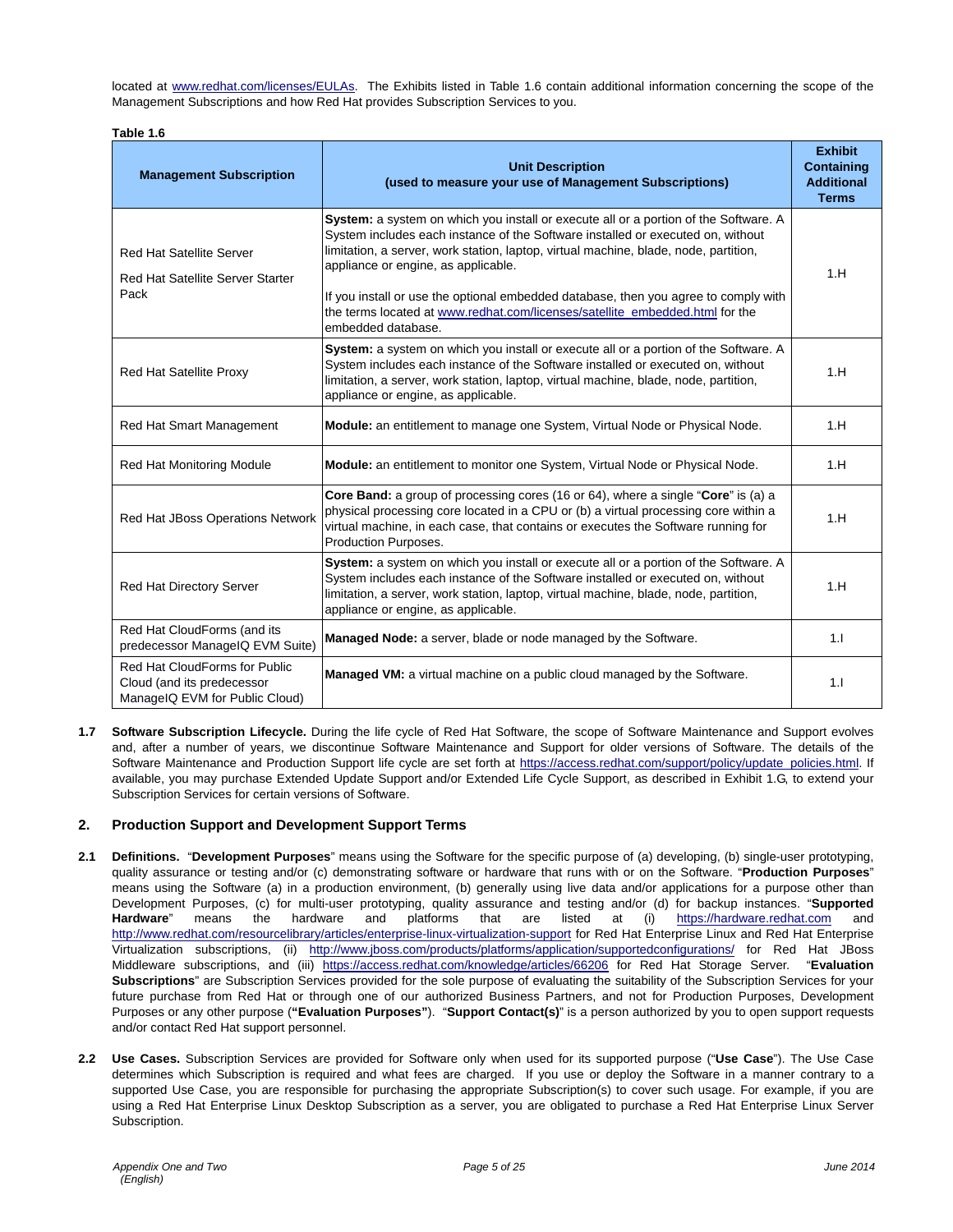- **2.3 Evaluations.** By requesting an Evaluation Subscription, you represent that you will be using the Subscription Services for Evaluation Purposes only and you understand that Red Hat is relying on the accuracy of your representation in providing you with access to the Evaluation Subscription(s). If you use the Red Hat Evaluation Subscription(s) for any other purposes, you are in violation of this Agreement and are required to pay the applicable subscription fees in accordance with Sections 1.1 and 1.2 above, in addition to any and all other remedies available to Red Hat under applicable law. Examples of such violations include, but are not limited to, using the Subscription Services provided under an Evaluation Subscription for Production Purposes, offering support services to third parties, or complementing or supplementing third party support services with Subscription Services received through an Evaluation Subscription.
- **2.4 Support from Business Partner.** Some clients obtain support for their Software Subscriptions from an authorized Red Hat Business Partner, in which case the Business Partner provides the support to the client rather than Red Hat. Sections 2.5 - 2.8 apply to you only if you have purchased Subscription Services with Production Support provided by Red Hat. If you have purchased Subscription Services with support provided by a Business Partner, Sections 2.5 – 2.8 do not apply to you and you should work with your Business Partner to obtain support services.
- **2.5 Support from Red Hat. "Development Support"** consists of assistance with installation, usage, problem diagnosis and bug fixes for the applicable Software used for Development Purposes during specific Red Hat life cycle phases (as referenced in Section 1.7 above). Development Support also consists of advice on architecture, design, development and prototyping. Requests for deployment and maintenance assistance and/or assistance for Production Purposes are not included within the scope of Development Support, but rather are available on a consulting basis under the terms of a separate agreement.

**"Production Support"** consists of assistance with installation, application testing, usage, problem diagnosis and bug fixes for the Software used for Production Purposes during specific Red Hat life cycle phases (as referenced in Section 1.7 above). Production Support does not include assistance with code development, system design, network design, architectural design, optimizations, tuning recommendations, development or implementation of security rules or policies, third party software made available with Red Hat Software (listed at www.redhat.com/licenses/thirdparty/eula.html), supplementary RHN channels and/or preview technologies.

To access and use Support, you must provide Red Hat with sufficient information to validate your entitlement to the relevant Support. The scope of the Support is based on the level (for example, Self-support, Standard or Premium) and type of Subscription Services you purchased. Certain Support is provided only during Red Hat's local standard business hours.

**2.6 Support Coverage.** We do not provide Production or Development Support for Software that (a) you (or a third party) have modified or recompiled, (b) is running on hardware or hypervisor that is not Supported Hardware or (c) is running in an unsupported Use Case as described in an Exhibit. You are responsible for testing the Software before deploying it in your environment. You should also backup your systems on a regular basis and have those backups available if needed for support purposes.

Red Hat will use commercially reasonable efforts to provide Support in accordance with the guidelines shown in Table 2.7 below. Support is provided in the English language and may be available in other languages based on available resources. Red Hat's Support telephone numbers and local standard business hours ("**Standard Business Hours**") are listed at https://access.redhat.com/support/contact/technicalSupport.html.

**2.7 Service Level Guidelines.** Support is available in one or more of the following support levels, depending on the Red Hat Product: Selfsupport, Standard or Premium, as shown in the table below. Software Access and Software Maintenance are generally provided to you through a Red Hat-hosted delivery portal, such as Red Hat Customer Portal, Red Hat Update Infrastructure ("**RHUI**") and/or Red Hat Network ("**RHN**") (collectively, "**Red Hat Portal**"). After the Initial Response, Red Hat will provide status updates on the issue until (i) the issue is resolved; (ii) the issue is downgraded to a lower Severity Level (in which case status updates will be provided in accordance with the update guidelines applicable the new Severity Level); or (iii) the parties agree on an alternative update schedule.

| Tapie 4.7                                                                                                                                                                                                                                                                                       |                    |                                 |                     |                                                             |
|-------------------------------------------------------------------------------------------------------------------------------------------------------------------------------------------------------------------------------------------------------------------------------------------------|--------------------|---------------------------------|---------------------|-------------------------------------------------------------|
|                                                                                                                                                                                                                                                                                                 | Self-support       | <b>Standard</b>                 |                     | <b>Premium</b>                                              |
| <b>Hours of Coverage</b>                                                                                                                                                                                                                                                                        | none               | <b>Standard Business Hours</b>  |                     | <b>Standard Business Hours</b><br>24x7 for Severity 1 and 2 |
| <b>Support Channel</b>                                                                                                                                                                                                                                                                          | none               | Web and Phone                   |                     | Web and Phone                                               |
| <b>Number of Cases</b>                                                                                                                                                                                                                                                                          | none               | Unlimited                       |                     | Unlimited                                                   |
| <b>Software Maintenance</b>                                                                                                                                                                                                                                                                     | via Red Hat Portal | via Red Hat Portal              |                     | via Red Hat Portal                                          |
| <b>Response Guidelines</b>                                                                                                                                                                                                                                                                      | N/A                | Initial and Ongoing<br>Response | Initial<br>Response | Ongoing<br>Response                                         |
| <b>Severity 1 (Urgent):</b> A problem that severely<br>impacts your use of the Software in a production<br>environment (such as the loss of production data or<br>production systems not functioning). The situation<br>halts your business operations and no procedural<br>work around exists. | N/A                | 1 Business Hour                 | 1 hour              | 1 hour                                                      |
| <b>Severity 2 (High):</b> A problem where the Software is<br>functioning but your use in a production environment<br>is severely reduced. The situation is causing a high<br>impact to portions of your business operations and                                                                 | N/A                | 4 Business Hours                | 2 hours             | 4 hours                                                     |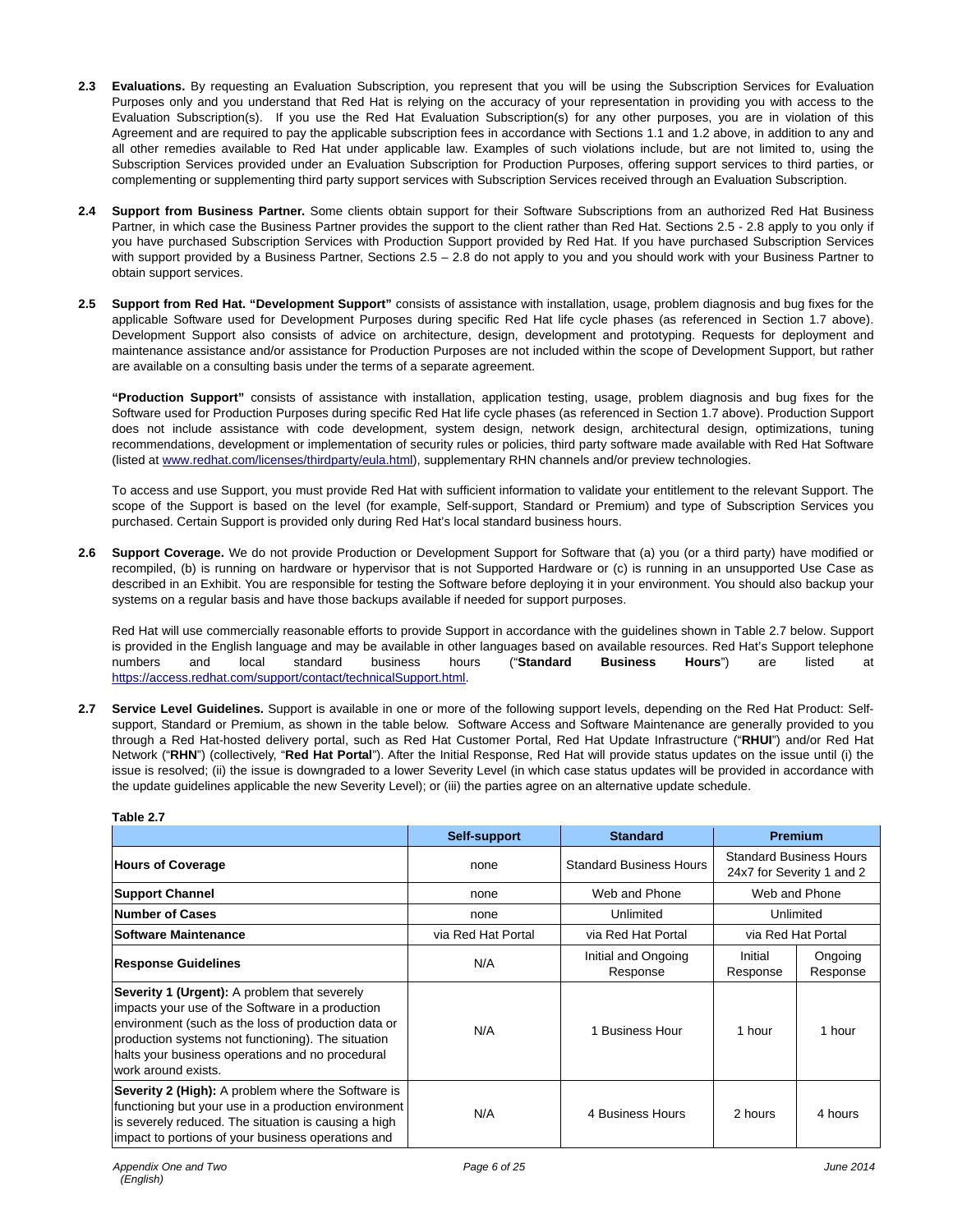|                                                                                                                                                                                                                                                                                                                                                                                                                                                                                  | Self-support | <b>Standard</b> |                     | <b>Premium</b>      |
|----------------------------------------------------------------------------------------------------------------------------------------------------------------------------------------------------------------------------------------------------------------------------------------------------------------------------------------------------------------------------------------------------------------------------------------------------------------------------------|--------------|-----------------|---------------------|---------------------|
| no procedural work around exists.                                                                                                                                                                                                                                                                                                                                                                                                                                                |              |                 |                     |                     |
| Severity 3 (Medium): A problem that involves<br>partial, non-critical loss of use of the Software in a<br>production environment or development<br>environment. For production environments, there is<br>a medium-to-low impact on your business, but your<br>business continues to function, including by using a<br>procedural work around. For development<br>environments, the situation is causing your project to<br>no longer continue or migrate into production.        | N/A          | 1 Business Day  | 4 Business<br>Hours | 8 Business<br>Hours |
| Severity 4 (Low): A general usage question,<br>reporting of a documentation error or<br>recommendation for a future product enhancement<br>or modification. For production environments, there<br>is low-to-no impact on your business or the<br>performance or functionality of your system. For<br>development environments, there is a medium-to-<br>low impact on your business, but your business<br>continues to function, including by using a<br>procedural work around. | N/A          | 2 Business Days | 8 Business<br>Hours | 2 Business<br>Days  |

**Note:** The guidelines set forth in Table 2.7 do not apply to the Developer Subscriptions described in Exhibit 1.C or to the Red Hat Enterprise Linux Developer Workstation and Red Hat Enterprise Linux Developer Support Subscriptions described in Exhibit 1.G.

## **2.8 Support Contacts**

For the Software Subscriptions, you may contact Red Hat through your designated Support Contacts. You may designate up to the number of contacts described in Table 2.8 below based on the number of Standard and Premium Software Subscriptions you have purchased (other than for Academic Edition Customers with Campus Wide Subscriptions\*). We will provide Subscription Services to you solely by communicating during the Hours of Coverage with the individual Support Contact(s) you appoint. For Premium Support, in order to receive 24x7 coverage for Severity 1 and 2 issues, you must provide a dedicated point of contact who will be available until the issue is resolved. You may change your designated Support Contacts by notifying us in writing and giving us five business days to process the change. The Support Contacts should have "read and write" access to the necessary files, English language communication skills and relevant technical knowledge.

#### **Table 2.8**

| <b>Number of Standard and Premium Software</b><br><b>Subscriptions (excluding Red Hat JBoss)</b><br><b>Subscriptions)</b> | <b>Number of Cores included in Red</b><br><b>Hat JBoss Software Subscriptions</b> | <b>Support Contacts</b> |
|---------------------------------------------------------------------------------------------------------------------------|-----------------------------------------------------------------------------------|-------------------------|
| 1 to 50                                                                                                                   | 1 to 32                                                                           |                         |
| 51 to 100                                                                                                                 | 33 to 64                                                                          | 4                       |
| 101 to 250                                                                                                                | 65 to 96                                                                          | 6                       |
| 251 to 500                                                                                                                | 97 to 128                                                                         | 8                       |
| 501 to 1000                                                                                                               | 129 to 160                                                                        | 10                      |
| 1001 and over                                                                                                             | 161 to 192                                                                        | 12                      |

\*For Academic Edition Customers with Campus Wide Subscriptions, you may have three (3) Support Contacts for every one thousand (1,000) FTEs.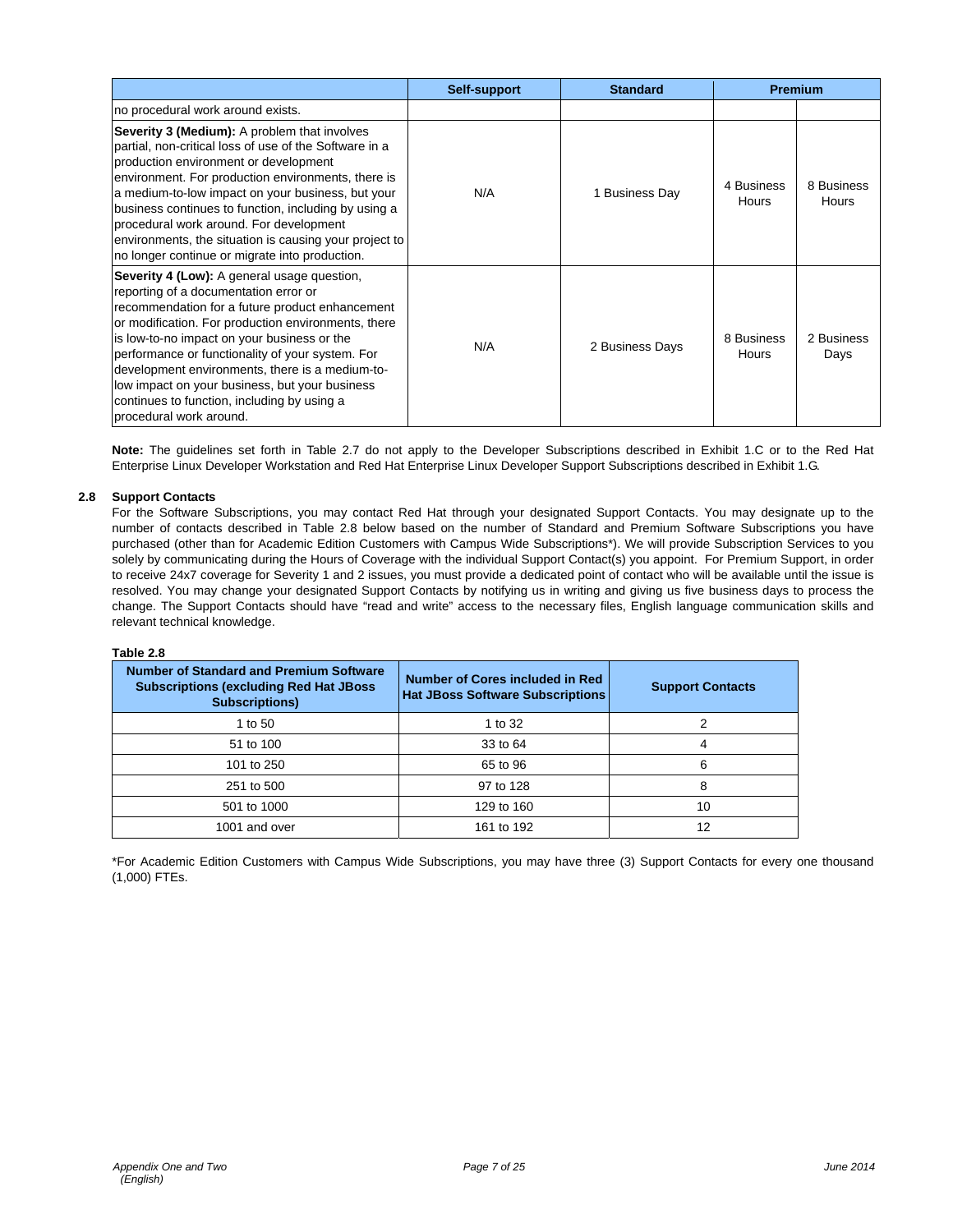# EXHIBIT 1.A RED HAT ENTERPRISE LINUX AND RELATED SOFTWARE SUBSCRIPTIONS

**Table 1** 



# **1. Unit of Measure and Purchasing Requirements for Red Hat Enterprise Linux Server**

You must purchase the appropriate number and type of Software Subscription(s) for each Unit of Red Hat Enterprise Linux Server including variants such as Red Hat Enterprise Linux Server for HPC Compute Nodes, Red Hat Enterprise Linux for IBM POWER and Red Hat Enterprise Linux for SAP Applications, based on the capacity of such Unit as described in Table 1 below. Multiple Software Subscriptions may be "stacked" to account for the capacity of a given Unit. "Stacking" (or "Stackable") means the application of more than one of the same Subscription to account for additional capacity.

| rapie 1                                                                                                                           | <b>Capacity</b><br><b>Software</b><br><b>Support</b> |                                                   |                                                          |                                                                                |                                                                                                                                |
|-----------------------------------------------------------------------------------------------------------------------------------|------------------------------------------------------|---------------------------------------------------|----------------------------------------------------------|--------------------------------------------------------------------------------|--------------------------------------------------------------------------------------------------------------------------------|
| <b>Subscription</b>                                                                                                               | Level                                                | <b>Unit of Measure</b>                            | <b>Virtual Nodes</b><br>Socket(s)                        |                                                                                | <b>Stackable</b>                                                                                                               |
| <b>Red Hat Enterprise</b><br>Linux Server<br>(Physical or Virtual<br>Nodes)<br>Red Hat Enterprise<br>Linux for SAP<br><b>HANA</b> | Standard or<br>Premium                               | <b>Physical Node</b><br><b>OR</b><br>Virtual Node | Socket-pair for each Physical Node OR<br>2 Virtual Nodes |                                                                                | <b>Physical Node: Yes</b><br>Virtual Node: Yes, up to a<br>maximum of 4 virtual<br>instances <sup>2</sup> per Physical<br>Node |
| Red Hat Enterprise<br>Linux for Virtual<br>Datacenters <sup>1</sup>                                                               | Standard or<br>Premium                               | <b>Physical Node</b>                              | Socket-pair                                              | <b>Unlimited Virtual</b><br>Nodes running on a<br>Socket-pair                  | Physical Node: Yes<br>Virtual Node: Yes                                                                                        |
| <b>Red Hat Enterprise</b><br><b>Linux Server Entry</b><br>Level                                                                   | Self-support                                         | <b>Physical Node</b>                              | Socket-pair                                              | None                                                                           | Physical Node: No<br>Virtual Node: Yes, up to a<br>maximum of 4 virtual<br>instances <sup>2</sup> per Physical<br>Node         |
| <b>Red Hat Enterprise</b><br>Linux OpenStack<br>Platform                                                                          | Standard or<br>Premium                               | <b>Physical Node</b>                              | Socket-pair                                              | <b>Unlimited Virtual</b><br>Nodes running on a<br>Socket-pair                  | Physical Node: Yes<br>Virtual Node: Yes                                                                                        |
| <b>Red Hat Enterprise</b><br>Linux with Smart<br>Virtualization                                                                   | Standard or<br>Premium                               | <b>Physical Node</b>                              | Socket-pair                                              | <b>Unlimited Virtual</b><br>Nodes running on a<br>Socket-pair                  | Physical Node: Yes<br>Virtual Node: Yes                                                                                        |
| Red Hat Enterprise<br><b>Linux Server</b>                                                                                         | Standard or<br>Premium                               | System                                            | 1-2 Sockets,<br>4 Sockets, or<br>8 Sockets               | 1 Virtual Guest, 4<br>Virtual Guests, or<br><b>Unlimited Virtual</b><br>Guests | Sockets: No<br><b>Virtual Guest: Yes</b>                                                                                       |
| <b>Red Hat Enterprise</b><br><b>Linux Server</b>                                                                                  | Self-support                                         | System                                            | 1-2 Sockets                                              | 1 Virtual Guest                                                                | Sockets: No<br>Virtual Guest: No                                                                                               |
| <b>Red Hat Enterprise</b><br>Linux for<br><b>PRIMEQUEST</b>                                                                       | Premium                                              | System                                            | 1-2 Sockets.<br>4 Sockets,<br>6 Sockets or<br>8 Sockets  | 1 Virtual Guest.4<br>Virtual Guests, or<br><b>Unlimited Virtual</b><br>Guests  | Sockets: No<br><b>Virtual Guest: Yes</b>                                                                                       |

A "Socket" is a socket occupied by a CPU on a System or Physical Node. A "**Socket-pair**" is up to two sockets each occupied by a CPU on a System or Physical Node. A "**Virtual Guest**" is an instance of the Software that is executed, in whole or in part, on a System that is a virtual machine. When you deploy a guest operating system in a virtualized environment, you are responsible for securing the required license rights for any third party operating systems or other software that you use.

<sup>1</sup>Please note that Red Hat Enterprise Linux for Virtual Datacenters Subscriptions do not include an entitlement for the host operating

system.<br><sup>2</sup>The maximum number of four (4) virtual instances may consist of Red Hat Enterprise Linux Virtual Nodes, Virtual Guests or any other guest operating system.

### **2. Red Hat Enterprise Linux Server Add-Ons**

Red Hat Enterprise Linux Server Subscriptions may be purchased with one or more add-on options ("**Add-On(s)**"). Add-Ons require a separate paid and active Software Subscription for each Unit that deploys, installs, uses or executes such Add-On. Each Unit of Add-Ons must match the Support Level (Standard and/or Premium), Unit of Measure and capacity as the underlying Red Hat Enterprise Linux Unit. Add-Ons are not supported on Red Hat Enterprise Linux Subscriptions with a Self-support service level except Smart Management Add-Ons. The Add-Ons include: High Availability, Load Balancer, Resilient Storage, Scalable File System, Smart Management, Extended Update Support, Extended Life Cycle Support and High Performance Network.

### **3. Red Hat Enterprise Linux Server Support Options**

Red Hat Enterprise Linux Server Subscriptions may be purchased with various levels of Production Support including Self-support, Standard and Premium Support Levels. Note that not all Production Support options are available for all Red Hat Enterprise Linux Server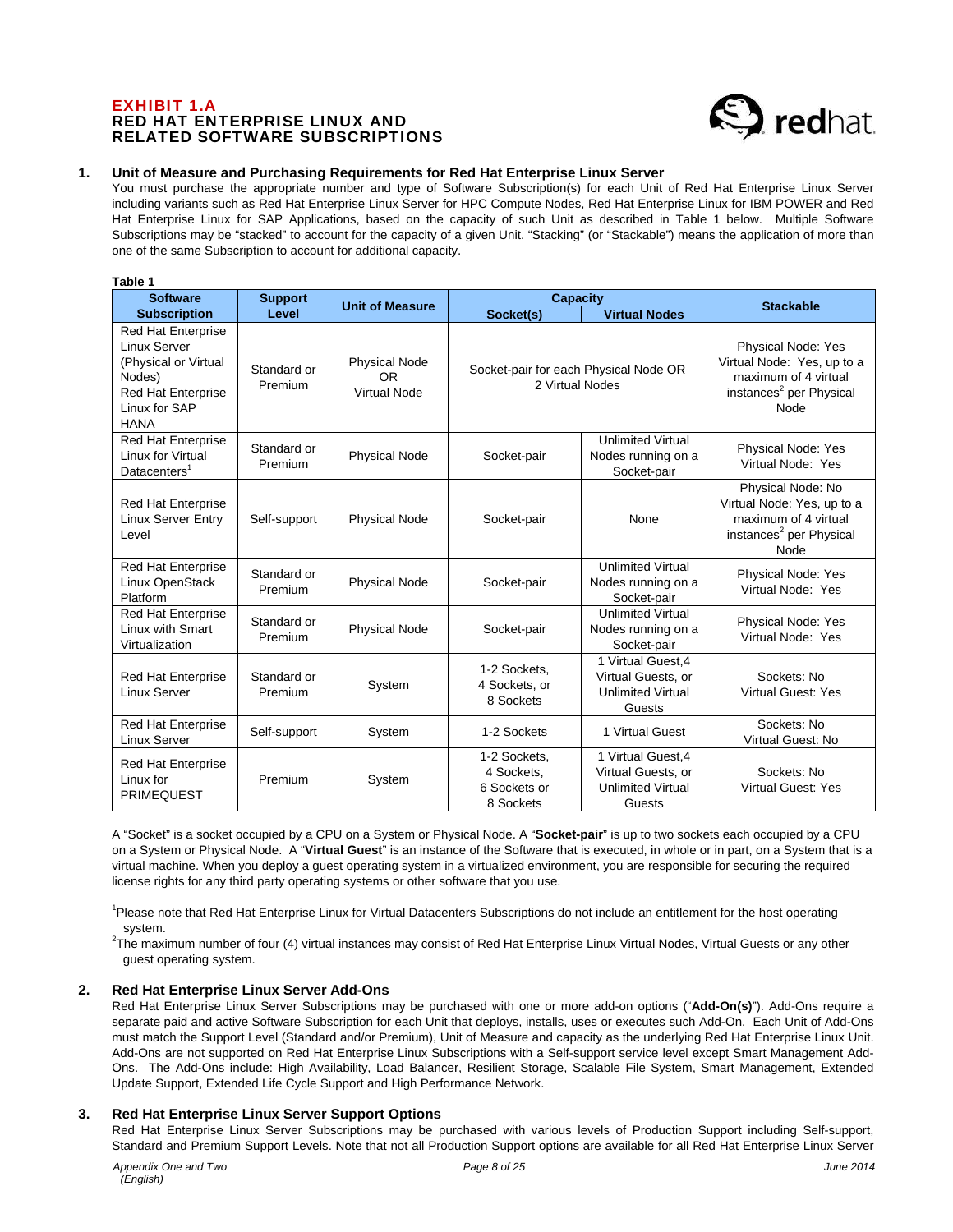Subscriptions, configurations or customers. For example, Self-support is available only for (a) Systems without Add-Ons (except Smart Management); and (b) customers who do not have a Red Hat Technical Account Manager.

# **4. Red Hat Enterprise Linux Server Use Cases**

Subscription Services are provided for Software only when used for its supported purpose ("**Use Case**") in accordance with the terms of this Exhibit and Table 4 below.

| <b>Software</b>                                                                                                                                                                | <b>Use Case</b>                                                                                                                                                                                                                                                                                                                                                                                                                                                                                                                                                                                                                                                                                                                                                                                                                                                                                                                                                                                                                                                                                                                                                                         |
|--------------------------------------------------------------------------------------------------------------------------------------------------------------------------------|-----------------------------------------------------------------------------------------------------------------------------------------------------------------------------------------------------------------------------------------------------------------------------------------------------------------------------------------------------------------------------------------------------------------------------------------------------------------------------------------------------------------------------------------------------------------------------------------------------------------------------------------------------------------------------------------------------------------------------------------------------------------------------------------------------------------------------------------------------------------------------------------------------------------------------------------------------------------------------------------------------------------------------------------------------------------------------------------------------------------------------------------------------------------------------------------|
| Red Hat Enterprise Linux Server                                                                                                                                                | Server computing, including delivery of services to other logical or physical client or                                                                                                                                                                                                                                                                                                                                                                                                                                                                                                                                                                                                                                                                                                                                                                                                                                                                                                                                                                                                                                                                                                 |
| Red Hat Enterprise Linux Server for Mainframe                                                                                                                                  | server systems and the execution of multi-user applications. You may not split or apply<br>one Red Hat Enterprise Linux Software Subscription to two or more Units.                                                                                                                                                                                                                                                                                                                                                                                                                                                                                                                                                                                                                                                                                                                                                                                                                                                                                                                                                                                                                     |
| Red Hat Enterprise Linux for IBM POWER                                                                                                                                         | Supports up to 15 logical partitions per System.                                                                                                                                                                                                                                                                                                                                                                                                                                                                                                                                                                                                                                                                                                                                                                                                                                                                                                                                                                                                                                                                                                                                        |
| Red Hat Enterprise Linux for PRIMEQUEST                                                                                                                                        | Subscription Services are provided only on Fujitsu PRIMEQUEST systems. You may<br>not split or apply one Red Hat Enterprise Linux for PRIMEQUEST Software<br>Subscription to two or more Units or any other systems.                                                                                                                                                                                                                                                                                                                                                                                                                                                                                                                                                                                                                                                                                                                                                                                                                                                                                                                                                                    |
| Red Hat Enterprise Linux for SAP HANA                                                                                                                                          | Subscription Services are provided only on systems certified to run SAP's HANA<br>platform.                                                                                                                                                                                                                                                                                                                                                                                                                                                                                                                                                                                                                                                                                                                                                                                                                                                                                                                                                                                                                                                                                             |
| Red Hat Enterprise Linux for HPC Compute<br><b>Nodes</b><br>Red Hat Enterprise Linux for HPC Head Nodes                                                                        | High performance computing ("HPC") that consists of a minimum set of four Systems<br>that are networked and managed to perform compute-intensive workloads ("cluster")<br>with all of the following characteristics: (a) the cluster is used for compute-intensive<br>distributed tasks sent to individual compute nodes within the cluster, (b) the cluster<br>works as a single entity or system on specific tasks by performing compute-intensive<br>operations on sets of data (Systems running a database, web application, load<br>balancing or file serving clusters are not considered HPC nodes), (c) the number of<br>management or head nodes does not exceed one quarter of the total number of nodes<br>in the cluster and (d) all compute nodes in the cluster have the same Red Hat<br>Enterprise Linux configuration. When Red Hat Enterprise Linux for HPC Head Nodes<br>(an optional Software Subscription for management of compute nodes) is combined<br>with Red Hat Enterprise Linux for HPC Compute Nodes Software Subscriptions for the<br>compute nodes in the same cluster, the compute nodes assume the Service Level<br>Agreement ("SLA") of the Head Node. |
| Red Hat Enterprise Linux for Grid Nodes                                                                                                                                        | A compute "Grid" means a minimum of fifty (50) Socket-pairs that are networked and<br>managed to solve workloads with the following characteristics: (a) all the nodes in the<br>group of systems have the same Red Hat Enterprise Linux configuration, (b) the group<br>of systems is running a single application or is controlled by a single job scheduler, (c)<br>the workloads are sent to the group of systems by a job scheduler, (d) the workloads<br>are maintained in a single distributed application across the nodes in the group of<br>systems, (e) the workloads are non-interactive, and (f) the production outage of the<br>complete group of systems is defined as 30% of the nodes in the group of systems<br>being unable to run the workload. The nodes in Grid are not running databases, web<br>applications, load balancing, or file services.                                                                                                                                                                                                                                                                                                                 |
|                                                                                                                                                                                | Supported on physical hardware solely to support virtual guests. Red Hat Enterprise<br>Linux with Smart Virtualization is designed to run and manage virtual instances. The<br>Red Hat Enterprise Linux with Smart Virtualization lincluded Red Hat Enterprise Linux is supported solely when used as the host operating<br>system with the Red Hat Enterprise Virtualization Hypervisor or when used as the<br>guest operating system with virtual machines.                                                                                                                                                                                                                                                                                                                                                                                                                                                                                                                                                                                                                                                                                                                           |
| Add-Ons: High Availability, Load Balancer,<br>Resilient Storage, Scalable File System,<br>Extended Update Support, Extended Life Cycle<br>Support and High Performance Network | Only supported on active Standard and Premium level Red Hat Enterprise Linux Server<br>Software Subscriptions.                                                                                                                                                                                                                                                                                                                                                                                                                                                                                                                                                                                                                                                                                                                                                                                                                                                                                                                                                                                                                                                                          |
| Red Hat Enterprise Linux Server used as a Virtual<br>Guest                                                                                                                     | Virtual Guests may be pooled or shared on any other System that has a Software<br>Subscription with the same (a) support level (Standard or Premium) and (b) number of<br>Virtual Guests (1, 4 or unlimited Virtual Guests), provided that you do not exceed the<br>total number of Virtual Guests associated with the underlying Software Subscriptions.                                                                                                                                                                                                                                                                                                                                                                                                                                                                                                                                                                                                                                                                                                                                                                                                                               |

scriptions. **Note:** When you use Red Hat Enterprise Virtualization or third party software as a host operating system or hypervisor, you must purchase separate Software Subscriptions for each host System running the Virtual Guest. Red Hat Enterprise Linux for Disaster Recovery Systems or Physical Nodes used intermittently for disaster recovery purposes such as systems receiving periodic backups of data from production servers, provided those disaster recovery systems have the same Service Levels (as set forth in Appendix 1, Section 2.7) and configurations (e.g. Socket-pairs, Virtual Guests, Cores). Red Hat Enterprise Linux for Retail **Systems used at retail store locations** with the same application stack excluding any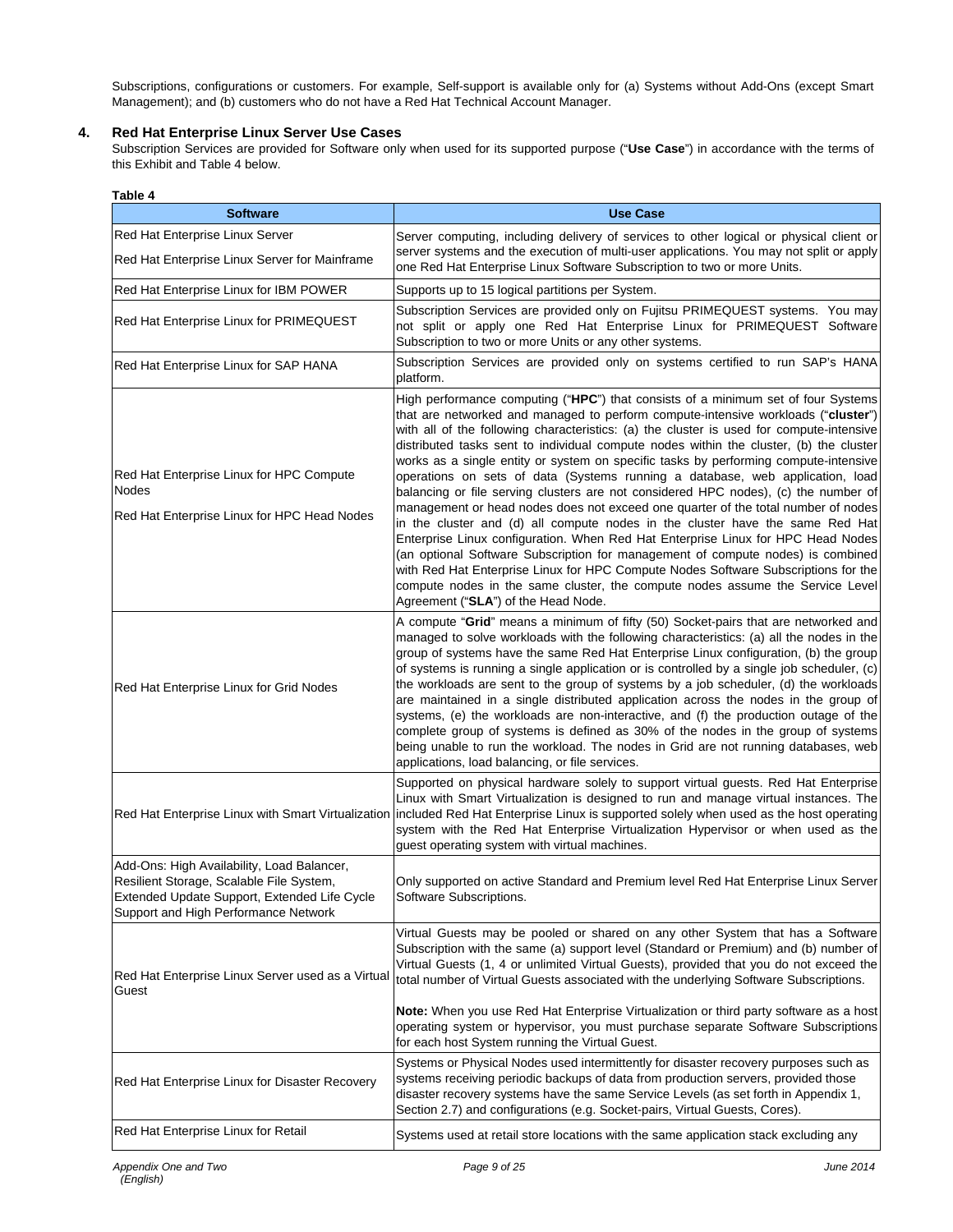| Software | <b>Use Case</b>          |
|----------|--------------------------|
|          | data center deployments. |

# **5. Red Hat Enterprise Virtualization Use Cases**

You must purchase the appropriate number and type of Software Subscription(s) for each Physical Node that deploys, installs, uses or executes Red Hat Enterprise Virtualization based on the number of Socket-pairs. Subscription Services are provided for Red Hat Enterprise Virtualization only when used for its supported Use Case in accordance with the terms of this Exhibit and Table 5 below. A Red Hat Enterprise Virtualization Subscription comes with RHEV-Manager, which requires the purchase of an underlying Red Hat Enterprise Linux Subscription for each Unit (i.e., Physical Node or Virtual Node) running RHEV-Manager.

## **Table 5**

| <b>Software</b>                          | <b>Use Case</b>                                                                                                                                                                                                                                                                                                                                                                                                                                                                                             |  |  |
|------------------------------------------|-------------------------------------------------------------------------------------------------------------------------------------------------------------------------------------------------------------------------------------------------------------------------------------------------------------------------------------------------------------------------------------------------------------------------------------------------------------------------------------------------------------|--|--|
| <b>Red Hat Enterprise Virtualization</b> | Supported on physical hardware solely to support virtual guests. Red Hat Enterprise<br>Virtualization is designed to run and manage virtual instances and does not support<br> user-space applications. Red Hat Enterprise Virtualization may be used as a virtual<br>desktop infrastructure solution, however, the Subscription does not come with software<br>or support for the desktop operating system. You must purchase the operating system<br>for each instance of a desktop or server separately. |  |  |

## **6. Red Hat Enterprise Linux Desktop Software Subscriptions**

Software Subscriptions for Red Hat Enterprise Linux Desktops and Workstations are subject to the parameters set forth in Table 6 below. Each Red Hat Enterprise Linux Desktop and Workstation Software Subscription includes one Red Hat Network system entitlement and one Smart Management Module, each to be used solely with a single Red Hat Enterprise Linux Desktop or Workstation System. Production Support for Red Hat Enterprise Linux Desktop subscriptions is limited to web-based support only for your helpdesk support personnel. Red Hat is not obligated to support your end users directly.

| Table 6                                                                                                                                                                              |                |                    |
|--------------------------------------------------------------------------------------------------------------------------------------------------------------------------------------|----------------|--------------------|
|                                                                                                                                                                                      | <b>Desktop</b> | <b>Workstation</b> |
| Maximum CPUs supported                                                                                                                                                               |                |                    |
| Maximum memory supported                                                                                                                                                             | 8GB            | Unlimited          |
| Number of Virtual Guests supported                                                                                                                                                   |                |                    |
| Includes open source server applications (e.g., Apache, Samba, or<br>NFS), supported for use on personal systems for testing and<br>development purposes or to share data with peers | No             | Yes                |
| Includes the Red Hat Enterprise Linux software development stack                                                                                                                     | No             | Yes                |

### **6.1 Red Hat Enterprise Linux Desktop and Red Hat Enterprise Linux Workstation Use Cases.** Subscription Services are provided for Red Hat Enterprise Linux Desktop and Workstation only when used for its supported Use Case in accordance with the terms of this Exhibit and Table 6.1 below.

**Table 6.1** 

| <b>Software</b>                      | Use Case                                                                                                                                                                                                                 |  |
|--------------------------------------|--------------------------------------------------------------------------------------------------------------------------------------------------------------------------------------------------------------------------|--|
| Red Hat Enterprise Linux Desktop     | Personal computing systems with a primary purpose of executing applications and/or<br>services for a single user who is typically working from a directly connected keyboard<br>and display.                             |  |
| Red Hat Enterprise Linux Workstation | Note: Deploying the associated Red Hat Network system entitlements or Smart<br>Management Modules on a system other than Red Hat Enterprise Linux Desktop or<br>Workstation, as applicable, is not a supported Use Case. |  |

# **7. Red Hat Enterprise MRG Realtime**

All Red Hat Enterprise MRG Realtime Software Subscriptions require an equal number of active Red Hat Enterprise Linux Server Subscriptions, Red Hat Enterprise Linux for HPC Head Nodes and/or Red Hat Enterprise Linux for HPC Compute Nodes with matching Standard or Premium Support levels for each Unit.

**7.1 Red Hat Enterprise MRG Realtime Use Cases.** Subscription Services are provided for Red Hat Enterprise MRG Realtime only when used for its supported Use Case in accordance with the terms of this Exhibit and Table 7.1 below.

**Table 7.1** 

| <b>Software</b>      | Use Case                                                                                                                                                                                                                                   |  |
|----------------------|--------------------------------------------------------------------------------------------------------------------------------------------------------------------------------------------------------------------------------------------|--|
| <b>IMRG Realtime</b> | Only systems running (a) operating environments identified at www.redhat.com/mrg/hardware as MRG<br>Realtime compatible and (b) hardware systems identified as MRG Realtime certified at<br>https://hardware.redhat.com will be supported. |  |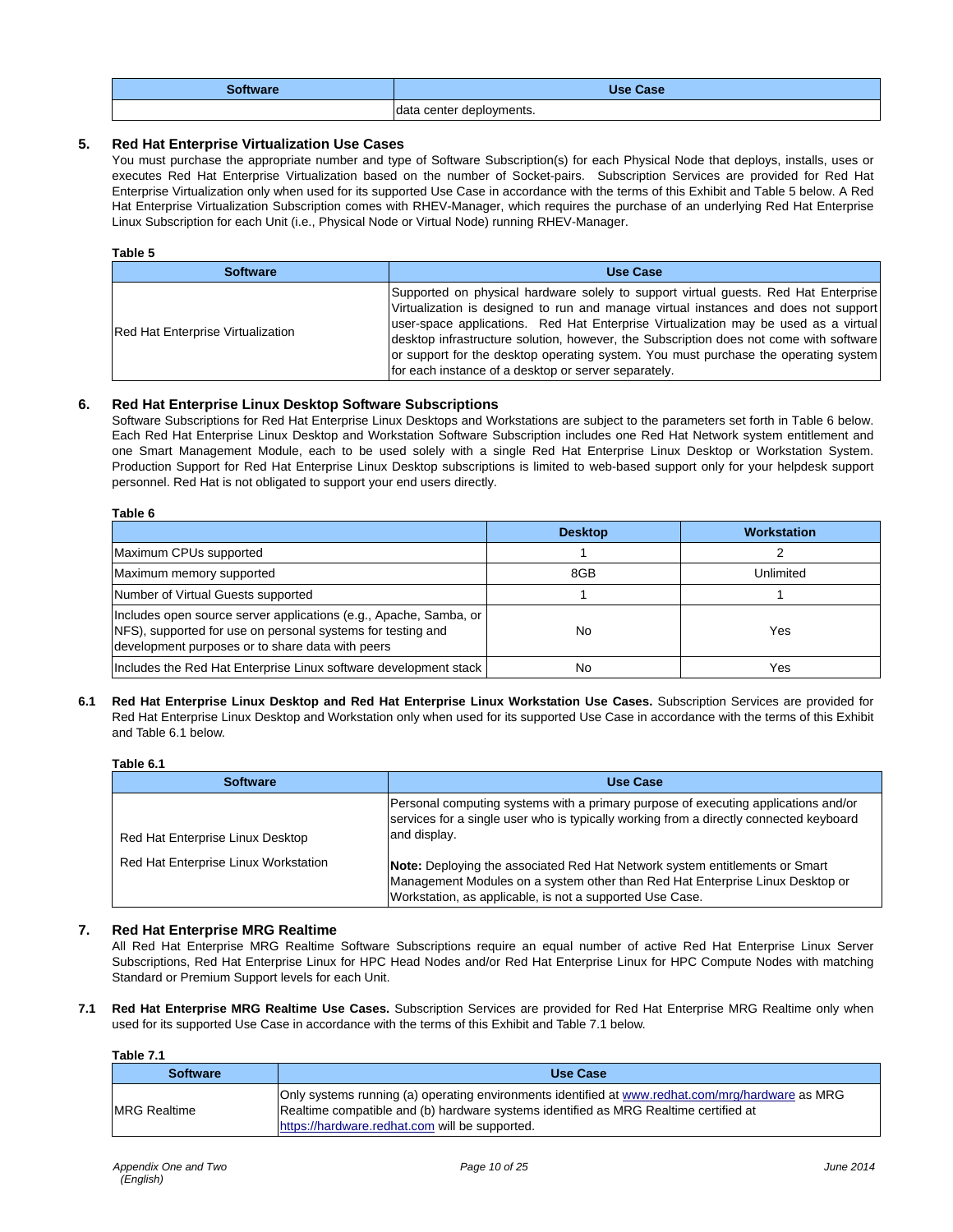# **8. Red Hat Enterprise Linux – Academic Edition**

Software Subscriptions for Red Hat Enterprise Linux – Academic Editions are subject to the additional terms and conditions, including Use Cases set forth in Table 8 below.

### **Table 8**

| <b>Software</b>                                                                                                                                          | <b>Use Case</b>                                                                                                                                                                                                                                                                                                                                                                                                                                                                                                                                                                                                                                                                                                                                                                                                                                                                                                                         |
|----------------------------------------------------------------------------------------------------------------------------------------------------------|-----------------------------------------------------------------------------------------------------------------------------------------------------------------------------------------------------------------------------------------------------------------------------------------------------------------------------------------------------------------------------------------------------------------------------------------------------------------------------------------------------------------------------------------------------------------------------------------------------------------------------------------------------------------------------------------------------------------------------------------------------------------------------------------------------------------------------------------------------------------------------------------------------------------------------------------|
| Red Hat Enterprise Linux -<br>Academic Server<br><b>Red Hat Enterprise Linux</b><br>Academic Desktop<br>Red Hat Enterprise Linux<br>Academic Workstation | Red Hat Enterprise Linux – Academic Edition Subscriptions are supported for use by qualified academic<br>institutions for teaching and learning purposes that consist of (a) faculty, staff, or student laptops or desktops<br>for personal and academic use, (b) computer labs available to faculty, staff, and students for general<br>education use, (c) classroom desktops, (d) laboratories for technical and research use and/or (e)<br>laboratories for software development use. Red Hat Enterprise Linux - Academic Edition is not supported<br>when used for any purpose other than as described in (a) $-$ (e) above. Qualified academic institutions must<br>be accredited by a national accreditation agency (e.g. the United States accreditation is located at<br>http://ope.ed.gov/accreditation/Search.aspx).<br>Note: When you use Red Hat Enterprise Linux – Academic Edition for non-qualified academic purposes as |
| Red Hat Enterprise Linux<br>Academic Site Subscription                                                                                                   | described above, standard Red Hat Enterprise Linux subscription rates apply.<br>Red Hat Enterprise Linux Academic Site Subscriptions are supported for use by qualified academic<br>institutions. Qualified academic institutions must (a) be accredited by a national accreditation agency (e.g.<br>the United States accreditation is located at http://ope.ed.gov/accreditation/Search.aspx) and (b) have at<br>least one thousand (1,000) FTEs.                                                                                                                                                                                                                                                                                                                                                                                                                                                                                     |
| Red Hat Infrastructure for<br>Academic Institutions - Site<br>Subscription                                                                               | Red Hat Infrastructure for Academic Institutions - Site Subscriptions are supported for use by qualified<br>academic institutions. Qualified academic institutions must (a) be accredited by a national accreditation<br>agency (e.g. the United States accreditation is located at http://ope.ed.gov/accreditation/Search.aspx) and<br>(b) have at least one thousand (1,000) FTEs.                                                                                                                                                                                                                                                                                                                                                                                                                                                                                                                                                    |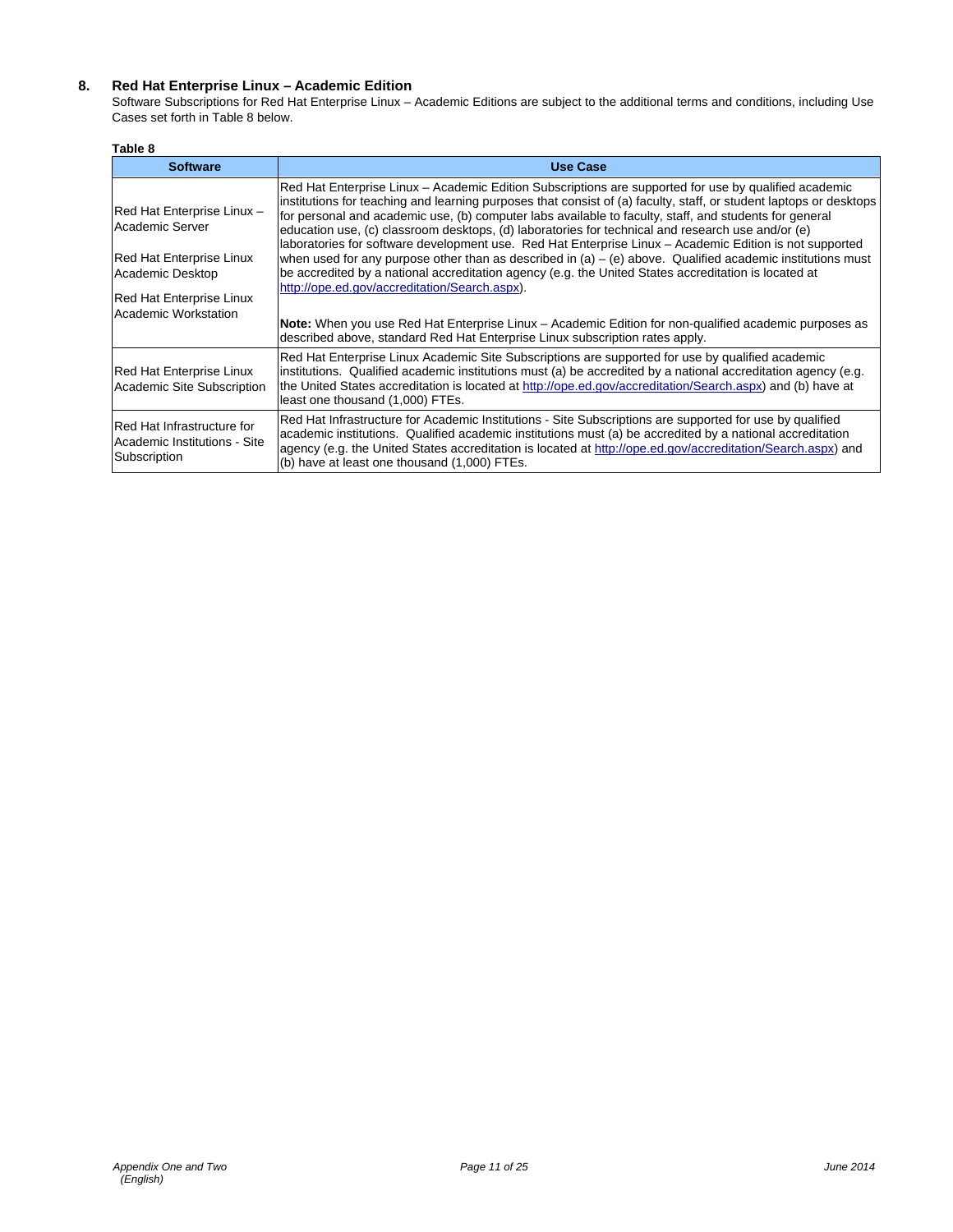

### **1. Red Hat JBoss Middleware Software Subscriptions**

- **1.1 Red Hat JBoss Middleware Software Subscription Overview.** When you purchase a Software Subscription to Red Hat JBoss Middleware (such as Red Hat JBoss Enterprise Application Platform), you will receive:
	- Software Access for the Red Hat JBoss Middleware Software Subscription that you purchased (such as Red Hat JBoss Enterprise Application Platform in the example above) and access to certain additional Red Hat JBoss Middleware software code (we refer to this additional code as the "**Supplemental JBoss Software**"), subject to the Supplemental JBoss Software Conditions described in Section 1.2 below;
	- Production and Development Support for the Red Hat JBoss Middleware Software Subscription product that you purchased (again, Red Hat JBoss Enterprise Application Platform in the example above) but not for the Supplemental JBoss Software; and
	- Software Maintenance for both the Red Hat JBoss Middleware Software Subscription product that you purchased and for the Supplemental JBoss Software, subject to the Supplemental JBoss Software Conditions below.
- **1.2 Supplemental JBoss Software Conditions.** Software Access and Software Maintenance for Supplemental JBoss Software is intended and available for Development Purposes only and for up to 25 users for each 16 Core Band Subscription of Red Hat JBoss Middleware Software that you purchased. If you deploy or use the Supplemental JBoss Software for Production Purposes or for more than 25 users, you agree to purchase the appropriate Software Subscriptions for each Unit that you deploy or use. Red Hat's Open Source Assurance Program applies only to the Red Hat JBoss Middleware Software Subscription that you purchased (such as Red Hat JBoss Enterprise Application Platform in the example above) and does not apply to Supplemental JBoss Software.
- **1.3 Red Hat JBoss Middleware Use Cases.** Subscription Services are provided for Red Hat JBoss Middleware Software Subscriptions only when used for its supported purpose ("**Use Case**") as set forth at: https://access.redhat.com/support/offerings/jboss/. If Red Hat determines that any of the JBoss Middleware Software Subscription Services or Software provided hereunder is being used to support software obtained from community sites without purchasing a corresponding Software Subscription for such community software, Red Hat may, without limiting its other rights or remedies, immediately suspend performance and/or terminate the Agreement.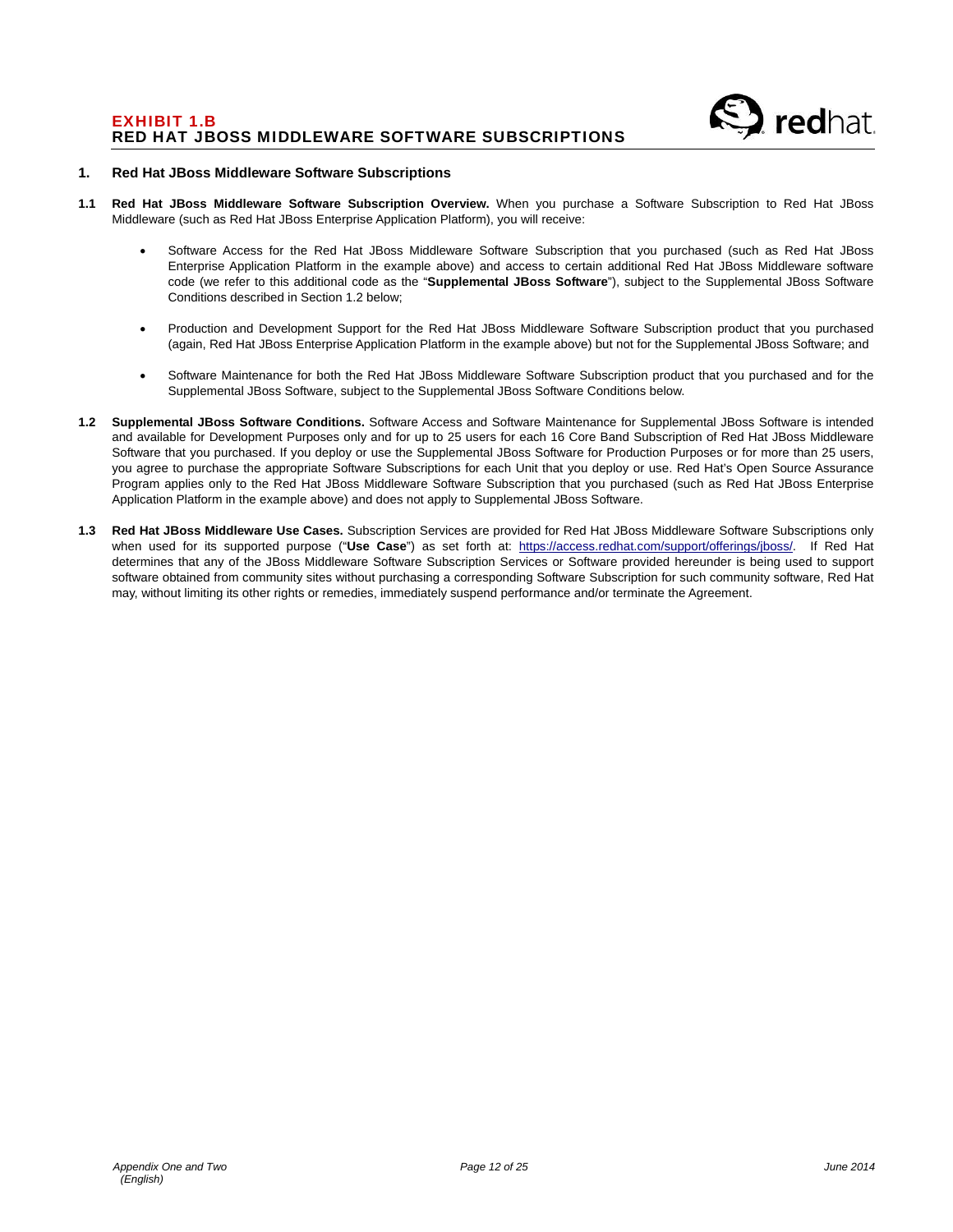# EXHIBIT 1.C DEVELOPER SUBSCRIPTIONS



### **1. Red Hat Enterprise Linux Developer Suite**

Red Hat Enterprise Linux Developer Suite provides an open source development environment that consists of Red Hat Enterprise Linux with built-in development tools, certain Red Hat Enterprise Linux Add-Ons, Red Hat MRG Realtime, Smart Management and access to Software Maintenance, but no Development or Production Support.

If you use any of the Subscription Services or Software associated with Red Hat Enterprise Linux Developer Suite for Production Purposes, or use the Red Hat Enterprise Linux Software Subscription entitlement independently, you agree to purchase the applicable number of Units of the applicable Software Subscription. Red Hat does not provide Production Support or Development Support for Red Hat Enterprise Developer Suite.

### **2. Red Hat Enterprise Linux Developer Suite Use Cases.**

Subscription Services are provided for Red Hat Enterprise Linux Developer Suite only when used for its supported Use Case in accordance with the terms of this Exhibit and Table 2 below.

### **Table 2**

**Table 4** 

| .                        |                                                                                                                  |
|--------------------------|------------------------------------------------------------------------------------------------------------------|
| <b>Software</b>          | Use Case                                                                                                         |
| Red Hat Enterprise Linux | <b>Subscription Services for Red Hat Enterprise Linux Developer Suite are available for Development Purposes</b> |
| Developer Suite          | lonly.                                                                                                           |

## **3. Red Hat JBoss Developer Studio Subscriptions**

Red Hat JBoss Developer Studio Portfolio Edition provides an open source development environment that consists of Eclipse, Eclipse Tooling and Red Hat JBoss Middleware platforms. Red Hat JBoss Developer Studio Portfolio Edition also includes one entitlement to a Red Hat Enterprise Linux Software Subscription, with built-in development tools and access to Software Maintenance, but no Development or Production Support.

If you use any of the Subscription Services or Software associated with Red Hat JBoss Developer Studio Portfolio Edition for Production Purposes, or use the Red Hat Enterprise Linux Software Subscription entitlement independently of your use of the Red Hat JBoss Developer Studio Subscription, you agree to purchase the applicable number of Units of the applicable Software Subscription. Red Hat does not provide Production Support or Development Support for Red Hat JBoss Developer Studio Portfolio Edition.

# **4. Red Hat JBoss Developer Studio Portfolio Edition Use Cases.**

Subscription Services are provided for Red Hat JBoss Developer Studio only when used for its supported Use Case in accordance with the terms of this Exhibit and Table 4 below.

| rapie 4                                             |                                                                                                                            |
|-----------------------------------------------------|----------------------------------------------------------------------------------------------------------------------------|
| <b>Software</b>                                     | Use Case                                                                                                                   |
| Red Hat JBoss Developer<br>Studio Portfolio Edition | Subscription Services for Red Hat JBoss Developer Studio Portfolio Edition are available for Development<br>Purposes only. |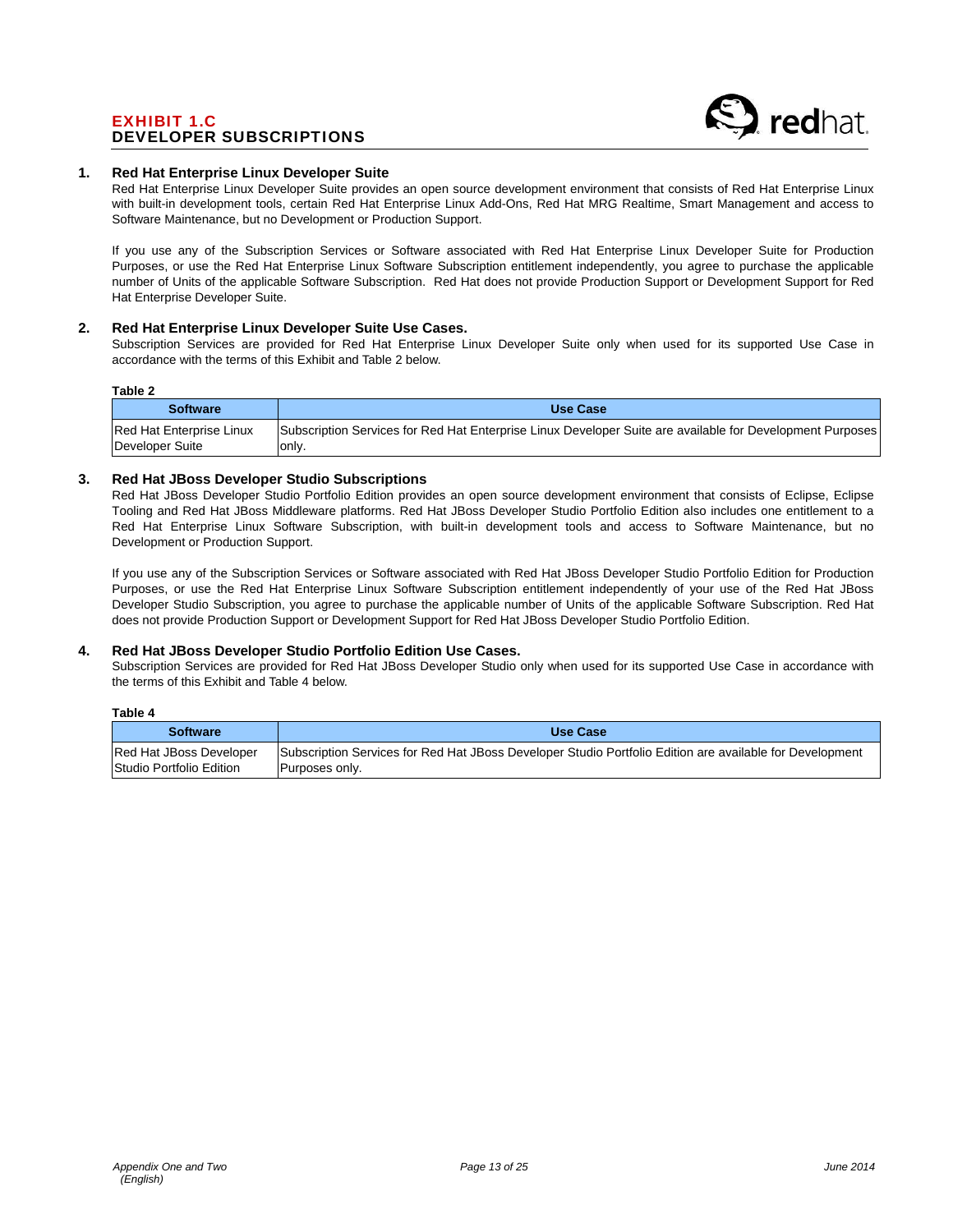# EXHIBIT 1.D RED HAT STORAGE SERVER



## **1. Red Hat Storage Server**

You must purchase the appropriate number and type of Software Subscription(s) for each Unit of Red Hat Storage Server on your premise or elsewhere. Red Hat Storage Server for On-Premise includes management tools to manage one or more instances of Red Hat Storage Server ("**Red Hat Storage Console**"). If you use the software contained in the Red Hat Storage Console for any purpose other than the management of Red Hat Storage Server, you agree to purchase the applicable number of Units of the relevant Software Subscriptions for such use. If you use Red Hat Storage Server on a Vendor's Cloud, the Vendor may have additional terms and fees, independent of this Agreement, for such usage. "**Vendor**" means the Red Hat authorized third party from which you purchased Cloud services. "**Cloud"** means a Vendor's hosted computing infrastructure of shared resources that provides virtual machines or instances to end users on an ondemand basis. For Red Hat Storage Server for Public Cloud, Exhibit 1.J also applies. Red Hat Storage Server for Hybrid Cloud is a bundle (a) of an equal number of Red Hat Storage Server for On-Premise and Red Hat Storage Server for Public Cloud entitlements and (b) sold in even numbers of Units.

### **2. Red Hat Storage Server Use Cases**

Subscription Services for Red Hat Storage Server are provided only when used for its supported purpose ("**Use Case**") in accordance with the terms of this Exhibit and Table 2 below.

| <b>Software Subscription</b>                                          | <b>Use Case</b>                                                                                                                                                                                                                                                                                                                                                                                                                                                                                                                                                                                                                                                                                                                                                                                                                                                                                                            |
|-----------------------------------------------------------------------|----------------------------------------------------------------------------------------------------------------------------------------------------------------------------------------------------------------------------------------------------------------------------------------------------------------------------------------------------------------------------------------------------------------------------------------------------------------------------------------------------------------------------------------------------------------------------------------------------------------------------------------------------------------------------------------------------------------------------------------------------------------------------------------------------------------------------------------------------------------------------------------------------------------------------|
| Red Hat Storage Server for On-<br>Premise                             | Red Hat Storage Server for On-Premise is intended to be used as a storage system and will be<br>supported only when used as a storage node. Red Hat Storage Server is not supported on non-<br>server hardware such as desktops or workstations. Red Hat Storage Server for On-Premise is<br>intended for use on a dedicated System, Physical Node, Virtual Node or Virtual Guest; running other<br>applications and/or programs of any type on the System, Physical Node, Virtual Node or Virtual Guest<br>can have a negative impact on the function and/or performance of the Red Hat Storage Server and is<br>not a supported Use Case. Each Red Hat Storage Server Subscription includes one Software<br>Subscription to Red Hat Enterprise Linux Server and the Scalable File System Add-on, which are<br>supported solely in connection with the use of Red Hat Storage Server.                                     |
| Red Hat Storage Server for Public<br>Cloud                            | Red Hat Storage Server for Public Cloud is intended to be used as a storage system and will be<br>supported only when used as a storage node. When running in Amazon Web Services, an EC2 M1<br>Large dedicated instance is required in order to be supported. Running other applications and/or<br>programs of any type on the same instance can have a negative impact on the function and/or<br>performance of the Red Hat Storage Server and is not a supported Use Case. Each Red Hat Storage<br>Server Subscription includes one Software Subscription to Red Hat Enterprise Linux Server and the<br>Scalable File System Add-on, which are supported solely in connection with the use of Red Hat<br>Storage Server.                                                                                                                                                                                                |
| Red Hat Storage for Red Hat<br>Enterprise Linux OpenStack<br>Platform | Red Hat Storage Server for Red Hat Enterprise Linux OpenStack Platform is intended to be used as<br>a storage system with Red Hat Enterprise Linux OpenStack Platform and will be supported only when<br>used as a storage node. Red Hat Storage Server is not supported on non-server hardware such as<br>desktops or workstations. Red Hat Storage Server for Red Hat Enterprise Linux OpenStack Platform<br>is intended for use on a dedicated Physical Node; running other applications and/or programs of any<br>type on the Physical Node can have a negative impact on the function and/or performance of the Red<br>Hat Storage Server and is not a supported Use Case. Each Red Hat Storage Server Subscription<br>includes one Software Subscription to Red Hat Enterprise Linux Server and the Scalable File System<br>Add-on, which are supported solely in connection with the use of Red Hat Storage Server. |

### **Table 2**

### **3. Production Support**

A Software Subscription to Red Hat Storage Server entitles you to Production Support only. Production Support does not include support of the Software for developing, prototyping and/or demonstrating software or hardware that runs with or on the Software.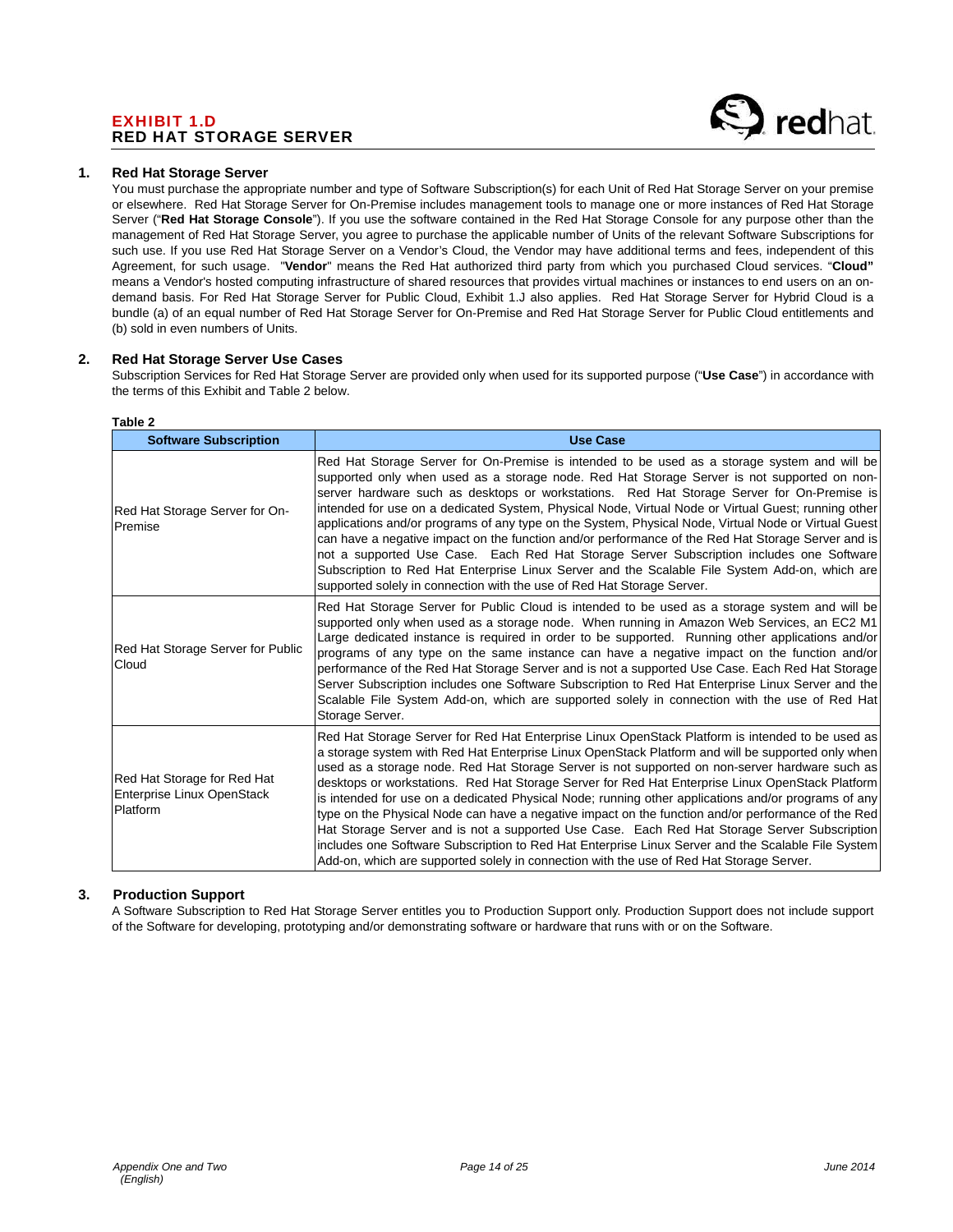# EXHIBIT 1.E RED HAT CLOUD INFRASTRUCTURE SUBSCRIPTIONS



### **1. Red Hat Cloud Infrastructure Subscriptions**

- **1.1 Entitlements and Purchasing Requirements.** You must purchase the appropriate number of Software Subscription(s), based on the number of Socket-pairs in each Physical Node. A "**Socket-pair**" is up to two sockets each occupied by a CPU in the Physical Node. A Red Hat Enterprise Linux Software Subscription is bundled with the Red Hat Cloud Infrastructure Software Subscription and the fees are based on the Use Cases described below. Any use of the Red Hat Enterprise Linux Software Subscription other than the Use Cases described below is subject to Red Hat's standard Software Subscription fees. Your Subscription comes with a Red Hat CloudForms Software Subscription and you are required to purchase additional Red Hat CloudForms Software Subscriptions if you are managing any virtual machines with the Red Hat Cloud Infrastructure Subscription that are not running on the same Physical Node as the active Red Hat CloudForms Software Subscription.
- **1.2 Supported Uses**. Subscription Services are provided for Software only when used for its supported purpose ("**Use Case**") in accordance with the terms of this Exhibit and Table 1.2 below.

| Table 1.2                                       |                                                                                                                                                                                                                                                                                                                                                                                                                                                                                                                                                                                                                                                                                                                |  |  |
|-------------------------------------------------|----------------------------------------------------------------------------------------------------------------------------------------------------------------------------------------------------------------------------------------------------------------------------------------------------------------------------------------------------------------------------------------------------------------------------------------------------------------------------------------------------------------------------------------------------------------------------------------------------------------------------------------------------------------------------------------------------------------|--|--|
| <b>Software Subscription</b>                    | <b>Supported Use Case</b>                                                                                                                                                                                                                                                                                                                                                                                                                                                                                                                                                                                                                                                                                      |  |  |
| <b>Red Hat Cloud Infrastructure</b>             | Red Hat does not provide Subscription Services for the Software when used on a<br>Physical Node that is not a server. Red Hat Enterprise Linux is supported solely<br>when used as the host operating system for Red Hat Enterprise Linux OpenStack<br>Platform or when used as the quest operating system on virtual machines created<br>and managed with this Subscription. Red Hat Enterprise Virtualization is<br>supported solely when used to run and manage virtual guests for this Subscription.<br>Red Hat Enterprise Linux is currently the only supported operating system for Red<br>Hat Enterprise Linux OpenStack Platform.                                                                      |  |  |
| Red Hat Cloud Infrastructure (without quest OS) | Red Hat does not provide Subscription Services for the Software when used on a<br>Physical Node that is not a server. Red Hat Enterprise Linux is supported solely<br>when used as the host operating system for Red Hat Enterprise Linux OpenStack<br>Platform. Red Hat Enterprise Virtualization is supported solely when used to run<br>and manage virtual quests for this Subscription. Red Hat Enterprise Linux is<br>currently the only supported operating system for Red Hat Enterprise Linux<br>OpenStack Platform. You must purchase the appropriate third party license and/or<br>subscription for the operating system and other software running on each virtual<br>machine on the Physical Node. |  |  |

# **2. Production Support.**

Each Red Hat Cloud Infrastructure Software Subscription comes with Standard or Premium Production Support. Red Hat only provides Production Support for the Red Hat Products and does not provide any Production Support for any underlying infrastructure or for any third party products that may be running on any servers or virtual machines.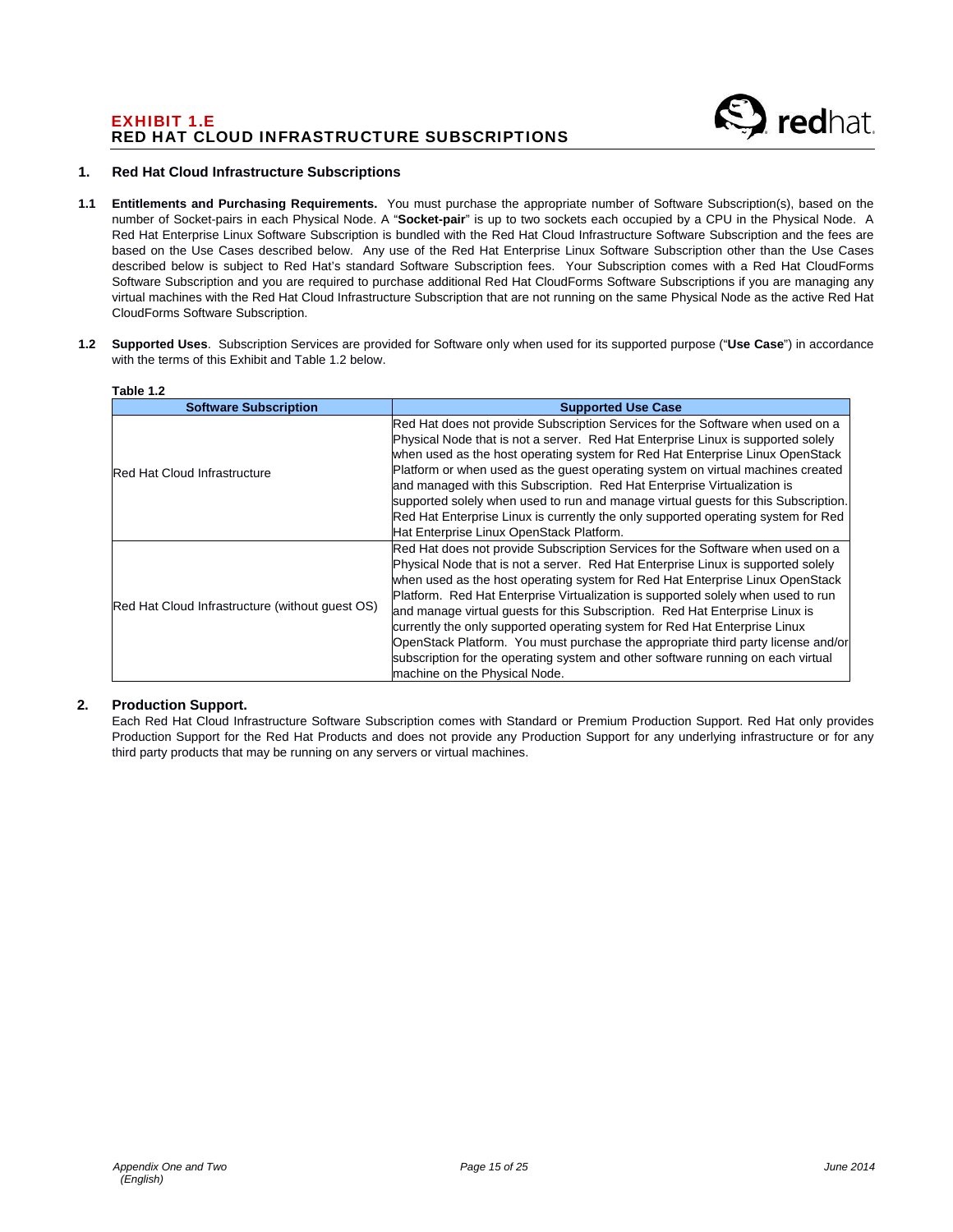# EXHIBIT 1.F RED HAT ENTERPRISE LINUX OPENSTACK PLATFORM SUBSCRIPTIONS



### **1. Red Hat Enterprise Linux OpenStack Platform Subscriptions**

- **1.1 Entitlements and Purchasing Requirements.** You must purchase the appropriate number of Software Subscription(s), based on the number of Socket-pairs in each Physical Node running the Red Hat Enterprise Linux OpenStack Platform Software. A "**Socket-pair**" is up to two sockets each occupied by a CPU on a Physical Node. A Red Hat Enterprise Linux Software Subscription is bundled with the Red Hat Enterprise Linux OpenStack Platform Subscription and the fees are based on the Use Cases described below. Any use of Red Hat Enterprise Linux other than the Use Cases described below is subject to Red Hat's standard Software Subscription fees for such use.
- **1.2 Supported Uses**. Subscription Services are provided for Software only when used for its supported purpose ("**Use Case**") in accordance with the terms of this Exhibit and Table 1.2 below.

| <b>Software Subscription</b>                                               | <b>Supported Use Case</b>                                                                                                                                                                                                                                                                                                                                                                                                                                                                                                                                                                   |
|----------------------------------------------------------------------------|---------------------------------------------------------------------------------------------------------------------------------------------------------------------------------------------------------------------------------------------------------------------------------------------------------------------------------------------------------------------------------------------------------------------------------------------------------------------------------------------------------------------------------------------------------------------------------------------|
| Red Hat Enterprise Linux OpenStack Platform                                | Red Hat does not provide Subscription Services for this Software when used<br>on a Physical Node that is not a server. Red Hat Enterprise Linux is<br>supported solely when used as the host operating system for running Red Hat<br>Enterprise Linux OpenStack Platform or when used as the quest operating<br>system with virtual machines created and managed with Red Hat Enterprise<br>Linux OpenStack Platform. Red Hat Enterprise Linux is currently the only<br>supported operating system for Red Hat Enterprise Linux OpenStack<br>Platform.                                      |
| Red Hat Enterprise Linux OpenStack Platform for<br><b>Controller Nodes</b> | Red Hat does not provide Subscription Services for the Software when used<br>on a Physical Node that is not a server. Red Hat Enterprise Linux is<br>supported solely when used as the host operating system for running Red Hat<br>Enterprise Linux OpenStack Platform. Red Hat Enterprise Linux is currently<br>the only supported operating system for Red Hat Enterprise Linux OpenStack<br>Platform. You must purchase the appropriate third party license and/or<br>subscription for the operating system and other software running on each<br>virtual machine on the Physical Node. |

# **2. Production Support.**

Each Software Subscription comes with Standard or Premium Production Support. Red Hat only provides Production Support for the Red Hat Products and does not provide any Production Support for any underlying infrastructure or for any third party products that may be running on any servers or virtual machines.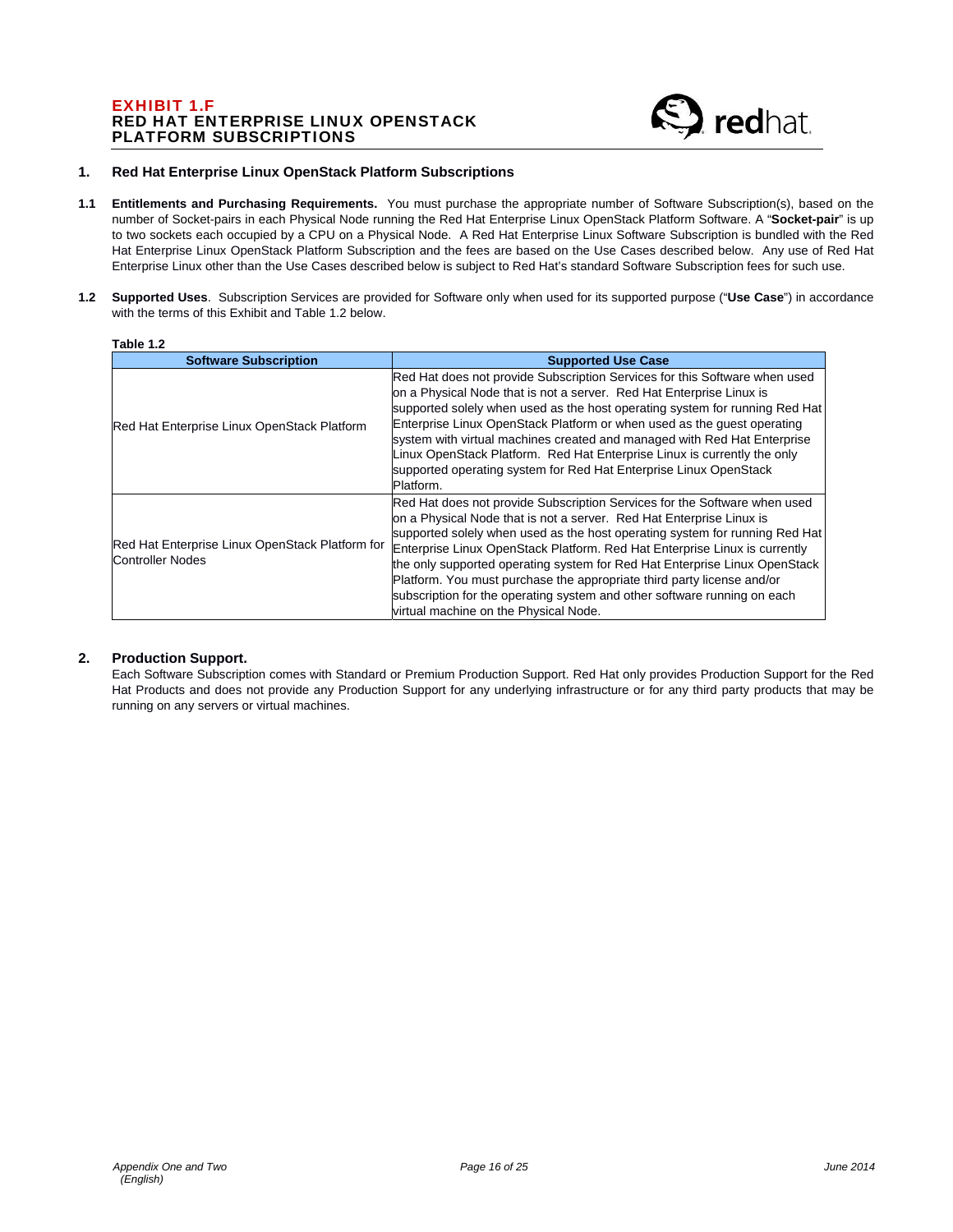# EXHIBIT 1.G OPTIONAL SUPPORT SUBSCRIPTIONS

## **1. Technical Account Management ("TAM") Service**

The TAM Service is a Support Subscription that you may purchase in addition to your underlying Standard or Premium Software Subscription in order to receive enhanced Support. The TAM Service does not include support for (1) Self-support Software Subscriptions, (2) any Unit of Software (such as a System, Physical Node, Core, etc.) for which you do not have an active paid Software Subscription or (3) any Software Subscription for which support is provided by a Business Partner. When you purchase a TAM Service, you receive access to a Red Hat support engineer to provide you with:

- access to Red Hat's technology and development plans, including beta testing and bug/feature escalation,
- weekly review calls,
- two on-site technical review visits per year,
- up to four Support Contacts,
- quarterly service performance metrics via the TAM electronic dashboard, and
- a subscription to Red Hat's TAM monthly newsletter.
- **1.1 TAM Service Coverage.** Each TAM Service Subscription will be limited to certain parameters (that is, a region, a customer team and a product line) and will be listed in the Order Form and, if not listed, the TAM parameters will be established upon the initiation of the TAM Service.
	- Regions: North America, Latin America, EMEA, Asia-Pacific (excluding Japan, China and India), China, India or Japan.
	- Customer Team: The customer team supported by the TAM, such as your development team, your system administration team, your support team, etc.
	- Red Hat Product Line: The supported Red Hat product line, such as the Red Hat Enterprise Linux, Red Hat JBoss Middleware, Red Hat Storage or Red Hat Cloud product lines.

#### **1.2 TAM Service Level**

**Hours of Coverage.** The TAM Service is offered during local Red Hat Support Standard Business Hours as set forth at https://access.redhat.com/support/contact/technicalSupport.html (based on the physical location of the TAM representative).

**Engagement of the TAM Representative Outside of Red Hat Standard Business Hours.** If you have purchased Premium Red Hat Software Subscriptions, you will receive 24x7 Support for Severity 1 and 2 issues through Red Hat's 24x7 Production Support teams and not necessarily from your assigned TAM representative. Red Hat's 24x7 Production Support team will be responsible for addressing issues, but will consult with your TAM representative, as your TAM representative is available, for advice and to gain a better understanding of your infrastructure, environment and specific needs. If you have purchased multiple TAM Service Subscriptions in each of Red Hat's primary Support Regions, you will receive the benefit of extended TAM Service coverage hours, but you should follow the same process and contact the Red Hat 24x7 support numbers at https://access.redhat.com/support/contact/technicalSupport.html.

**1.3 TAM Extension Service.** The TAM Extension Service is an extension of a Red Hat Enterprise Linux TAM Service to provide additional technical knowledge such as SAP implementations on Red Hat Enterprise Linux. The TAM Extension Service requires a separate active and paid standard TAM Service Subscription.

# **2. Extended Update Support ("EUS")**

EUS Support Subscriptions are included in certain Red Hat Enterprise Linux Premium Subscriptions and otherwise available as incremental Add-On Subscriptions for certain minor versions of Red Hat Enterprise Linux that provide longer maintenance and support cycles ("**EUS Cycle**") for those specific versions on Systems, Physical Nodes and/or Virtual Nodes covered by EUS Support Subscriptions. EUS provides certain security and priority bug fixes for these specific versions during the associated EUS Cycle as set forth at https://access.redhat.com/support/policy/update\_policies.html.

### **3. Red Hat Enterprise Linux Extended Life Cycle Support Software Subscriptions**

Red Hat Enterprise Linux Extended Life Cycle Support Subscriptions ("**Red Hat Enterprise Linux ELS**") is an Add-On subscription to your active, standard Software Subscription per System, Physical Node and/or Virtual Node for certain versions Red Hat Enterprise Linux<br>
and consists of limited Software Maintenance and Production Support as set forth at and consists of limited Software Maintenance and Production Support as set forth at https://access.redhat.com/support/policy/updates/errata/. Red Hat Enterprise Linux ELS support is not provided under standard Red Hat Enterprise Linux Subscriptions.

### **3.1 Limited Maintenance and Production Support**

Red Hat Enterprise Linux ELS entitles you to receive Software Maintenance and Production Support for Severity 1 and 2 problems as defined in Appendix 1 on x86 architectures, but only for a limited set of software components excluding those listed at http://www.redhat.com/rhel/server/extended\_lifecycle\_support/exclusions/. Red Hat Enterprise Linux ELS Software Maintenance is limited to those Software updates that Red Hat considers to be (a) critical impact security fixes independent of customer support requests and (b) selected urgent priority defect fixes that are available and qualified for a subset of the packages in specific major releases of Red Hat Enterprise Linux beyond the end of its regular production cycles. The Red Hat Enterprise Linux ELS stream will be maintained for an additional three (3) years immediately after the end-date of the regular production cycles of the relevant release.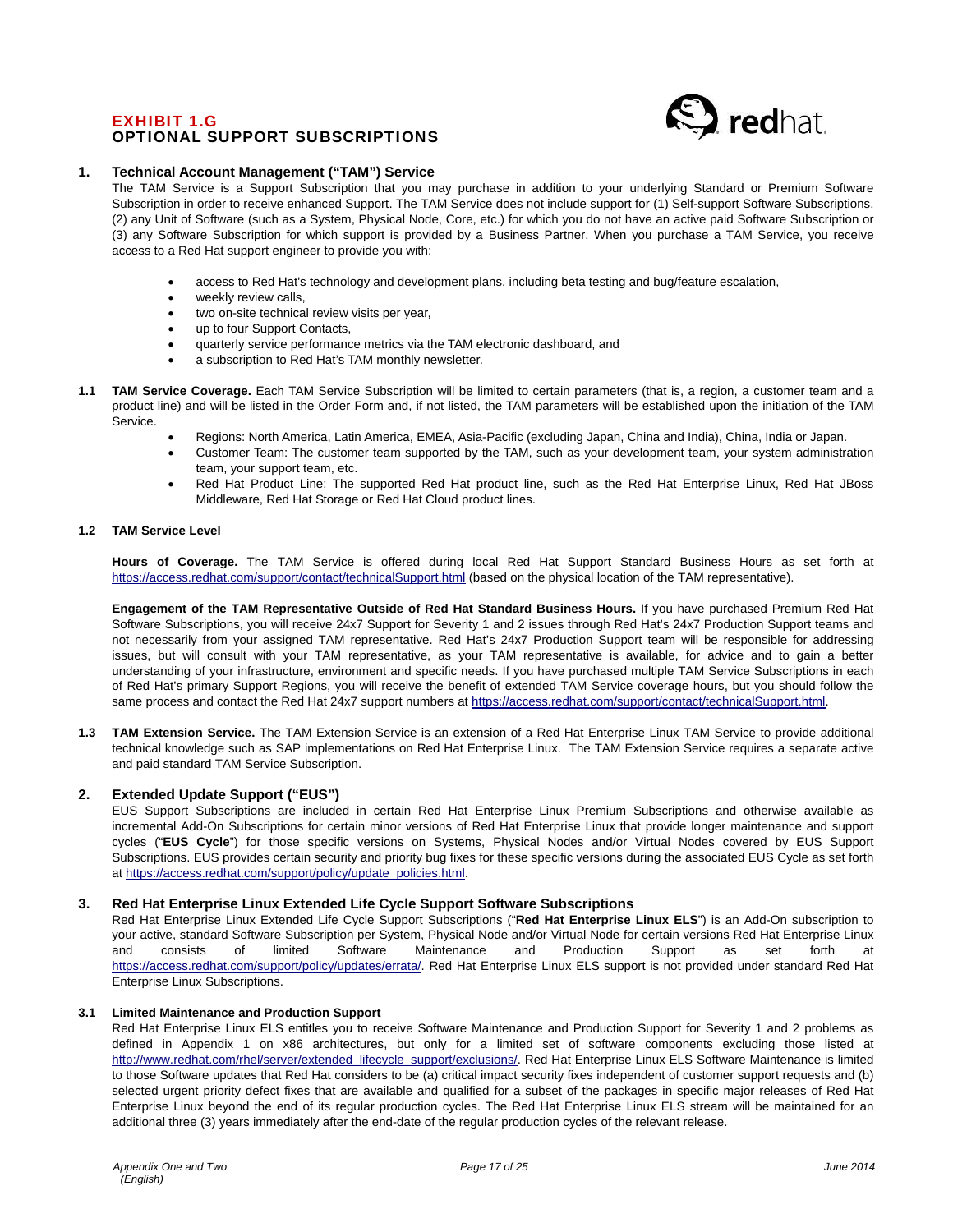Software fixes for Red Hat Enterprise Linux ELS will only be made available to Systems, Physical Nodes and/or Virtual Nodes that are registered with active Red Hat Enterprise Linux ELS Subscriptions. Red Hat will only provide one code base for Red Hat Enterprise Linux ELS and will not make functional enhancements to versions Red Hat Enterprise Linux that are in the ELS cycle.

### **3.2 Red Hat Enterprise Linux ELS Unsupported Components**

Red Hat Enterprise Linux ELS covers components as supported prior to the end of the life cycle but does not cover the following (in addition to those noted in Section 3.1 above):

- Desktop applications;
- Red Hat Cluster Suite:
- The content of the Extras channel; and/or
- Independent layered or Add-on products such as Directory Server, Red Hat Satellite Server, Red Hat JBoss Middleware or Scalable File System.

Red Hat reserves the right to exclude additional packages for security reasons.

### **3.3 Red Hat Enterprise Linux ELS Content Delivery**

Red Hat Enterprise Linux ELS content is delivered through separate Red Hat Network base channels for the specific release and corresponding child channels if applicable. Customers will have to install a modified redhat-release package downloaded from Red Hat Network to subscribe a system to a Red Hat Enterprise Linux ELS channel.

# **4. Red Hat JBoss Middleware Extended Life Cycle Support Software Subscriptions**

Red Hat JBoss Middleware Extended Life Cycle Support Subscriptions ("**JBoss ELS**") provide limited Software Maintenance and Production Support after Red Hat's published End of Life date for certain Red Hat JBoss Middleware product versions (e.g. Red Hat JBoss Enterprise Application Platform, Red Hat JBoss Fuse Service Works, Red Hat JBoss Data Virtualization) and requires a separate, active Red Hat JBoss Middleware Software Subscription for each product on a per Unit basis. JBoss ELS support is not provided under standard Red Hat JBoss Middleware Subscriptions. JBoss ELS is an Add-On subscription to the your active, standard Software Subscription for the applicable Red Hat JBoss Middleware product and provides Extended Life Cycle Support for the Red Hat JBoss Middleware product as set forth at https://access.redhat.com/support/policy/updates/jboss\_notes/.

## **5. Red Hat Enterprise Linux Developer Workstation and Red Hat Enterprise Linux Developer Support Subscriptions**

For each Red Hat Enterprise Developer Workstation and/or Red Hat Enterprise Linux Developer Support Subscription that you purchase, during the term of the subscription Red Hat will provide you with (a) access to the supported versions of the Red Hat Enterprise Linux and updates through a Red Hat Portal; and (b) assistance for: (i) installation, usage and configuration support, diagnosis of issues, and bug fixes for Red Hat Enterprise Linux, but only for issues related to your use of Red Hat Enterprise Linux for Development Purposes and (ii) advice concerning application architecture, application design, industry practices, tuning and application porting. Use of Red Hat Enterprise Linux Developer Workstation or Red Hat Enterprise Linux Developer Support Subscriptions for Production Purposes is not a supported use case. If you use any of the Subscription Services associated with Red Hat Enterprise Linux Developer Workstation or Red Hat Enterprise Linux Developer Support for Production Purposes, you agree to purchase the applicable number of Units of the relevant Software Subscription with Production Support.

The Red Hat Enterprise Linux Developer Workstation and Red Hat Enterprise Linux Developer Support Subscriptions do not include support for (a) modified software packages, (b) wholesale application debugging, (c) for software included in the Red Hat Extras repository, supplementary RHN channels or preview technologies, including but not limited to software obtained from community sites, nor (d) use of the Software for Production Purposes. If Red Hat determines that any of the Red Hat Enterprise Developer Workstation or Red Hat Enterprise Linux Developer Support Subscription services or software provided hereunder is being used to support software obtained from community sites, Red Hat may, without limiting its other rights or remedies, immediately suspend performance and/or terminate the Agreement.

- **5.1 Red Hat Enterprise Linux Developer Workstation and Developer Support Subscription Levels.** You may purchase the following types of Red Hat Enterprise Developer Workstation and/or Developer Support Subscriptions: (a) Professional or (b) Enterprise, in each case as described in Table 5.2 below and as set forth herein.
- **5.2 Red Hat Enterprise Linux Developer Support Subscription Level Guidelines.** Red Hat will use commercially reasonable efforts to provide Red Hat Enterprise Developer Workstation or Developer Support Subscription services in accordance with the guidelines set forth in Table 5.2. Red Hat's technical support telephone numbers and Standard Business Hours are listed at https://access.redhat.com/support/contact/technicalSupport.html. For Red Hat Enterprise Developer Workstation or Developer Support Subscriptions, you may contact Red Hat through your designated Developer Support Contact(s). We will provide Developer Support to you solely by communicating during the Hours of Coverage with the individual Developer Support Contract(s) you appoint. Red Hat Enterprise Developer Workstation or Developer Support Subscriptions are intended for Development Purposes only. If you use any of the Subscription Services associated with these subscriptions for Production Purposes, you agree to purchase the applicable number of Units of the relevant Software Subscription with Production Support.

# **Table 5.2**

|                           | <b>Red Hat Enterprise Linux</b><br><b>Developer Workstation</b><br><b>Professional</b> | <b>Red Hat Enterprise</b><br><b>Linux Developer</b><br><b>Workstation Enterprise</b> | <b>Red Hat Enterprise</b><br><b>Linux Developer</b><br><b>Support Professional</b> | <b>Red Hat Enterprise</b><br><b>Linux Developer</b><br><b>Support Enterprise</b> |
|---------------------------|----------------------------------------------------------------------------------------|--------------------------------------------------------------------------------------|------------------------------------------------------------------------------------|----------------------------------------------------------------------------------|
| <b>Supported Software</b> | Red Hat Enterprise Linux                                                               |                                                                                      | <b>Red Hat Enterprise Linux</b>                                                    |                                                                                  |
| <b>Hours of Coverage</b>  | <b>Standard Business Hours</b>                                                         |                                                                                      | <b>Standard Business Hours</b>                                                     |                                                                                  |
| <b>Support Channel</b>    | Web and phone                                                                          |                                                                                      | Web and phone                                                                      |                                                                                  |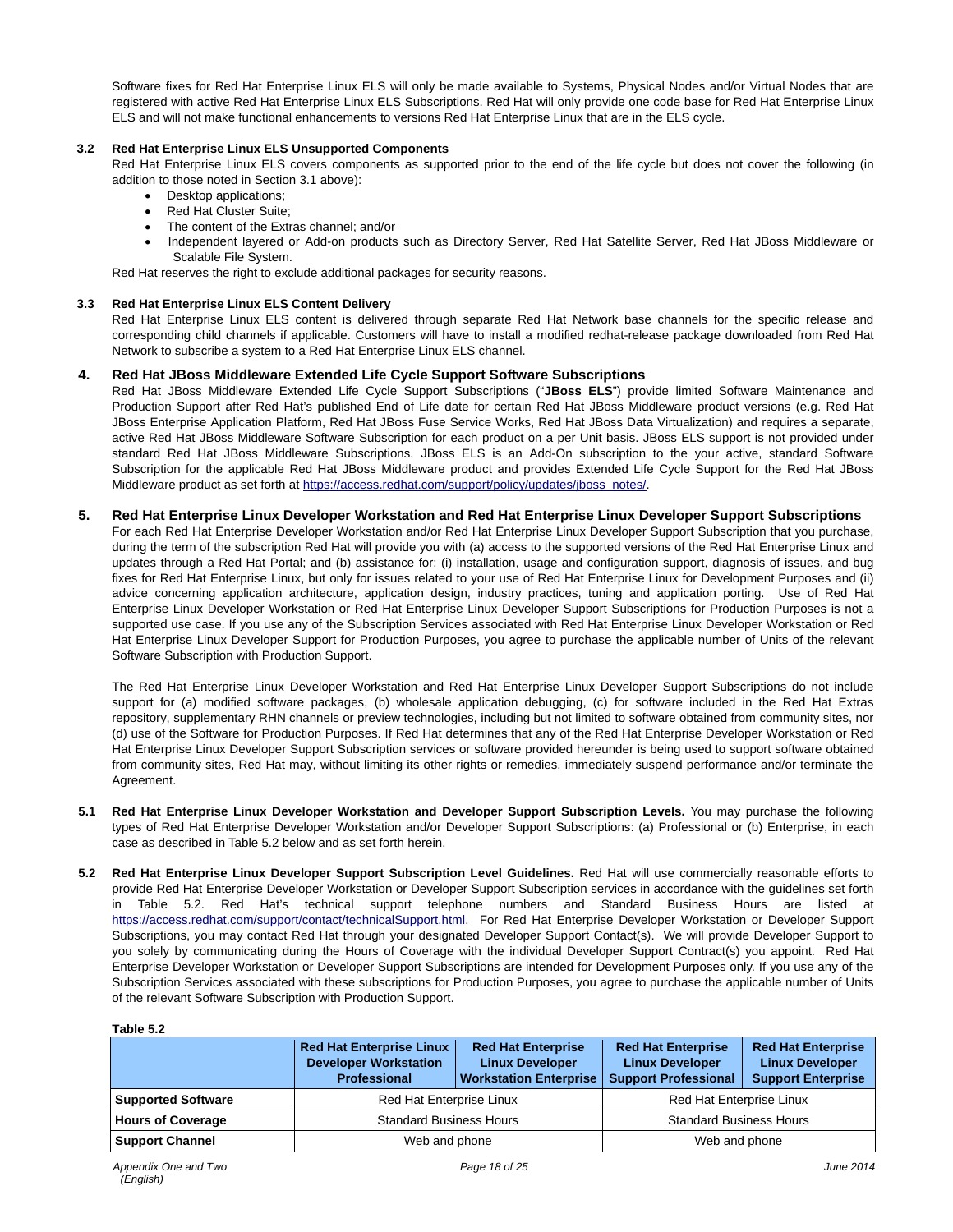| Number of Support Requests | Unlimited                                |                                                                     | Unlimited     |                                    |
|----------------------------|------------------------------------------|---------------------------------------------------------------------|---------------|------------------------------------|
| <b>Number of Systems</b>   | 1 Svstem                                 |                                                                     | 25 Systems    |                                    |
| <b>Response Guidelines</b> | 2 Business Days for all<br><b>ISSUES</b> | 4 Business Hours for all   2 Business Days for all<br><b>ISSUES</b> | <b>ISSUES</b> | 4 Business Hours for<br>all issues |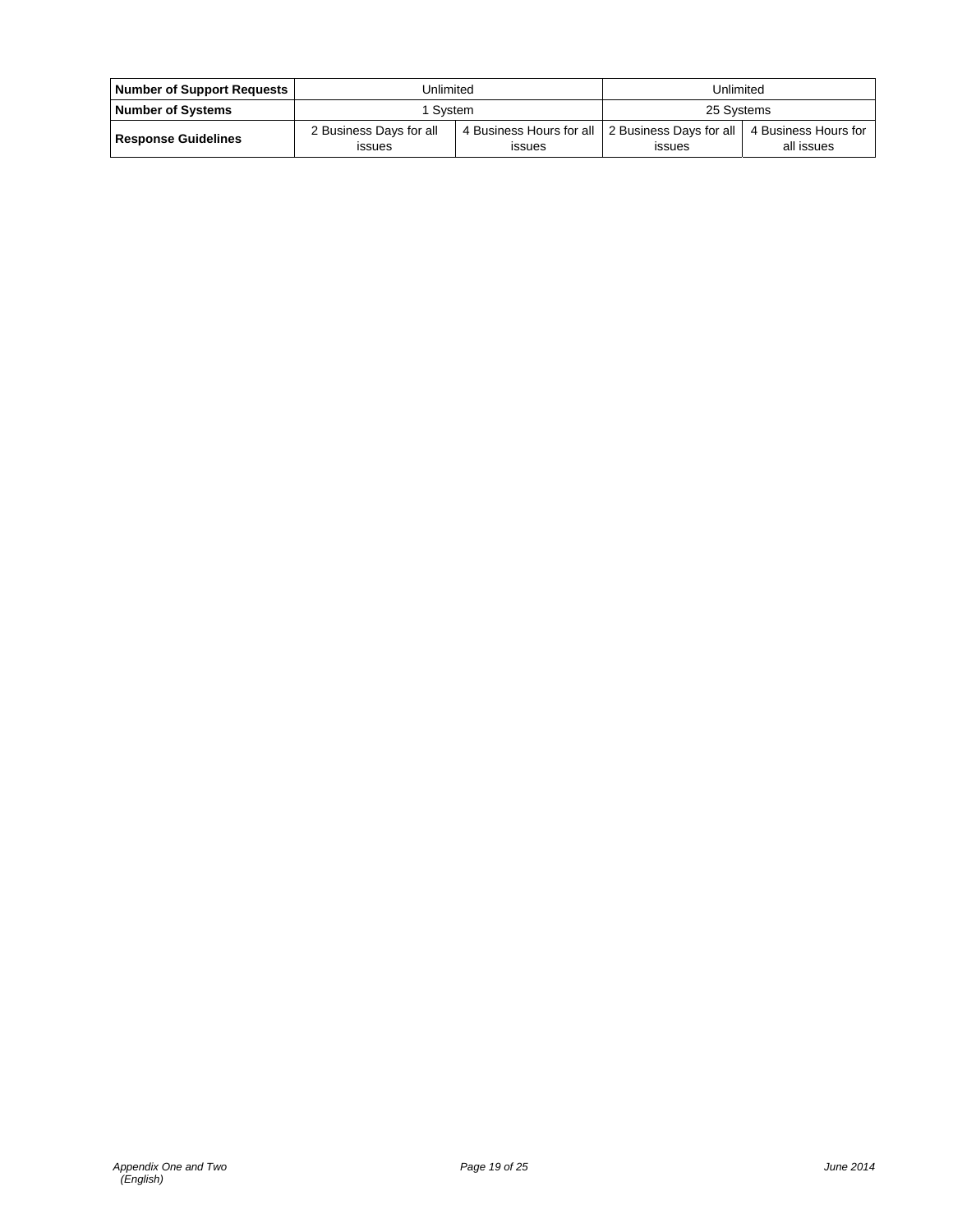# EXHIBIT 1.H MANAGEMENT SUBSCRIPTIONS

### **1. Software Delivery Services**

- **1.1 Red Hat Hosted Software Delivery Services.** This Exhibit 1.H describes optional Management Subscriptions for the Software Access and Software Maintenance Services.
- **1.2 On Premise Software Delivery Options.** Red Hat Satellite Server provides a delivery mechanism within your network for Software Access and Software Maintenance Services for systems running Red Hat Enterprise Linux (and other Red Hat-branded applications). Each Red Hat Satellite Server includes one Premium level Software Subscription to Red Hat Enterprise Linux Server, which is supported solely in connection with the use of Red Hat Satellite Server. Red Hat JBoss Operations Network provides a delivery mechanism within your network for Software Access and Software Maintenance Services for systems running Red Hat JBoss Middleware Software. Please note that using Subscription Services to support or maintain any non-Red Hat Software products is not permitted.

### **2. Supported Use Cases**

**Table 2** 

Subscription Services are provided for Red Hat Satellite Server and Red Hat Satellite Proxy Management Subscriptions only when used for their supported purposes ("**Use Case**") in accordance with the terms of this Exhibit and Table 2 below.

| <b>Software</b>                                                                                                                                                                                                                                 | <b>Use Case</b>                                                                                                                                                                                                                                                    |
|-------------------------------------------------------------------------------------------------------------------------------------------------------------------------------------------------------------------------------------------------|--------------------------------------------------------------------------------------------------------------------------------------------------------------------------------------------------------------------------------------------------------------------|
| Proxy                                                                                                                                                                                                                                           | Red Hat Satellite Server and Red Hat Satellite Red Hat does not provide Subscription Services for Red Hat Satellite Server or Red Hat<br>Satellite Proxy when used on a System or Physical Node that is not a server.                                              |
| <b>Red Hat Satellite Proxy</b>                                                                                                                                                                                                                  | Red Hat supports Red Hat Satellite Proxy as an extension to Red Hat Network or Red<br>Hat Satellite Server.                                                                                                                                                        |
| <b>Red Hat Smart Management</b>                                                                                                                                                                                                                 | Red Hat Smart Management entitlements are required for each Unit of Red Hat<br>Enterprise Linux that is managed by Red Hat Satellite Proxy and/or Red Hat Satellite<br>Server. Red Hat Smart Management entitlements may be used with Red Hat Network<br>directly. |
| <b>Red Hat Monitoring Module</b>                                                                                                                                                                                                                | Red Hat Monitoring Module entitlements are required for each Unit of Red Hat<br>Enterprise Linux that is monitored by Red Hat Satellite Server.                                                                                                                    |
| <b>JBoss Monitoring Module</b>                                                                                                                                                                                                                  | JBoss Monitoring Module entitlements are required for each Unit of Red Hat JBoss<br>Middleware that is managed by Red Hat JBoss Operations Network.                                                                                                                |
| Red Hat does not provide Subscription Services for Red Hat Satellite Server Starter<br>Pack when used to manage more than 50 Units (whether Systems, Physical Nodes)<br><b>IRed Hat Satellite Server Starter Pack</b><br>and/or Virtual Nodes). |                                                                                                                                                                                                                                                                    |

# **3. Red Hat Directory Server Software Subscriptions**

The Service Level(s) (set forth in Appendix 1, Section 2) for Directory Server is determined by the Service Level of the Red Hat Enterprise Linux Subscription for the System, Physical Node or Virtual Node running Directory Server (for example, if the Service Level for the underlying Red Hat Enterprise Linux Software Subscription is Premium, then Directory Server would receive Premium level support).

**3.1 Red Hat Directory Server Use Cases.** Subscription Services are provided for Red Hat Directory Server only when used for its supported Use Case in accordance with the terms of this Exhibit and Table 3.1 below.

|  |  | Table 3 |  |
|--|--|---------|--|
|--|--|---------|--|

| <b>Software</b>                 | <b>Use Case</b>                                                                                                                                                                                                                                                                                                                                                                                                                                                                                                                             |  |  |
|---------------------------------|---------------------------------------------------------------------------------------------------------------------------------------------------------------------------------------------------------------------------------------------------------------------------------------------------------------------------------------------------------------------------------------------------------------------------------------------------------------------------------------------------------------------------------------------|--|--|
| <b>Red Hat Directory Server</b> | A Replica Red Hat Directory Server must have an active Software Subscription for a<br>Master Red Hat Directory Server and Red Hat Directory Server must be installed on a<br>physical server with a standard Red Hat Enterprise Linux Software Subscription (not a)<br>Red Hat Enterprise Linux Desktop, Red Hat Enterprise Linux for HPC or Red Hat<br>Enterprise Linux Workstation Software Subscription). "Replica" means a second<br>instance of a Directory Server configured as a slave to the first instance of Directory<br>Server. |  |  |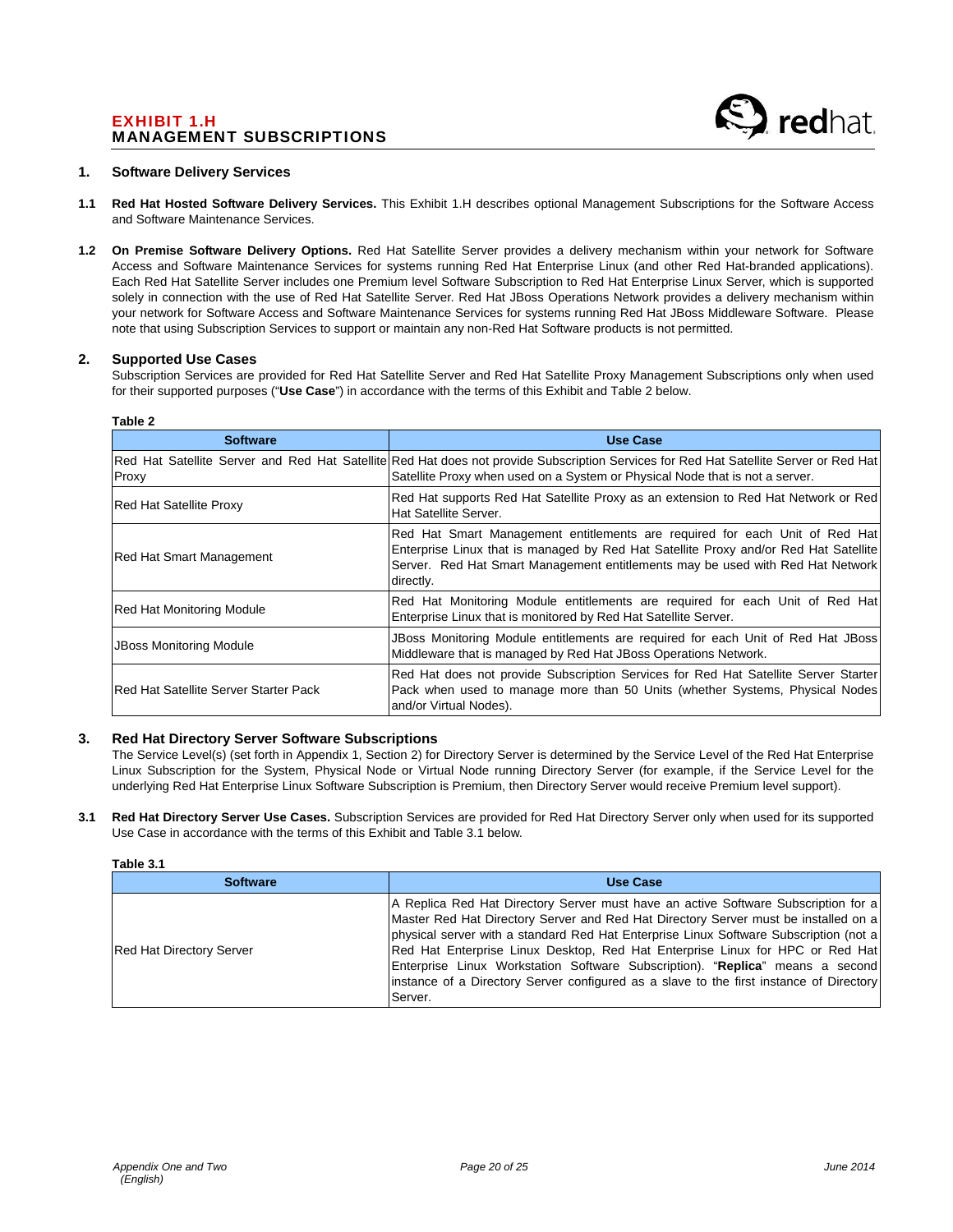# EXHIBIT 1.I RED HAT CLOUDFORMS (fka MANAGEIQ EVM SUITE) **SUBSCRIPTIONS**



## **1. Red Hat CloudForms Subscriptions**

Red Hat CloudForms Subscriptions are used to manage virtual machines running on on-premise servers or public clouds.

- **1.1 Entitlements and Purchasing Requirements.** You must purchase the appropriate number of Software Subscription(s), based on the number of Socket-pairs for all Managed Nodes being managed by the Red Hat CloudForms Software. A "**Socket-pair**" is up to two sockets each occupied by a CPU on a Managed Node. Red Hat CloudForms Software is configured to manage virtual machines on certain public clouds (a "**Red Hat CloudForms Enabled Cloud**"). You must purchase the appropriate number of Red Hat CloudForms for Public Cloud Software Subscriptions based on the number of Managed VMs instantiated on a Red Hat CloudForms Enabled Cloud. Please confirm that a specific public cloud is a Red Hat CloudForms Enabled Cloud prior to purchasing. A Red Hat Enterprise Linux Software Subscription is bundled with the Red Hat CloudForms Software Subscription and the fees for the Red Hat CloudForms Subscription are based on such bundled use. Any use of the Red Hat Enterprise Linux other than to run the Red Hat CloudForms Software is subject to Red Hat's standard Software Subscription fees for such use.
- **1.2 Supported Uses**. Subscription Services are provided for Software only when used for its supported purpose ("**Use Case**") in accordance with the terms of this Exhibit and Table 1.2 below.

### **Table 1.2**

| <b>Software Subscription</b>                                                                        | <b>Supported Use Case</b>                                                                                                                                                                                                                                                                                                                                                           |
|-----------------------------------------------------------------------------------------------------|-------------------------------------------------------------------------------------------------------------------------------------------------------------------------------------------------------------------------------------------------------------------------------------------------------------------------------------------------------------------------------------|
| Red Hat CloudForms (and its predecessor<br>ManageIQ EVM Suite)                                      | Red Hat does not provide Subscription Services for Red Hat CloudForms Software<br>when used on a System or Physical Node that is not a server. Red Hat Enterprise<br>Linux Server is supported solely for the purpose of running Red Hat CloudForms<br>Software. Red Hat Enterprise Linux is currently the only supported operating<br>system for Red Hat CloudForms Subscriptions. |
| Red Hat CloudForms for Public Cloud (and its<br>predecessor ManageIQ EVM Suite for Public<br>Cloud) | Red Hat provides Production Support for these Software Subscriptions only if they<br>are running with a Red Hat CloudForms Enabled Cloud.                                                                                                                                                                                                                                           |

#### **1.3 Production Support.**

Each Red Hat CloudForms Software Subscription comes with Standard or Premium Production Support. Red Hat only provides Production Support for the Red Hat Products and does not provide any Production Support for any underlying infrastructure or for any third party products that may be running on any servers or virtual machines.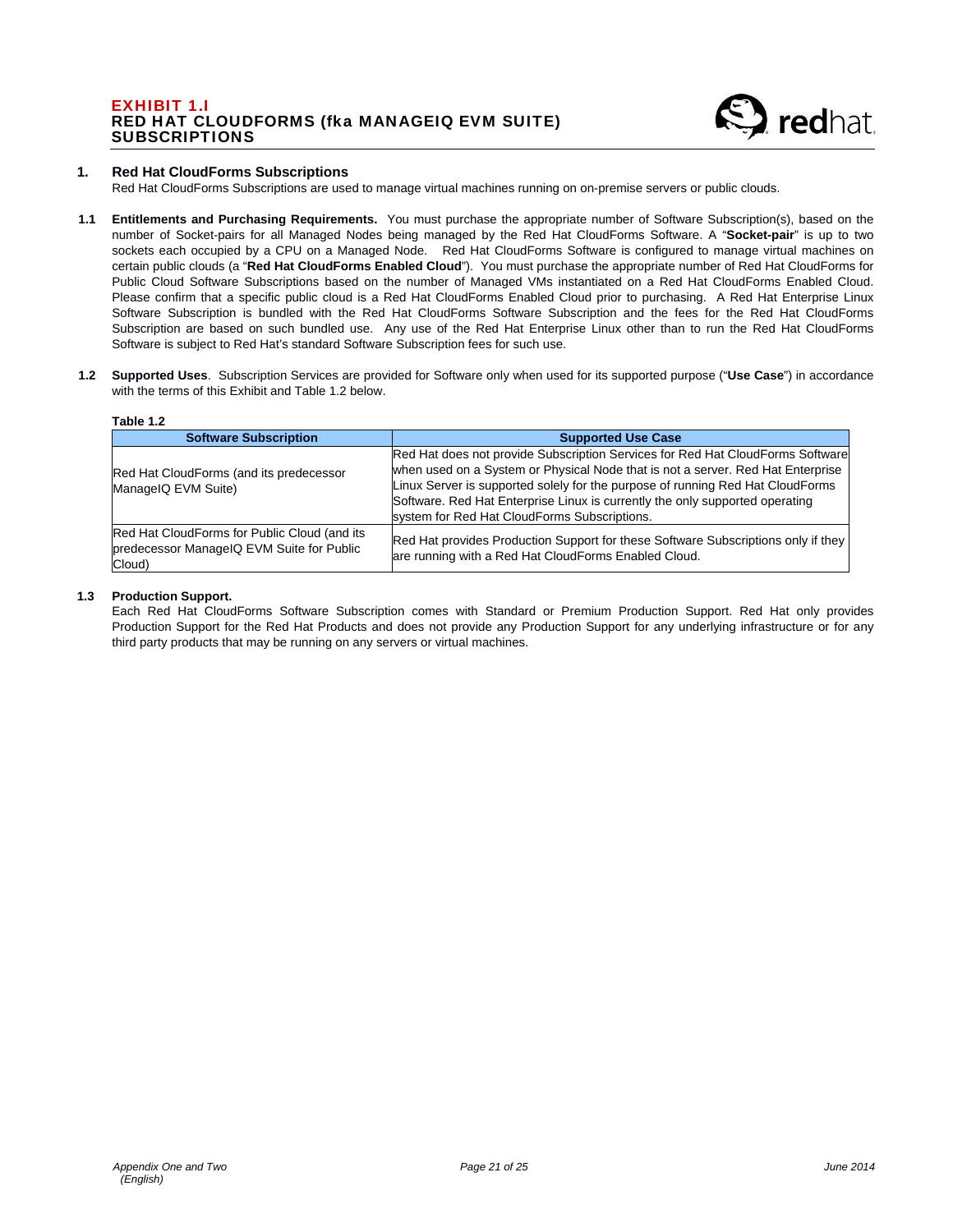# EXHIBIT 1.J CLOUD ACCESS



### **1. Background**

This Exhibit establishes the terms and conditions under which you may use Software Subscriptions in a Vendor's Cloud, which are in addition to the terms provided by the Vendor. "**Vendor**" means the Red Hat authorized third party from which you purchase Cloud services and who is authorized by Red Hat to participate in this Cloud Access Program. "**Cloud"** means a Vendor's hosted computing infrastructure of shared resources that provides virtual machines to end users on an on-demand basis.

## **2. Transfer of Software Subscriptions**

### **2.1 Eligible Subscriptions.**

You may use certain eligible Software Subscriptions (as set forth at www.redhat.com/solutions/cloud/access) ("**Eligible Subscriptions**") in a Vendor's Cloud under the terms set forth in this Exhibit ("**Cloud Access**"). Only Software Subscriptions that include Production Support provided by Red Hat are eligible if they meet the other criteria for Eligible Subscriptions. Certain software components or functionality of the Software contained in the original Software Subscription (or Add-on Subscription) may not be available or supported when used in the Vendor's Cloud.

- **2.2** You may transfer Eligible Subscriptions for use in a Vendor's Cloud under the Cloud Access program provided (a) you complete the registration set forth at https://engage.redhat.com/forms/cloud-access-registration, (b) you have a sufficient number of Eligible Subscriptions to transfer and (c) for each Software Subscription, you agree to comply with the Agreement and applicable Appendices, including this Exhibit. An Eligible Subscription(s) that has been transferred to a Vendor's Cloud is referred to as a "**Bring Your Own Subscription(s)**" or "**BYOS**".
- **2.3** For purposes of this Cloud Access Exhibit and for each BYOS, you agree that the Unit of measurement for an Eligible Subscription purchased for on-premise use will be converted to the applicable BYOS Unit for use in a Cloud. The conversion table at https://engage.redhat.com/forms/cloud-access-registration identifies how a Unit converts from an Eligible Subscription Unit to the corresponding BYOS Unit. For those Eligible Subscriptions that were originally sold for use in a Vendor's Cloud, no conversion is required.
- **2.4** You consent to the Vendor reporting to Red Hat your usage of the Red Hat Software Subscriptions in the Vendor's Cloud.
- **2.5** You agree that the number of simultaneous BYOS Units in the Vendor Cloud will not exceed the total number of Units (a) transferred from Eligible Subscriptions and/or (b) purchased for use in a Vendor Cloud.
- **2.6** The transfer of Software Subscription(s) to Cloud Access does not change the start date or the duration of the original Software Subscription(s) and once your Software Subscription expires, your access to the Software Subscription in the Vendor's Cloud will cease, unless otherwise renewed.

### **3. Services**

- **3.1 Terms of Service.** In a Cloud environment, Red Hat's Software Subscriptions may provide you with access to the Software and associated maintenance (updates, upgrades, corrections, security advisories and bug fixes), if and when available, in the form of software images intended to be deployed as virtual instances. Payments to Red Hat for Software Subscriptions do not include any fees that may be due to the Vendor for Vendor's Cloud services. Red Hat is not a party to your agreement with the Vendor and is not responsible for providing access to Vendor's Cloud or any other obligations of Vendor under such agreement. Vendor is solely responsible and liable for the Vendor Cloud. You may use the Services only for your own internal use within the Cloud. Distributing the Software or any portion of the Services to a third party or using any of the Services for the benefit of a third party is a material breach of the Agreement, even though the open source licenses applicable to individual components of the Software may give you the right to distribute those components (and this Agreement is not intended to interfere with your rights under those individual licenses). Use of the Software Subscription other than as set forth herein, including either access to the Software and/or Services outside the Vendor Cloud will be subject to additional fees as set forth in Section 5 below.
- **3.2 Software Access.** Software images and/or updates to the Software in Cloud Access, if and when available, (a) may be made in the form of new images and available via the Vendor's Cloud and/or (b) may be transferred by you to a Cloud.
- **3.3 Production Support.** Production Support for each BYOS under Cloud Access will be provided to you by Red Hat pursuant to the terms of the original Software Subscription.

### **4. License**

The Software is governed by the end user license agreement referenced in Appendix 1. No right or license, express or implied, is granted in this Agreement for the use of any Red Hat, Red Hat affiliate, Client or third party trade names, service marks or trademarks, including, without limitation, the distribution of the Software using any Red Hat or Red Hat Affiliate trademarks.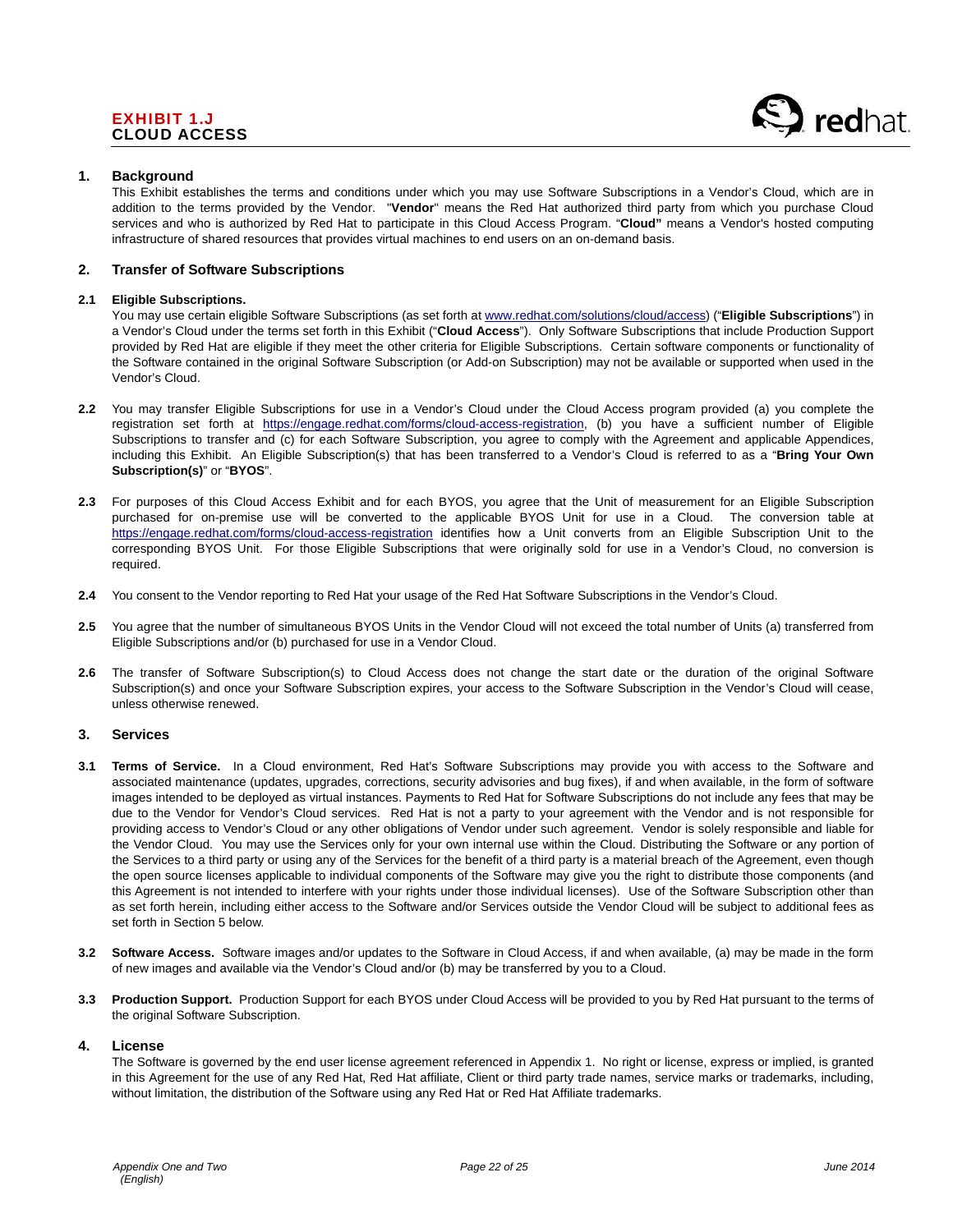# **5. Reporting and Inspection**

If you use the Software and/or Services outside the Vendor's Cloud, you are required to purchase Subscription Services in a quantity equal to the total number of Units of that Red Hat Product (including variants or components thereof) that you deploy, install, use or execute as set forth in Appendix 1. You will promptly notify Red Hat and Red Hat will invoice you for each Unit on a pro-rata basis and you will pay for such Units within thirty (30) days of the date of invoice or as otherwise set forth in the Agreement. Failure to comply with this Section 5 will be considered a material breach of this Agreement, and will entitle Red Hat and/or Vendor to suspend the Services or terminate this Agreement.

# **6. Term and Termination**

Red Hat may terminate the availability of Cloud Access as an offering or may terminate the availability of a particular Vendor that offers Cloud Access with sixty (60) day notice, provided however you may continue to use the Software Subscription for the remainder of the term of the Software Subscription on premise under the original terms of the Software Subscription.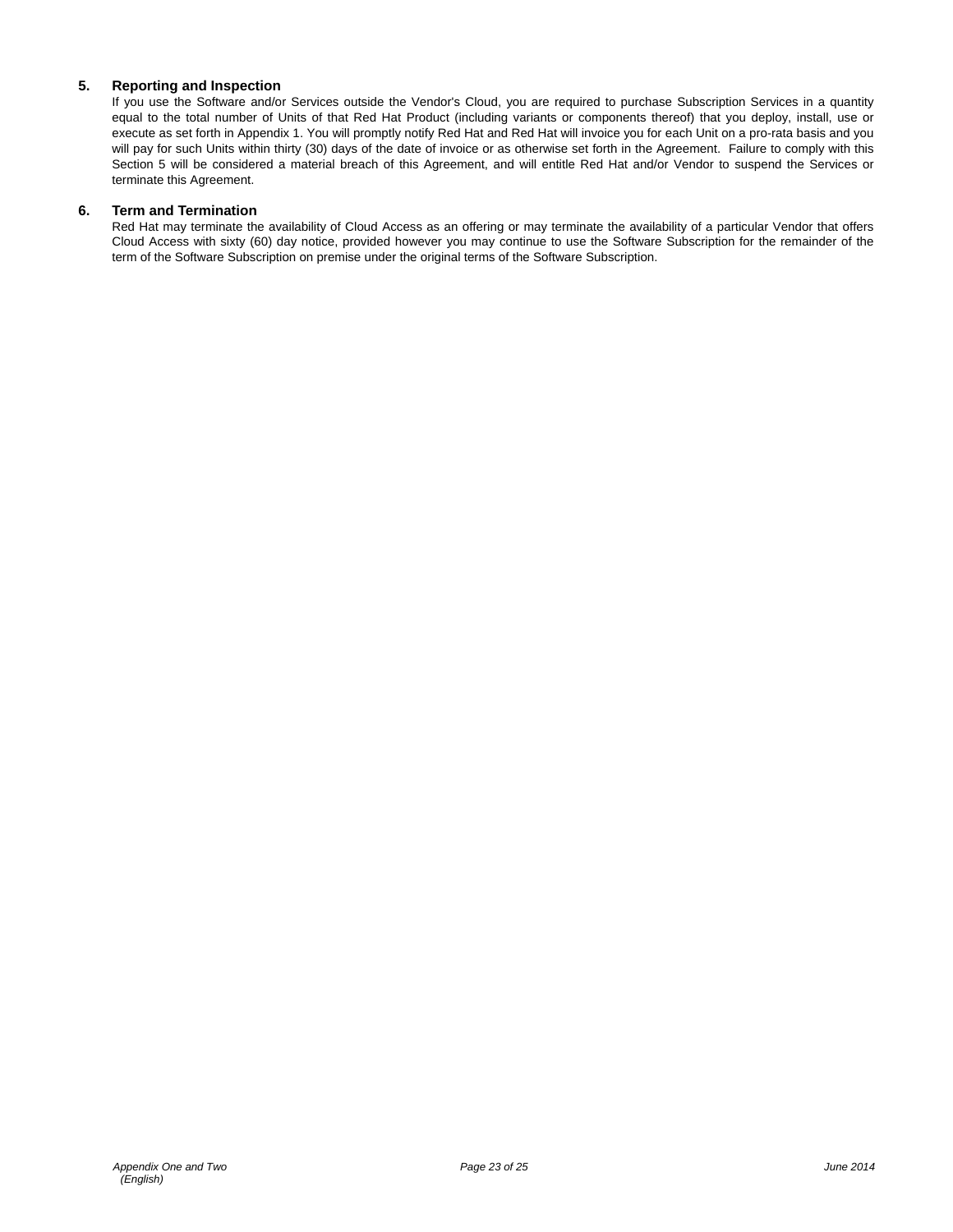# EXHIBIT 1.K OPENSHIFT ENTERPRISE SUBSCRIPTIONS

### **1. OpenShift Enterprise Subscriptions**

### **1.1 Unit of Measure and Purchasing Requirements for OpenShift Enterprise**

You must purchase the appropriate number and type of Software Subscription(s) for each Unit of OpenShift Enterprise on your premise or elsewhere based on the capacity of such Unit as described in Table 1 below. Multiple Software Subscriptions may be "stacked" to account for the capacity of a given Unit. "Stacking" (or "Stackable") means the application of more than one of the same Subscription to account for additional capacity.

#### **Table 1**

| <b>Software</b>             | <b>Support</b>         | Unit of              | <b>Capacity</b> |                             | <b>Stackable</b>                                |
|-----------------------------|------------------------|----------------------|-----------------|-----------------------------|-------------------------------------------------|
| <b>Subscription</b>         | Level <sup>,</sup>     | <b>Measure</b>       | Socket(s)       | <b>Virtual Nodes</b>        |                                                 |
| <b>OpenShift Enterprise</b> | Standard or<br>Premium | <b>Virtual Guest</b> | 2 Cores         | One Virtual Guest           | Cores: Yes<br>Virtual Guest: Yes                |
| <b>OpenShift Enterprise</b> | Standard or<br>Premium | <b>Physical Node</b> | Socket-pair     | Unlimited Virtual<br>Guests | <b>Physical Node: Yes</b><br>Virtual Guest: N/A |

A "**Socket-pair**" is up to two sockets each occupied by a CPU on the Physical Node.

### **1.2 OpenShift Enterprise Add Ons (Premium Cartridges)**

OpenShift Enterprise Subscriptions may be purchased with one or more add-on options ("**Add-On(s)**"). Add-Ons require a separate paid and active Software Subscriptions for each Physical Node and/or Virtual Guest running such Add-On. The Add-Ons include certain Red Hat JBoss Middleware for OpenShift Enterprise offerings. A standard Red Hat JBoss Middleware Software Subscription is not configured for use with OpenShift Enterprise.

### **1.3 OpenShift Enterprise Broker Infrastructure**

Each OpenShift Enterprise deployment consisting of one or more Software Subscription(s) requires at least one OpenShift Enterprise Broker Infrastructure Software Subscription.

# **2. OpenShift Enterprise Services and Use Cases**

Each OpenShift Enterprise and OpenShift Enterprise Broker Infrastructure Software Subscription is bundled with one Software Subscription to Red Hat Enterprise Linux Server and the fees for the OpenShift Enterprise or OpenShift Enterprise Broker Infrastructure Software Subscription are based on the bundled use as described below. Any use of the Red Hat Enterprise Linux other than for the purpose of running OpenShift Enterprise or OpenShift Enterprise Broker Infrastructure is subject to Red Hat standard Software Subscription fees for such use. Subscription Services are provided for OpenShift Enterprise only when used for its supported purpose ("**Use Case**") in accordance with the terms of this Exhibit and Table 2 below.

**Table 2** 

| <b>Software Subscription</b>                         | <b>Use Case</b>                                                                                                                                                                                                                                                                                                 |
|------------------------------------------------------|-----------------------------------------------------------------------------------------------------------------------------------------------------------------------------------------------------------------------------------------------------------------------------------------------------------------|
| OpenShift Enterprise                                 | OpenShift Enterprise is intended to be used as a platform as a service and will be supported only                                                                                                                                                                                                               |
| Red Hat JBoss Middleware for<br>OpenShift Enterprise | when used in that capacity. OpenShift Enterprise is not supported on non-server hardware such as<br>desktops or workstations. OpenShift Enterprise is intended for use on a dedicated Physical Node or<br>Virtual Guest; running other applications and/or programs of any type on the Physical Node or Virtual |
| OpenShift Enterprise Broker<br><i>Infrastructure</i> | Guest can have a negative impact on the function and/or performance. Red Hat JBoss Enterprise<br>Application Platform for OpenShift will be supported in accordance with the terms of Exhibit 1.B.                                                                                                              |

#### **2.1 Production Support.**

Software Subscriptions described above come with Standard or Premium Production Support. Red Hat only provides Production Support for the Red Hat Products and does not provide any Production Support for any underlying infrastructure or for any third party products that may be running on any servers or virtual machines.